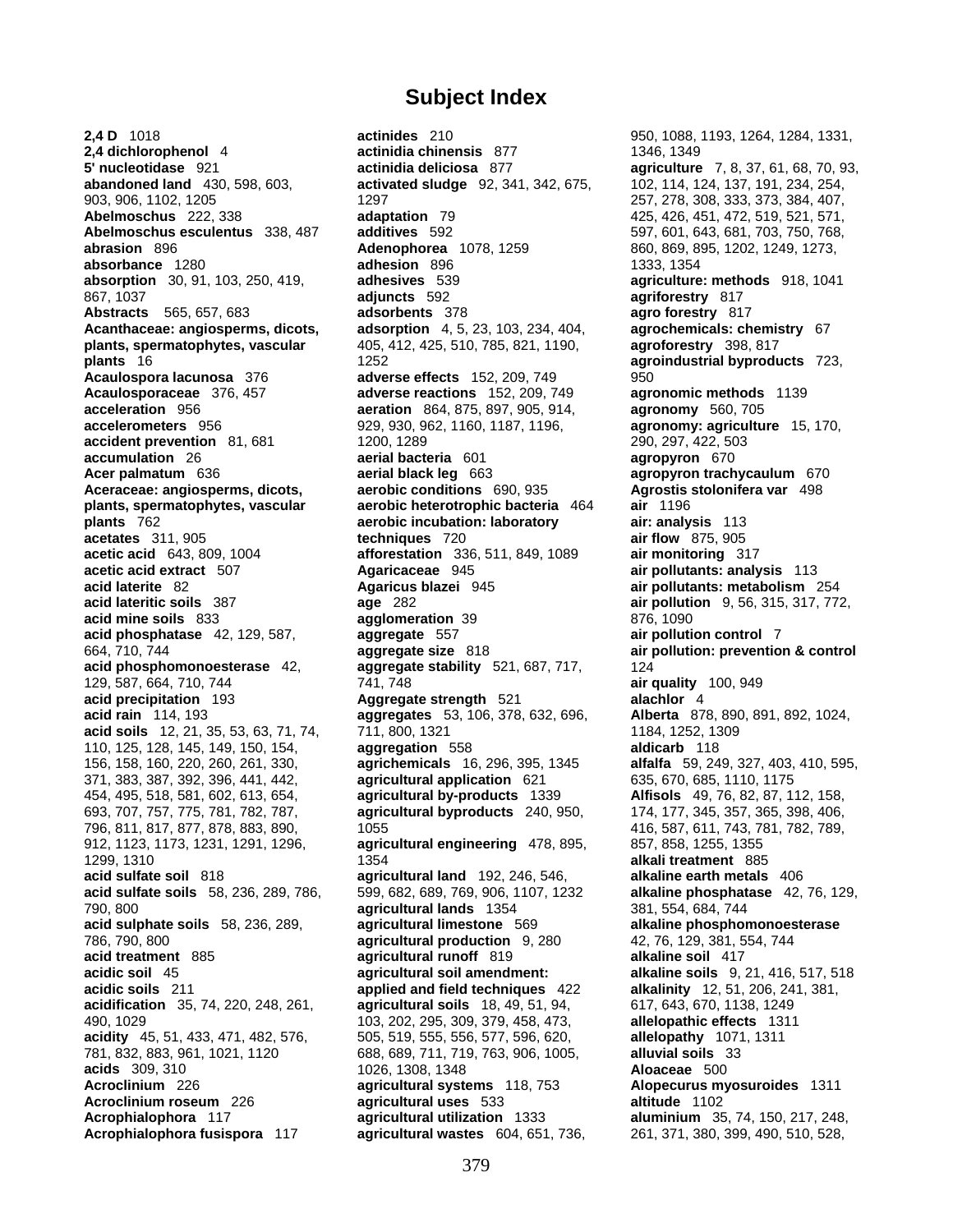**aluminium** (contd.) 581, 592, 649, 1320 570, 582, 667, 1039, 1056, 1125, 783, 814, 1120 **anatomy and morphology** 896 1353 **aluminium silicates** 490 **andisol** 675 **application rates** 1, 5, 12, 28, 35, **aluminium sulfate** 22, 77, 399 **andisol soil** 675 50, 63, 71, 73, 74, 76, 77, 95, 107, **aluminium sulphate** 22, 77, 399 **Andisols** 931 111, 125, 127, 129, 130, 132, 134, **aluminum** 35, 39, 61, 74, 150, 217, **Andosols** 1142 136, 145, 153, 154, 155, 158, 159, 220, 248, 261, 371, 380, 399, 425, **Andropogon hallii** 449 163, 164, 166, 169, 173, 174, 175, 490, 510, 528, 546, 581, 592, 649, **Anhwei** 246 180, 181, 188, 198, 200, 205, 207, 775, 783, 814, 1120 **animal behavior** 844, 852, 961, 208, 213, 214, 218, 236, 242, 243, **aluminum oxide** 425 1101, 1145, 1199, 1248 247, 256, 258, 260, 263, 268, 273, **aluminum silicate** 425, 704 **animal behaviour** 844, 961, 1101, 289, 293, 294, 298, 299, 306, 310, **aluminum sulfate** 22, 77, 399 1145, 1199, 1248 316, 330, 334, 339, 343, 350, 356, **Amaranthus** 1256 **animal bones** 1166 358, 359, 361, 366, 383, 392, 393, **amended soil** 353 **animal growth** 1292 445, 446, 450, 459, 465, 466, 467, **amendment** 683 **animal health** 130, 1145 468, 470, 471, 483, 485, 504, 517, **amendments** 77, 147, 229, 242, **animal housing** 852, 1101, 1145, 528, 540, 554, 555, 556, 579, 582, 277, 338, 406, 470, 562, 589, 644, 1199, 1215, 1276, 1288 583, 587, 593, 595, 596, 600, 603, 709, 817, 864, 875, 883, 959, 964, **animal husbandry** 892, 1288 606, 609, 610, 623, 628, 632, 638, 1179, 1315 **animal husbandry: agriculture** 509 642, 644, 654, 664, 667, 669, 677, **American society** 860 **animal injuries** 847 679, 686, 689, 693, 696, 699, 711, **amino acid composition** 48 **animal lameness** 852 735, 744, 748, 751, 753, 754, 757, **amino acids** 309, 310, 624, 1167 **animal manures** 43, 185, 449, 499, 765, 777, 782, 791, 794, 795, 796, **amino sugars** 741 513, 647, 651, 698, 728, 837, 905, 799, 800, 802, 807, 811, 816, 823, **ammonia** 100, 279, 300, 535, 562, 930, 937, 1056, 1075, 1099, 1176, 832, 834, 846, 853, 878, 890, 899, 592, 875, 876, 897, 905, 928, 930, 1228, 1266, 1267, 1288, 1315, 1346 907, 915, 943, 957, 973, 981, 1007, 932, 935, 937, 962, 1054, 1065, **animal nutrition** 495 1027, 1031, 1033, 1037, 1040, 1050, 1068, 1083, 1090, 1144, 1149, 1169, **animal pathogenic bacteria** 888, 1058, 1061, 1072, 1077, 1078, 1081, **ammonia emissions** 897 **animal rights** 844, 902, 1145, 1248 1178, 1180, 1186, 1210, 1211, 1214, **ammonia loss** 1054 **animal wastes** 61, 100, 399, 647, 1218, 1221, 1222, 1231, 1245, 1252, **ammonia: metabolism** 920 650, 1157, 1211 1266, 1281, 1287, 1324, 1326, 1338, 1338, **ammonia nitrogen** 117, 291, 347, **animal welfare** 844, 852, 884, 902, 1343, 1353, 1355 392, 990, 1048, 1213, 1266 920, 1030, 1087, 1145, 1248 **application timing** 623 **ammonia nitrogens** 300 **animalia** 478, 682, 1166, 1306 **application to land** 38, 40, 76, 89, **ammonia volatilizations** 300 **animals** 501, 852, 884, 892, 893, 107, 116, 119, 214, 279, 291, 327, **ammonium** 129, 435, 689, 790, 920, 958, 996, 1030, 1044, 1057, 374, 402, 418, 499, 534, 587, 588, 1149 1087, 1100, 1168, 1184, 1302 627, 631, 654, 658, 677, 689, 693, 693, 693, 697, 689, 693, 693, 697, 689, 693, 693, 697, 689, 693, 697, 689, 693, 699, 697, 689, 693, 699, 697, 689, 693, 694, 900, 1249 **ammonium compounds** 708, 1026 **ANOVA** 496 1319 1319, 1346, 1349, 1355<br> **ammonium dihydrogen phosphate** antagonism 80 150 applications 333, 495, 1072 **ammonium dihydrogen phosphate** antagonism 80 837 **anthesis** 226, 731, 808, 815, 868, **aquatic environment** 210 **ammonium laureth sulfate** 1347 985, 1000, 1012, 1021 **aquatic plants** 1347 **ammonium nitrate** 209, 242, 583, **anthocyanins** 1301 **aquifers** 337 589, 606, 623, 685, 686, 744, 751, **anthropogenic activities** 1026 **arable farming** 701 774, 809, 963, 1050, 1285 **antibacterial properties** 885 **arable land** 763, 903 **ammonium nitrogen** 117, 291, 347, **antibiosis** 753 **arable soils** 662, 733, 761, 763, 392, 603, 606, 699, 990, 1040, 1048, **Antilles** 333 1026, 1089 1200, 1213, 1245, 1266 **antimony** 197, 217, 546 **Arachis hypogaea** 324, 387, 451, **ammonium oxidation** 1026 **antineoplastic properties** 1053 584, 617, 927 **ammonium sulfate** 340, 815, 929, **antioxidants** 502 **arachis oil** 11, 171, 1323 1074, 1172, 1214 **aox removal** 569 **Araliales** 2, 242, 1013, 1344 **amorphous materials** 406 **apatite** 1338 **Araucaria angustifolia** 946 **ampicillin** 1109 **Aphelenchida** 964 **arbuscular mycorrhizas** 288, 334, **amylases** 69, 335 **apical meristems** 625 376, 390, 457 **anaerobic conditioning** 652 **Aporrectodea caliginosa** 458 **archaeological material** 33 **anaerobic conditions** 935 **apparatus** 956 **Arenosols** 721, 730 **anaerobic digestion** 727 **apple pomace** 650 **Argentina** 931, 946 **anaerobic fixed bed reactors** 861 **apple trees** 1250 **Argisols** 139 **analysis** 17, 174, 382, 412, 419, **apples** 635, 984, 994, 1018, 1066, **arid environment** 384 527, 596, 752, 781, 864, 1212 1162, 1216, 1253, 1286 **arid land** 472 **analysis of variance** 1316 **application** 442, 632, 636, 1121, **arid lands** 90, 147, 472 **analysis of variance (ANOVA)** 496 1224<br>**analytical methods** 20, 31, 474, **application date** 107, 125, 163, **arid regions** 418 **analytical methods** 20, 31, 474, **application date** 107, 125, 163, 1320 553, 1056, 1323, 1324 **arid soils** 147 **analytical techniques** 20, 31, 474, **application methods** 125, 176, 392, **arid zones** 418

**Amaranthus retroflexus** 1256 **animal feed: analysis** 996 394, 400, 405, 412, 435, 443, 444, 1105 1095, 1104, 1153, 1158, 1172, 1176,

**ammonium acetate** 643 **anions** 23, 83 733, 761, 769, 825, 894, 900, 1249,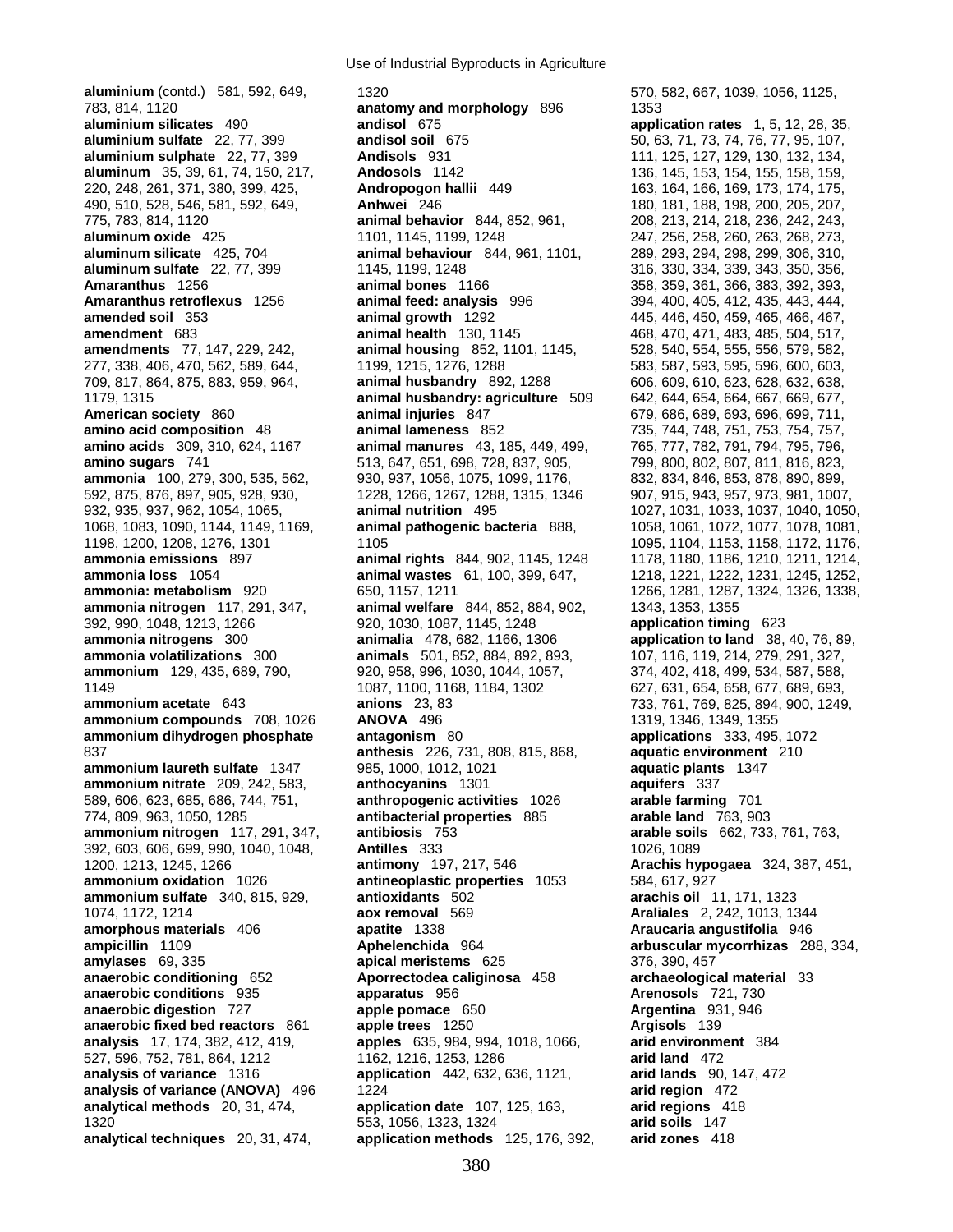**aroma** 1301 **Auriculariaceae** 880 **beans** 379, 1037 **ash** 1, 3, 17, 37, 57, 59, 68, 70, 85, **bacterial infections** 887 199, 206, 210, 239, 240, 242, 252, **bagasse** 118, 889, 925, 1240, 1268, **benzylaminopurine** 608

Subject Index

**aromatic compounds** 1280 **autumn** 1056, 1253 **beans, Phaseolus** 696 **aromatic hydrocarbons** 59, 214, **availability** 149, 174, 215, 350, 493, **bearing capacity** 47 648, 763 749, 796, 883, 1186 **bearing characteristics** 47 **aromatics** 1280 **available lime index (ALI)** 524 **bed soils** 766 **arsenate** 23 **available soil water** 503 **bedding** 886, 891, 1270, 1298 **arsenic** 9, 18, 23, 25, 26, 27, 28, 54, **available water** 145, 277, 313, 349, **bedding and linens: microbiology:**  59, 75, 87, 89, 90, 112, 191, 192, 554, 700, 919, 1196 **standards: veterinary** 884 197, 199, 208, 217, 219, 221, 293, **available water capacity** 449 **bedding and linens: standards:**  302, 401, 413, 425, 446, 450, 470, **Bacillus cereus: growth & veterinary** 1030 474, 494, 495, 497, 498, 546, 643, **development: isolation & bedding and linens: veterinary** 648, 678, 820, 822, 1099, 1141 **purification** 884 **arsenic: analysis** 234 **bed bed arsenic: analysis** 234 **Bacillus marinus** 737 **bedding materials** 641, 1092 **Arthrobacter** 464 **backfat** 1204 **beef cattle** 1199 **artificial precipitation** 116 **bacteria** 353, 705, 886, 1072, 1080, **beef manure** 960, 1206 **artificial soil mixtures** 1028 1246 **behavior** 332, 844, 961, 1101, **artificial wetlands** 178, 785 **bacteria, aerobic** 958 1145, 1199, 1248 **artificial zeolite** 489 **bacteria (microorganisms)** 601, **behavior, animal** 852, 893, 1030, **arylsulfatase** 42, 236, 381, 664, 960, 1072, 1080 1057, 1087, 1087, 1087 696, 744 **bacterial colonization** 888 **behaviour** 332, 844, 961, 1101, **arylsulphatase** 42, 236, 381, 664, **bacterial contamination** 1105 1145, 1199, 1248, 1306 696, 744 **bacterial count** 76, 1208, 1332 **Belgium** 79 **asbestos** 70 **bacterial disease** 663 **beneficial use** 546, 547, 804 **ascorbic acid** 285, 502, 1021, **bacterial diseases** 887 **beniseed** 299, 616 1049, 1191 **bacterial-feeding nematodes** 960 **bentonite** 104, 549 92, 93, 101, 102, 177, 193, 196, 198, **bacterioses** 887 **benzyladenine** 608 280, 281, 302, 308, 309, 310, 333, 1269, 1315 **beringite** 42 336, 355, 361, 368, 369, 377, 382, **Balsaminaceae: angiosperms, Bermuda grass** 40, 256, 468, 504, 384, 386, 397, 406, 415, 420, 423, **dicots, plants, spermatophytes,** 526, 838, 843, 1021 433, 447, 469, 471, 479, 485, 491, **vascular plants** 665 **beryllium** 217, 546 494, 497, 506, 514, 532, 567, 570, **Balsaminales** 653, 1263 **beta galactosidase** 710 573, 608, 639, 772, 905, 1001, 1026, **bananas** 18, 990, 1220, 1230 **beta glucosidase** 42, 579, 587, 1033, 1080, 1111, 1123, 1161, 1186, **band placement** 570 696, 710, 715, 743 1244, 1327, 1338, 1351 **Baotou, China** 384 **Beta vulgaris: growth & ash content** 921 **barium** 197, 199, 217, 546, 643, **development: metabolism** 212 **ash disposal ponds** 317 678 **betaine** 1097 **ash ponds** 70 **bark** 375, 567, 589, 650, 653, 692, **Betula nigra** 846 **ashing** 1138 731, 758, 840, 845, 1000, 1013, **Betula pendula** 455, 1111 Asia 17, 70, 93, 252, 281, 384, 397, 1018, 1034, 1037, 1045, 1094, 1114, **Betulaceae: angiosperms, dicots,** 415, 447, 497, 622 1121, 1126, 1146, 1147, 1179, 1194, **plants, spermatophytes, vascular aspen** 1282 1196, 1203, 1236, 1317, 1327, 1329, **plants** 762 **asphalt** 569 1341 **bicarbonates** 223, 274 **asphalt emulsions** 1347 **bark compost** 1187 **binding agents** 545 **assam** 622 **bark humus** 1187 **bio-available C** 695 **assay** 746, 1026 **barley** 35, 46, 151, 221, 224, 306, **bio-briquette** 417 **assays** 575 318, 327, 578, 628, 629, 662, 666, **bio fuels** 1026 **assessment** 31, 34, 90, 575, 808, 729, 757, 890, 891, 960, 966, 1024, **bioaccumulation** 48, 477, 496, 498, 1212 1086, 1252 550, 608, 673 **Athelia rolfsii** 970 **barley straw** 46, 221, 1086 **bioassays** 389, 696, 1071 **Atheliaceae** 970 **barley yield** 891 **bioavailability** 9, 18, 27, 91, 103, **Atherigona orientalis** 1036 **basalt** 221 **basalt** 221 158, 197, 229, 331, 387, 439, 448, **athletic turfgrass** 854 **base metals** 57 477, 550, 577, 579, 666, 678, 711, **atmosphere** 337 **base saturation** 76, 581, 777, 823, 729, 757, 820, 822 **atmospheric pollution** 9, 315, 876 825, 1249 **biochemical oxygen demand** 617, **atmospheric precipitation** 368 **basic slags** 780, 781, 784, 790, 727, 749, 756 **atomic absorption spectrometry** 799, 807, 817, 818, 822, 835, 836 **biochemistry** 206, 215, 293, 384, 666 **Basidiomycetes** 867, 941, 947, 519 **atomic absorption** 1053, 1163, 1189, 1240 **biochemistry and molecular spectrophotometry** 299 **Basidiomycota** 867 **biophysics** 15, 503, 509, 552, 720 **atrazine** 5 **batch leaching test** 543 **biocontrol agents** 104, 207, 358, **Baumineral** 281 737, 994, 999, 1010, 1043, 1062, **Atterberg limits** 281 **bauxite** 440 1135, 1136, 1153, 1197, 1241 **aubergines** 2, 41, 203, 973 **bauxite residues** 440 **biodegradation** 641, 896, 1042

**Auricularia delicata** 880 **bean straw** 1037 **biodegradation, environmental** 10,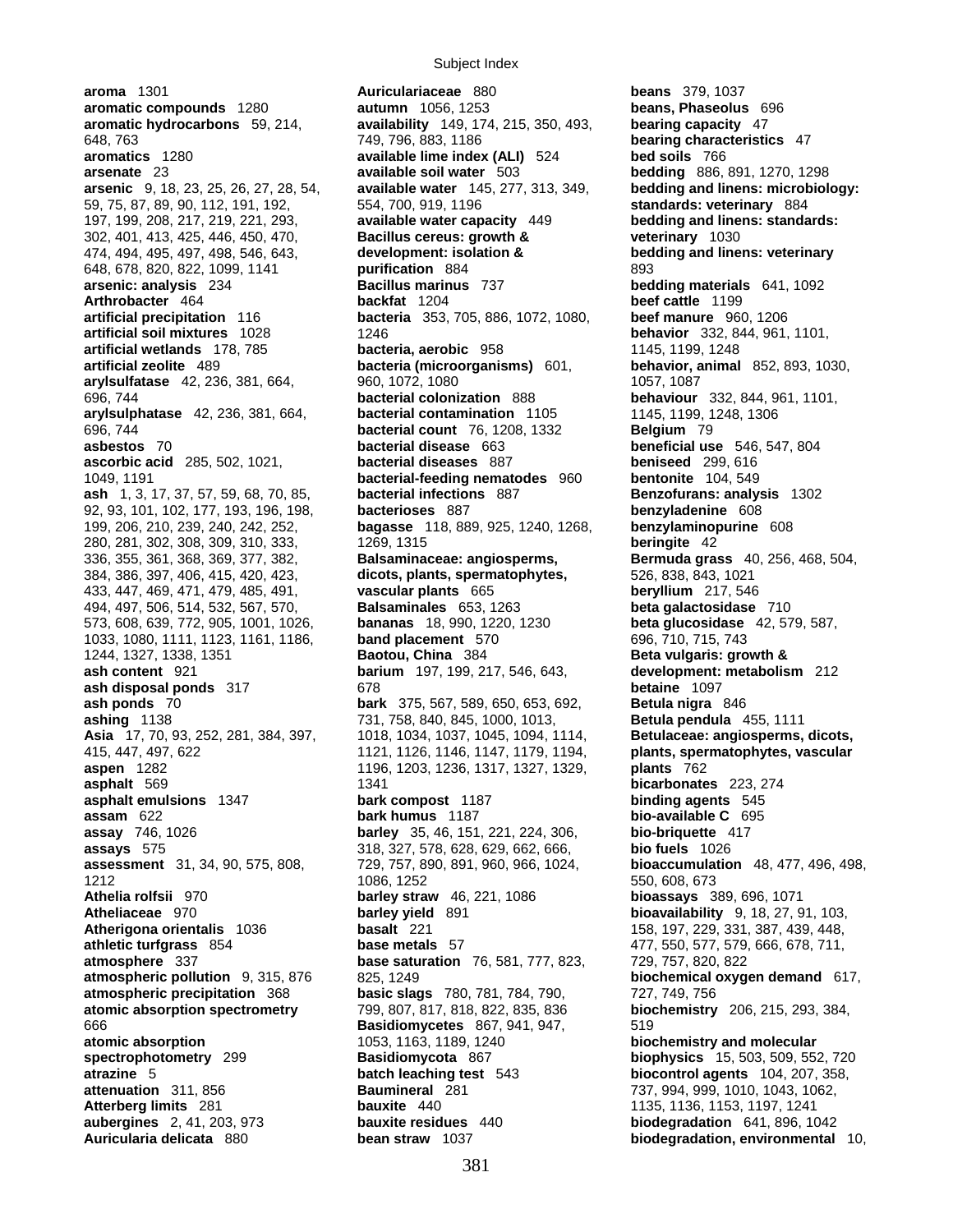**biodegradation, environmental biosolids composts** 411, 487 **bran** 1153, 1167 (contd.) 64, 501, 670, 958, 1041 **biostabilization** 695 **branches** 127, 136, 150, 166, 1077 **biodiversity** 514, 1059, 1310 **biota** 1107 **biofertilizers** 135, 155, 183, 244, **biotechnology** 451, 962 **Brassica** 295, 451, 521 271, 332, 360, 374, 448, 515, 981, **biotechnology: methods** 1041 **Brassica campestris L** 1262 1221 **biotransformation** 1168 **Brassica campestris var neosuguki biofiltration** 897 **biotreatment** 681 794 **biofuel** 1026 **bismuth** 197 **Brassica: chemistry: growth & biogas slurry** 120, 512 **bitumen** 464 **development** 10 **biogenic processes** 384 **bitumen emulsions** 1347 **Brassica juncea** 295, 317, 353 **biogeochemical cycles** 598 **black currants** 1115 **Brassica napus** 191, 1311 **biogeochemistry** 1072 **black eyed peas** 120, 135, 526, **Brassica oleracea** 1017 **biogeography: population studies** 613, 874, 1123, 1134, 1176, 1192, **Brassica rapa** 521, 878, 890 16 1218, 1230, 1259 **Brassica rapa subsp rapa** 521 **biological activity in soil** 42, 50, **black gram** 175, 201, 218, 276, **brassicaceae: physiology** 137 69, 235, 381, 402, 545, 579, 587, 396, 613, 616 **Brazil** 433, 776, 872 620, 686, 689, 710, 1213, 1310 **black soils** 87, 97, 135, 136, 492 **brewers' grains** 723 **biological assay** 1302 **black vertisol** 82 **brewery byproducts** 950 **biological availability** 64, 666 **blast furnace slag** 804 **brewery effluent** 604 **biological control** 104, 207, 358, **blast furnaces** 812 **bricks** 322 718, 737, 994, 1010, 1043, 1062, **bleached pulps** 1354 **brinjal** 2, 41, 203, 973 1135, 1136, 1153, 1197 **bleaching powder** 253 **briquetting** 417 **biological control agents** 104, 207, **blood** 1042 **Britain** 103, 593, 605, 631, 646, 358, 737, 994, 999, 1010, 1043, **blossom end rot** 955 691, 701, 733, 761, 773, 831, 844, 1062, 1089, 1135, 1136, 1153, 1197, **blueberries** 386, 916, 957, 1029, 903 1241 1039, 1317 **brix** 155, 179 **biological control organisms** 104, **Bochum, Germany** 281 **broad beans** 241, 389, 400 207, 358, 737, 994, 999, 1010, 1043, **BOD** 749, 756 1062, 1135, 1136, 1153, 1197, 1241 **body condition** 844 **broadleaf weeds** 1071 **biological development** 332, 612, **body posture** 852 **broadleaves** 1131 776 **body weight** 458, 844, 961, 969, **broccoli** 691 **biological engineers** 860 1101, 1144 **broiler feeding** 1292 **biological indicators** 280, 402, 587, **boilers** 573, 1104, 1354 **broiler litter** 901 696 **Bolbitiaceae** 1193 **broiler performance** 902, 923, 969 **biological materials** 300, 671, 1072 **bone meal** 103 **broilers** 649, 902, 923, 969, 1025, **biological oxygen demand** 749, **boric acid** 1027 1144, 1292, 1293 756 **boric acid solutions** 300 **bromomethane** 1055 **biological processes** 898 **boron** 1, 9, 12, 28, 31, 39, 45, 52, **brown coal** 92, 242, 341, 342, 355, **biological sewage treatment** 643 61, 73, 89, 97, 112, 115, 194, 199, 380, 1318, 1331 **biological stabilization** 670 208, 217, 223, 247, 260, 262, 263, **brown planthopper** 183, 332 **biological wastewater treatment** 279, 291, 311, 327, 349, 351, 366, **bubbling pressure** 548 **plant** 643 371, 410, 446, 495, 510, 546, 581, **buds** 998, 1290 **bioluminescence** 1097 600, 608, 648, 654, 878, 1037 **buffering capacity** 330, 418, 1263, **biomass** 14, 24, 51, 79, 104, 119, **boron fertilizers** 123 1284 127, 219, 229, 243, 264, 293, 295, **Bos** 1072, 1306 **building industry** 425 299, 379, 446, 447, 448, 449, 456, **Bos taurus** 478, 891, 1059 **building materials** 70, 190, 542, 554, 568, 593, 605, 646, 654, 670, **Bosnia-Herzegovina** 234 772 675, 705, 735, 820, 832, 915, 938, **botanical composition** 899, 903, **bulb scales** 983 978, 1041, 1063, 1085, 1110, 1111, 1084, 1225 **bulbs** 972, 975, 983, 985 1192, 1213, 1224, 1225, 1226, 1229, **botanical insecticides** 41, 515 **bulk density** 14, 53, 106, 119, 133, 1245, 1283, 1300, 1327, 1343 **Botryocladia** 1075 196, 198, 202, 270, 273, 277, 349, **biomass distribution** 973, 978, **Botryocladia capillaceae** 1075 351, 408, 414, 429, 446, 447, 466, 1290 **bottom ash** 411, 580 469, 505, 510, 512, 528, 548, 611, **biomass production** 127, 160, 173, **Bougainvillea** 971 628, 634, 638, 670, 684, 706, 711, 256, 264, 340, 446, 548, 588, 613, **Bouteloua curtipendula** 449 735, 765, 853, 871, 965, 1032, 1104, 618, 624, 675, 693, 730, 791, 832, **Bouteloua gracilis** 449 1112, 1152, 1160, 1255, 1289, 1315, 834, 899, 915, 928, 973, 1056, 1062, **Bovidae: animals, artiodactyls,** 1321, 1329 1151, 1266, 1321 **chordates, mammals, nonhuman bulking agents** 535, 931, 932, **bioremediation** 152, 178, 288, 326, **vertebrates, nonhuman mammals,** 1099, 1206 389, 402, 439, 473, 537, 874, 1026 **vertebrates** 509 **bullocks** 1199 **bioremediation: applied and field bovine mastitis** 887, 888, 1006, **bulrush millet** 423, 445 **techniques** 24 1109, 1332 **burning** 371, 970, 1018, 1046, **biosensors** 103, 761 **Brachycome** 226 **biosludge** 643 **Brachystegia nigerica** 1312 **burnt soils** 1161 **biosolids** 300, 338, 401, 560, 681, **Bracteantha** 226 **bush fallowing** 1148 705 **Bracteantha bracteata** 226 **butralin** 1221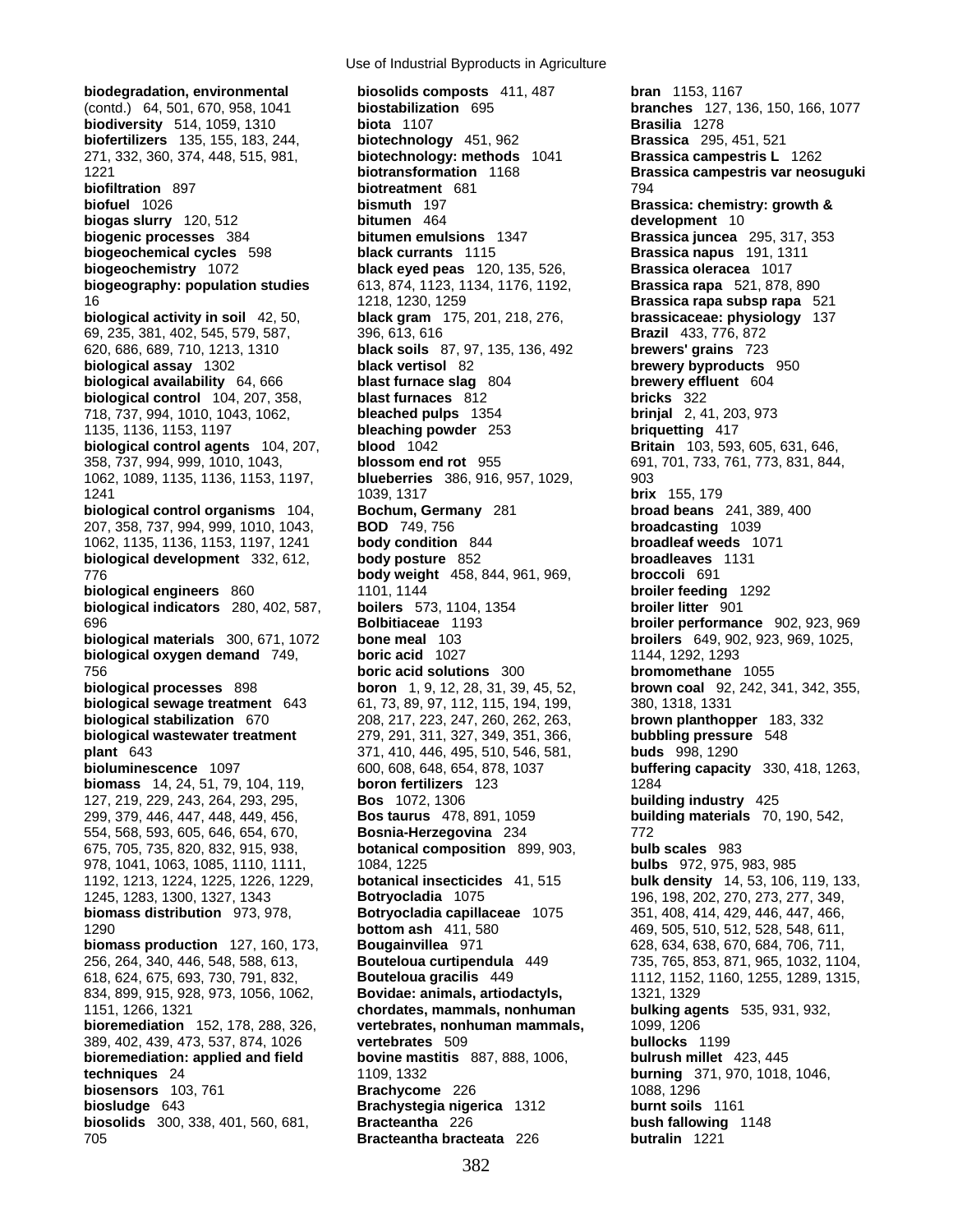**butyrates** 905 **caloric value** 1211 **carbon nitrogen ratio** 198, 589, **by-product gypsums** 300 **calorie value** 1211 590, 592, 600, 628, 690, 711, 763, **byproducts** 7, 36, 40, 60, 227, 413, **calorific value** 70, 1211 768, 774, 905, 907, 914, 933, 959, **byproducts** 7, 36, 40, 60, 227, 413, **calorific value** 70, 1211 768, 774, 905, 907, 914, 933, 959, 417, 420, 438, 524, 576, 589, 592, **calves** 961, 1101 1032, 1040, 1074, 1148, 1149, 1150, 724, 778, 950, 1038, 1212 **cambic arenosol** 586 1152, 1162, 1172, 1200, 1213, 1269, **C-12** 551 **cambic arenosol soil** 720 1280, 1320, 1340 **C-13** 551 **Cambisols** 691, 832, 1310 **carbon-rich materials** 913 **C:N ratios** 300 **Cameroon** 602 **carbon sequestration** 20, 378, 473 **cabbages** 2, 242, 250, 583, 679, **CAN** 685, 686 **carbon substrate utilization**  744, 941, 1001, 1017, 1195 **Canada** 626, 630, 670, 891, 1024 **patterns** 464 **cadmium** 2, 9, 18, 42, 48, 50, 54, **Canada, Alberta** 1031 **carbon to nitrogen ratio** 1345 59, 61, 75, 79, 88, 90, 149, 154, 176, **cancers** 1053 **carbonates** 45, 274 187, 191, 192, 197, 199, 215, 217, **cane molasses** 624 **carbonic acid** 602 250, 270, 291, 293, 298, 299, 301, **cane sugar** 179 302, 366, 367, 382, 425, 428, 433, **Cannabis** 338 **carboxin** 1027 439, 441, 450, 495, 498, 527, 528, **Cannabis sativa** 373 **carcass composition** 1204 546, 577, 581, 600, 639, 643, 648, **cannery wastes** 1213 **carcass grading** 1204 654, 673, 678, 704, 761, 763, 832, **canola** 134, 250, 286, 878, 890, **carcass quality** 949, 1038, 1204 1099, 1318, 1348 1024, 1074 **carcass yield** 1204 **cadmium: isolation & purification: canola oil** 878 **carcasses** 900 **pharmacokinetics** 10 **canopy** 75, 277, 1012 **carcinoma, hepatocellular: Calabrese** 691 **capacity** 1, 273, 277, 423, 596, 646, **pathology** 1302 **calcareous crusts** 77 817, 1283 **Caribbean region** 333 **calcareous soils** 12, 128, 328, 344, **capillary capacity** 853 **Carica** 1059 834, 1222, 1223 **Capparales** 2, 53, 109, 134, 139, **Carica papaya** 1059 **calcination** 419 141, 154, 176, 177, 242, 245, 250, **carotenoids** 143, 203, 245, 448, **calcite** 781, 782, 1338 277, 356, 385, 444, 466, 476, 583, 467, 1077 **calcitic dolomitic limestone** 505 646, 679, 691, 702, 715, 716, 744, **carriers** 1010 **calcium** 18, 35, 58, 59, 63, 75, 76, 779, 794, 919, 941, 1001, 1073, **carrots** 2, 242, 1113 112, 115, 131, 146, 167, 168, 174, 1074, 1119, 1150, 1158, 1176, 1195, **Carya illinoinensis** 846, 1172 177, 208, 217, 220, 223, 225, 232, 1281, 1318, 1340 **casing** 945, 1079, 1088, 1126 258, 261, 274, 291, 318, 327, 342, **capsicum** 1305 **cassava** 980, 1148, 1192 361, 371, 378, 388, 398, 425, 446, **capsicum annuum** 1036, 1305 **cassava peel** 1148 465, 469, 490, 505, 510, 528, 581, **capsicum frutescens** 1036 **Cassia siamea** 43, 229 602, 624, 628, 637, 643, 654, 675, **captan** 970 **castor beans** 616 686, 777, 779, 783, 786, 789, 790, **captive power plant (CPP)** 68 **castor oilmeal** 1259 799, 824, 825, 867, 906, 952, 955, **carbendazim** 358, 554, 1027, 1043, **catalase** 298, 335 1037, 1084, 1123, 1128, 1148, 1181, 1135 **catchment areas** 582 1186, 1187, 1218, 1263, 1310, 1317, **carbendazol** 358, 554, 1027, 1043, **catchments** 819 1355 1135 **catechol oxidase** 335 **calcium ammonium nitrate** 685, **carbofuran** 989, 1075 **cation exchange** 54, 86, 548, 735 686 **carbohydrate content** 921 **cation exchange capacity** 53, 55, 383, 569, 685, 686, 790, 803, 814, 965, 1167, 1320 274, 328, 367, 379, 429, 447, 469, 816, 833, 867, 880, 887, 1122, 1338 **carbon** 59, 96, 113, 167, 308, 310, 548, 581, 1033, 1187, 1249, 1263, **calcium carbonate: chemistry** 67 361, 373, 378, 420, 470, 494, 551, 1291 **calcium: chemistry** 354 554, 557, 562, 566, 596, 598, 602, **cation exchange resins** 809 **calcium compounds** 523 603, 632, 689, 696, 699, 700, 710, **cations** 200, 306, 871 **calcium cyanamide** 1017 711, 717, 783, 788, 808, 821, 903, **cattle** 372, 501, 852, 884, 892, **calcium fertilizers** 123, 342, 912, 907, 937, 959, 1080, 1151, 1152, 1070, 1100, 1184, 1233, 1298<br>1224, 1226, 1320, 1351 **cattle diseases** 852, 1100 1296 1224, 1226, 1320, 1351 **cattle diseases** 852, 1100 **calcium hydroxide** 46 **carbon: analysis** 739, 1184 **cattle dung** 43, 187, 232, 331, 421, **calcium nitrate** 981 **carbon: analysis: metabolism** 958 698, 904, 1121, 1153, 1228, 1259, **calcium oxide** 46, 55, 92, 425, 433, **carbon assimilation** 135, 181, 195, 1261 602, 1310 229, 325, 326, 448, 522, 995, 1069 **cattle feedlots** 478 **calcium phosphates** 867 **carbon: chemistry** 64, 137, 404, **cattle: growth & development: calcium silicate** 164, 459, 780, 798, 427, 1041 **metabolism** 996 823 **carbon: chemistry: metabolism cattle housing** 844, 887, 888, 1006, **calcium sulfate** 373, 383, 1343 272 1147, 1248, 1332 **calcium sulfite** 383 **carbon dioxide** 69, 117, 337, 420, **cattle husbandry** 915 **calcrete** 77 620, 627, 675, 812, 876, 905, 1065, **cattle management** 915 **calf housing** 961 1090, 1092, 1149, 1213, 1276 **cattle manure** 3, 29, 43, 46, 77, **California bearing ratio** 281 195, 229, 325, 326, 448, 522, 995, 389, 399, 411, 535, 542, 587, 588, **calla** 1139 **1069** 1069 **662, 752, 753, 771, 885, 928, 935,** 662, 752, 753, 771, 885, 928, 935, **Callosobruchus chinensis** 276 **carbon: metabolism** 212, 501 963, 992, 1002, 1006, 1048, 1056,

carbohydrates 223, 310, 568, 596, 58, 63, 76, 102, 103, 146, 198, 207, **carbon dioxide fixation** 135, 181, 117, 199, 227, 229, 239, 240, 301,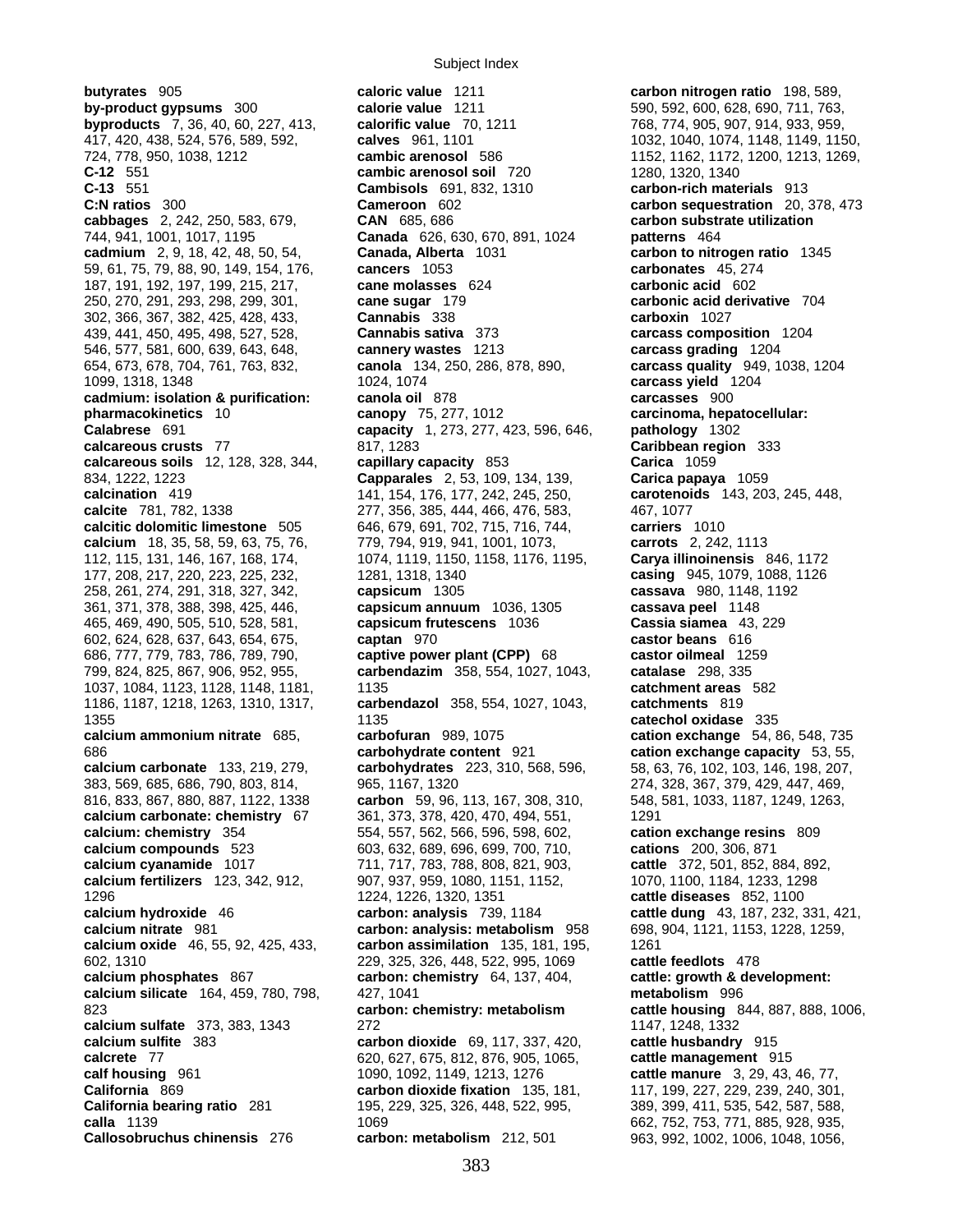**celery** 614, 1344 **chemical elements** 93 693, 743, 763, 788, 829, 830, 911, 415, 463, 484, 673 **climate** 451, 900, 1207 1301, 1313, 1317, 1318, 1320, 1330, **chloride** 274, 311, 361 **clones** 1295, 1322 1331, 1350 **chlorides: analysis** 892 **closed water cycle** 682 **chemical concentration** 48 **chlorinated hydrocarbons** 101

Use of Industrial Byproducts in Agriculture

**cattle manure** (contd.) 1059, 1074, **chemical constituents of plants** 1, **chlorinated lime** 253 1075, 1076, 1078, 1081, 1082, 1099, 73, 75, 80, 88, 92, 126, 143, 149, **chlorinated organics** 573 1140, 1142, 1152, 1158, 1176, 1178, 154, 160, 164, 169, 171, 176, 189, **chlorine** 59, 61, 470 1185, 1213, 1230, 1246, 1251, 1252, 195, 204, 215, 219, 242, 260, 262, **chlorophyll** 65, 126, 141, 143, 150, 1269, 1281, 1283, 1287, 1321 263, 350, 386, 387, 413, 446, 448, 175, 203, 219, 229, 245, 359, 409, **cattle: physiology** 893, 1030, 1057, 461, 467, 528, 540, 550, 600, 637, 448, 467, 568, 674, 750, 878, 940, 1087 644, 654, 788, 829, 832, 952, 981, 965, 968, 1069, 1077, 1112, 1192, **cattle sheds** 844, 887, 1147, 1248, 1063, 1077, 1096, 1123, 1130, 1155, 1229, 1285 1332 1188, 1249, 1301, 1313, 1317, 1318, **chlorosis** 65, 495, 608, 846 **cattle slurry** 1056, 1266 1330, 1330, 1350 1350 1390 **choice of species** 758, 849 **cauliflowers** 141, 1150, 1340 **chemical control** 118, 203, 358, **chopped tires** 847 **causticizing** 569 970, 989, 991, 1018, 1027, 1043, **chromatography** 474, 1280 **cefaperazone** 1109 1055, 1066, 1075, 1135, 1230 **chromatography, high pressure**<br> **celery** 614, 1344 **chemical elements** 93 **chapter in the liquid** 272, 1202 **cell cultures** 1053 **chemical fertilizer** 1036 **chromium** 2, 9, 18, 48, 54, 61, 66, **cell division** 385 **chemical fractionation** 494 75, 90, 178, 187, 199, 217, 298, 299, **cellulase** 129, 225 **chemical interaction** 704 302, 327, 366, 367, 371, 389, 425, **cellulose** 117, 225, 442, 607, 698, **chemical modification** 704 433, 441, 448, 494, 497, 546, 581, 704, 763, 896, 926, 959, 1102, 1181, **chemical oxygen demand** 240, 639, 643, 648, 654, 673, 678, 777, 1263, 1320, 1327 727, 756 783, 802, 822, 1099, 1141 **cellulose: metabolism** 918 **chemical properties** 75, 193, 206, **chromium: analysis** 234 **cellulosic wastes** 608, 698, 731, 210, 306, 406, 407, 532, 702, 910, **chromosome aberrations** 121, 385 1241, 1327 1185, 1249 **chromosome abnormalities** 121, **cement** 57, 70, 425, 569, 1347, **chemical properties of soil** 9, 29, 385 1349 40, 53, 58, 63, 76, 97, 133, 138, 154, **chromosomes** 476 **cement dust** 46, 322, 1319 159, 196, 214, 217, 306, 318, 326, **chronosequences** 490 **Central Europe** 281, 822 339, 378, 405, 426, 429, 443, 465, **Chrysanthemum boreale** 461 **centrifugation** 470 466, 467, 510, 518, 519, 567, 581, **chrysanthemums** 653<br>**ceramic** 569 588, 609, 628, 664, 711, 745, 777, **Cicer** 295 **ceramic** 569 588, 609, 628, 664, 711, 745, 777, **Cicer** 295 **cereal byproducts** 1340 793, 799, 825, 829, 830, 952, 998, **Cicer ariatenum** 563 **cereal grains** 130, 529 1084, 1123, 1187, 1249, 1255, 1323, **Cicer arietinum** 48, 285, 295 **cereals** 797, 826 1346 1346 **Cicer arietinum I-(gram)** 563 **cerrado** 780, 796 **chemical ratios** 532 **Cicer: metabolism** 272 **cerrado soils** 723, 811 **chemical residues** 56 **citric acid** 117, 809, 1338 **chaff** 1201 **chemical sequential extraction civil construction materials** 19 **chalk** 946 580 **clarification mud** 29, 109, 111, 171, **characteristics** 644, 1037 **chemical speciation** 439, 474, 757, 172, 189, 201, 218, 232, 359, 374, **characterization** 37, 70, 382, 596, 1099, 1348 393, 448, 517, 928 900 **chemical structure** 70 **classification** 430 **charcoal** 33, 275, 378, 1010, 1138, **chemical treatment** 304, 1292 **clastic sediments** 206, 369 1148, 1244 **chemical waste** 576 **clay** 105, 106, 434, 445, 576, 731, **Chattisgarh, India** 150 **chemicals** 100 976, 1077 **Chekiang, China** 145, 246 **chemistry** 578 **clay fraction** 112, 273, 328 **chelating agents** 495 **chemistry, physical** 67 **clay loam soils** 5, 77, 95, 98, 111, **chelating agents: chemistry** 10 **chestnut** 898 135, 145, 149, 157, 159, 218, 247, **chemical analysis** 56, 389, 412, **chestnut soils** 1121 273, 280, 359, 386, 393, 395, 414, 419, 421, 546, 642, 1280 **chickens** 649, 902, 923, 969, 1025, 555, 556, 596, 618, 631, 717, 857, **chemical binding** 546 1144, 1293 858, 915, 987, 1012, 1058, 1178, **chemical change** 1137 **chickens: genetics** 1044 1223, 1252 **chemical composition** 2, 20, 54, **chickens: genetics: physiology clay mineralogy** 384, 532 55, 59, 60, 70, 74, 75, 80, 85, 88, 92, 920 **clay minerals** 66, 440, 457, 1124 105, 126, 134, 154, 164, 169, 171, **chickpeas** 2, 48, 127, 142, 152, **clay soils** 47, 57, 136, 138, 149, 176, 188, 189, 195, 196, 204, 209, 276, 375, 1112, 1119, 1241 157, 209, 241, 280, 434, 484, 508, 219, 259, 263, 271, 281, 299, 309, **chicks** 902, 969, 1025, 1292 549, 628, 644, 693, 701, 862, 941, 311, 321, 336, 342, 366, 374, 380, **chicory** 149, 215, 1301 959, 979, 1172, 1287 382, 386, 409, 429, 446, 448, 461, **children** 401 **clean technology** 68 465, 467, 471, 474, 479, 519, 528, **Chile** 675 **clear felling** 567, 1106 624, 632, 637, 648, 658, 664, 689, **China** 13, 17, 32, 79, 93, 252, 384, **clearcutting** 567, 1106 914, 922, 948, 952, 981, 1077, 1096, **Chinese cabbages** 211, 250, 489, **climatic factors** 1096 1102, 1114, 1123, 1130, 1138, 1155, 1281 **climatic seasons** 1055 1163, 1167, 1173, 1188, 1191, 1217, **chipboards** 537, 1285 **clinical aspects** 1109 1249, 1260, 1266, 1280, 1293, 1296, **chitin** 959 **clinical picture** 1109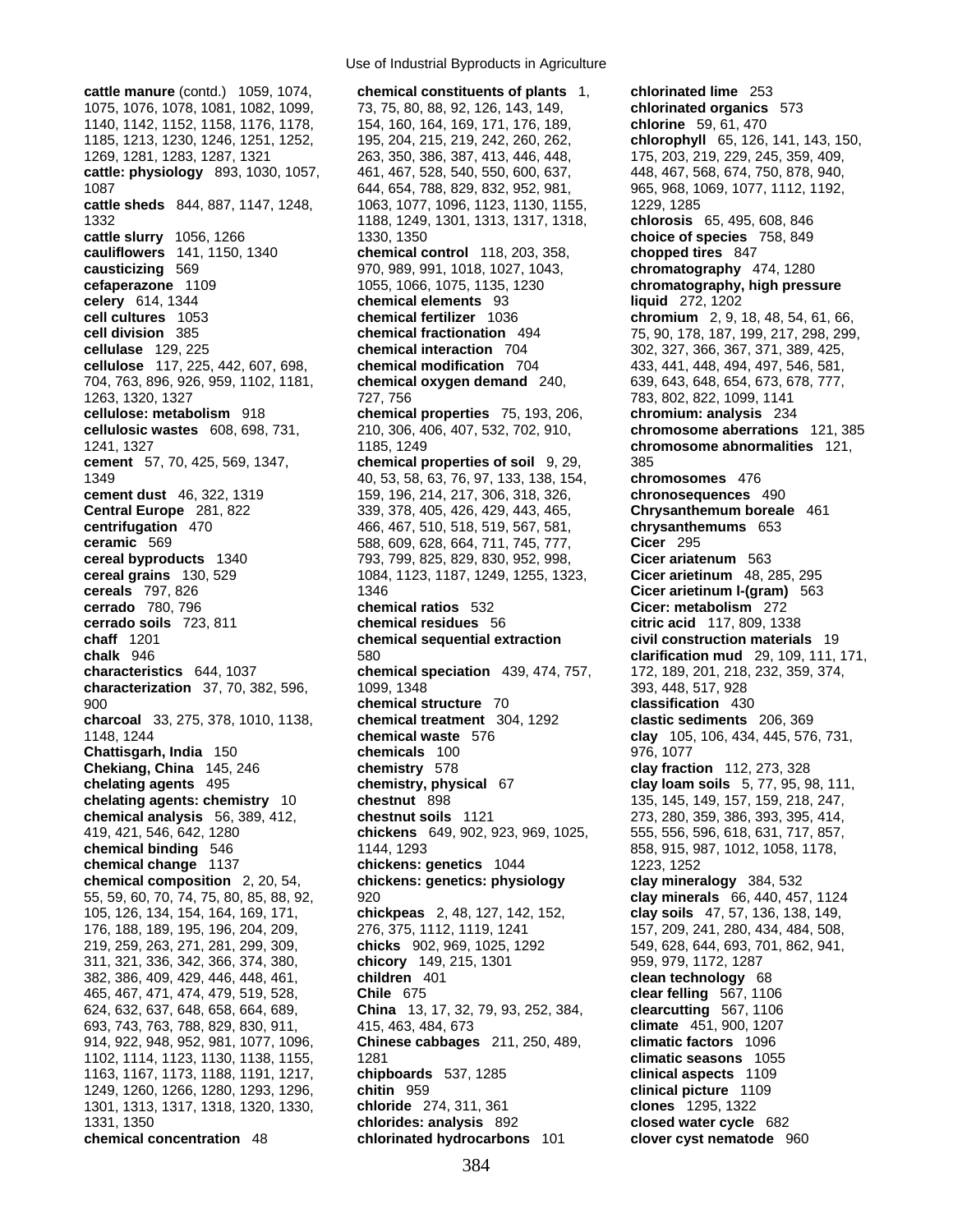**clovers** 1291 1010, 1051, 1274 913, 914, 926, 927, 928, 929, 930, **clubroot** 794 **coffee** 604, 954, 1117, 1170 931, 932, 962, 1026, 1054, 1070, **coagulants** 301 **coffee pulp** 928, 1117 1072, 1095, 1099, 1137, 1152, 1154, **coal** 1, 9, 11, 13, 27, 37, 44, 51, 53, **Cognettia sphagnetorum** 1299 1174, 1179, 1200, 1208, 1212, 1213, 56, 60, 64, 68, 70, 74, 75, 76, 85, 96, **cohesive materials** 377 1215, 1235, 1251, 1262, 1275, 1280, 102, 105, 106, 112, 124, 181, 184, **coir** 63, 178, 232, 646, 986, 1012, 1283, 1284, 1320, 1328, 1334 191, 196, 197, 210, 227, 234, 241, 1047, 1108, 1219, 1242, 1257, 1263, **composting plants** 722 242, 249, 254, 257, 278, 280, 302, 1271, 1278, 1315, 1329 **composting process** 300 306, 308, 309, 310, 311, 317, 333, **coke: analysis** 67 **composts** 3, 34, 46, 92, 107, 109, 336, 356, 364, 370, 381, 382, 383, **cold hardiness** 953 174, 179, 198, 232, 233, 239, 240, 386, 402, 404, 413, 420, 423, 434, **cold resistance** 953 241, 269, 338, 341, 342, 362, 386, 438, 442, 451, 470, 477, 479, 481, **coliform bacteria** 116, 402, 888 398, 428, 431, 471, 499, 535, 537, 486, 497, 514, 519, 520, 785, 820, **coliform count** 885 570, 574, 575, 579, 588, 590, 591, 973, 1026, 1313, 1350 **colliery spoil** 14, 335, 350, 390, 457 592, 600, 601, 609, 610, 626, 628, **coal: analysis** 113 **colonization** 216, 390, 457, 1088 632, 635, 638, 648, 651, 653, 674, **coal ash** 6, 26, 38, 68, 70, 81, 252, **colony count, microbial** 892 329, 338, 391, 436, 463, 503, 521, **colony count, microbial veterinary** 706, 710, 715, 717, 725, 727, 731, 524, 573, 1026, 1110 884 737, 738, 741, 742, 745, 747, 753, **coal ash compost mixture culture: color** 1180, 1271 771, 774, 798, 828, 871, 891, 899, **cultivation method** 283 **Columbia County, Pennsylvania** 900, 904, 911, 914, 929, 930, 931, **coal ash compost mixtures** 99 337 933, 940, 960, 963, 968, 973, 981, **coal bottom ash** 498 **column leaching test** 543 988, 998, 1002, 1026, 1036, 1037, **coal bottom ash amended media columns** 23 1042, 1048, 1066, 1072, 1073, 1074, 525 **combined treatment** 566 1081, 1082, 1084, 1085, 1095, 1097, **coal byproducts** 39 **Combretodendron macrocarpon** 1099, 1112, 1119, 1121, 1142, 1146, **coal combusion product** 15 1312 1154, 1158, 1174, 1179, 1185, 1187, **coal combustion** 39, 45, 70, 300, **combustion** 9, 27, 36, 37, 70, 74, 1198, 1210, 1211, 1212, 1213, 1214, 417, 524 85, 102, 210, 227, 257, 278, 308, 1217, 1223, 1228, 1230, 1235, 1251, **coal combustion bed ash** 220 309, 310, 333, 370, 383, 403, 413, 1263, 1269, 1270, 1275, 1280, 1281, **coal combustion byproducts** 37, 420, 438, 447, 451, 514, 840, 1026, 1283, 1284, 1286, 1305, 1313, 1314, 85 1138 1320, 1321, 1325, 1331, 1340, 1344, **coal combustion products (CCP) combustion of coals** 300 1350, 1353 45, 257, 411, 498 **combustion plants** 1026 **compound fertilizers** 485 **coal combustion residues (CCR) combustion products** 191 **compressibility** 86, 434 70 **comfort index** 852 **compression** 548, 850, 851 **coal: energy source** 19 **commercial horticulture** 1071 **computational methods** 856 **coal fired boilers** 417 **Common Market** 1349 **computer programs** 333 **coal-fired power plant** 70 **communities** 999, 1224 **concentration** 27, 206, 210, 311, **coal-fired power stations** 257 **community ecology** 1089, 1246 333 **coal fly ash** 72, 84, 220, 286, 303, **community relations** 681 **concentration (composition)** 255, 387, 411, 458, 487, 498, 505, 521 **compaction** 39, 281, 864 546 **coal fly ash soil amendment: comparative study** 1026 **concentration (parameters)** 626, **applied and field techniques** 365 **comparisons** 370, 419, 646, 929, 643 **coal gas** 300 1198 **concentration (process)** 36, 695 **coal mine spoil** 14, 335, 350, 390, **competition** 470 **concrete** 70, 370, 569, 1248 457 **complex carbohydrates** 1102 **concrete aggregates** 812 **coal mined land** 273, 542, 728 **Compositae: angiosperms, dicots, conditioning** 885 **coal mines** 37, 311, 337 **plants, spermatophytes, vascular conductivity** 138, 207 **coal mining** 433 **plants** 759 **conifer needles** 1245 **coal mining waste** 81 **composition** 7, 382, 471, 490, 596, **Coniferopsida: gymnosperms, coal reserves** 19 1167, 1224 **plants, spermatophytes, vascular coal slurries** 317 **compost application rates** 1072 **plants** 656, 713 **coastal areas** 1226 **compost applications** 1072 **conservation** 70 **coatings** 772 **compost performance** 1307 **conservation of natural resources cobalt** 50, 59, 130, 188, 197, 199, **composted manure** 411, 1246, 460, 1168, 1302 208, 221, 298, 299, 380, 495, 497, 1252 **conservation of natural resources:**  510, 529, 530, 546, 643, 648, 678 **composted materials** 695 **methods** 501 **cocoa byproducts** 988 **composted pig manure** 720 **conservation plants** 449 **cocoa husks** 1029 **composted waste** 665 **constructed wetlands** 178 **cocoa nib dust** 988 **composting** 60, 77, 117, 232, 300, **construction** 508 **coconut fibre** 63, 178, 232, 646, 428, 431, 481, 535, 536, 537, 541, **construction and demolition waste** 986, 1012, 1047, 1108, 1219, 1242, 575, 579, 589, 591, 592, 604, 610, 543 1257, 1263, 1271, 1278, 1315, 1329 626, 628, 638, 646, 648, 650, 652, **construction equipment** 772 **coconuts** 500, 1271 672, 692, 695, 700, 702, 703, 706, **construction industry** 19 **Coelomycetes** 123, 615, 906, 1003, 770, 774, 875, 897, 900, 904, 905, **construction work** 70

**cocoons** 752 715, 718, 722, 724, 727, 747, 767, **construction materials** 538, 539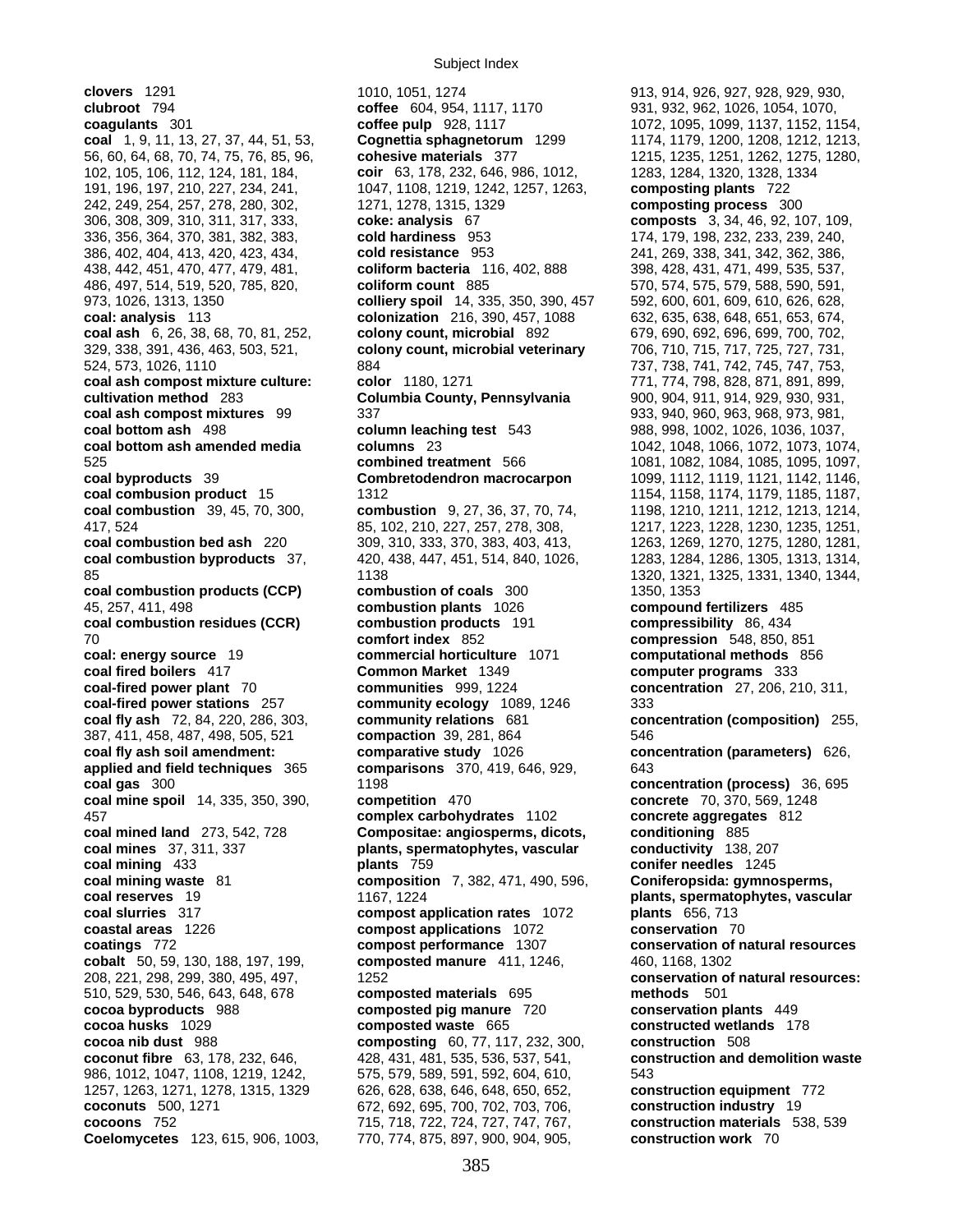**consumer attitude** 682 **costing** 1212, 1247 **crop yield** 11, 18, 44, 46, 53, 63, 73, **consumption** 495, 575 **costings** 712, 1018, 1204, 1248, 76, 80, 97, 98, 105, 107, 109, 110, **container grown plants** 266, 651, 1353 111, 115, 118, 118, 119, 120, 123, 125, 845, 1187, 1267, 1268, 1322 **costs** 257, 652, 712, 722, 1018, 126, 127, 129, 132, 134, 135, 136, **containers** 1188, 1279, 1336 1204, 1248, 1353 140, 141, 146, 150, 154, 155, 156, 156, 159, 161, 162, 163, 168, 169, 171, contaminants 56, 388, 507, 591, contaminants 56, 388, 507, 591, contaminants 56, 388, 507, 591, **contaminants** 56, 388, 507, 591, **cotton** 263, 351, 451, 531, 570, 604, 742, 832 667, 986, 1193, 1264 172, 173, 175, 176, 177, 180, 181, **contaminated sediments** 804 **cotton gin trash** 1193 186, 187, 188, 189, 195, 196, 198, 198, **contaminated soil** 848 **cotton waste** 925, 1261 201, 204, 205, 213, 214, 221, 223, **contamination** 31, 103, 317, 382, **cottonseed husks** 925, 1079, 1261 225, 226, 247, 251, 253, 258, 261, 474, 529, 832, 1088, 1207 **courgettes** 197 262, 268, 269, 270, 274, 288, 289, **continuous aeration (ca)** 897 **cover crop** 338 291, 293, 295, 298, 299, 307, 314, **continuous cropping** 464 **cover crops** 487, 753, 1134, 1301, 316, 322, 323, 324, 325, 327, 338, **contract hauler** 1354 1347, 1353 339, 341, 343, 352, 355, 358, 359, **control** 203, 362, 495, 794 **covering systems** 1076 373, 374, 392, 394, 416, 443, 445, **controlled release** 419, 1223 **covers** 928 450, 452, 461, 465, 466, 467, 485, **controlled study** 643, 675, 682 **cow comfort** 860 486, 487, 506, 512, 519, 528, 529, **conversion** 574 **cow dung** 672 530, 531, 540, 565, 570, 582, 583, **copper** 2, 9, 48, 54, 55, 61, 75, 76, **cow housing** 847, 879, 956, 1248 600, 606, 610, 613, 626, 628, 631, 79, 88, 90, 94, 143, 149, 187, 188, **cowpeas** 120, 135, 276, 526, 613, 634, 642, 657, 664, 668, 669, 677, 197, 199, 215, 217, 229, 235, 250, 874, 1123, 1134, 1176, 1192, 1218, 685, 693, 701, 710, 751, 760, 768, 258, 270, 293, 298, 299, 301, 302, 1230, 1259 773, 778, 782, 793, 795, 797, 798, 307, 350, 371, 380, 382, 389, 421, **cows** 199, 771, 844, 850, 855, 879, 799, 800, 815, 823, 829, 830, 834, 428, 441, 447, 448, 450, 469, 470, 1109, 1147, 1238, 1332 873, 878, 889, 890, 899, 915, 917, 477, 494, 495, 498, 499, 502, 528, **cowsheds** 879, 956, 1248 925, 927, 928, 934, 939, 943, 946, 529, 530, 545, 546, 553, 578, 581, **cracking** 1279 948, 953, 955, 966, 967, 972, 975, 591, 599, 600, 605, 606, 608, 639, **cress** 356, 715, 1073 981, 984, 985, 986, 997, 1001, 1008, 643, 649, 654, 673, 678, 738, 757, **critical review** 557 1015, 1016, 1020, 1021, 1027, 1032, 761, 763, 778, 1037, 1042, 1099, **crop damage** 164, 459 1037, 1039, 1042, 1043, 1045, 1048, 1117, 1181 **crop density** 1325 1049, 1053, 1055, 1066, 1073, 1079, **copper: analysis** 234, 821 **crop diseases** 601 1084, 1086, 1094, 1096, 1098, 1112, **copper hydroxide** 94 **crop establishment** 288, 1125 1115, 1117, 1122, 1123, 1126, 1128, **copper: metabolism: pharmacology crop fertilizers** 1059 1132, 1134, 1135, 1136, 1140, 1148, 1316 **crop growth stage** 197, 392, 1018 1153, 1158, 1160, 1165, 1178, 1180, **crop improvement** 278, 725 1191, 1193, 1195, 1196, 1197, 1211, **Coriolaceae** 966, 1163, 1240 **crop industry** 665 1216, 1217, 1218, 1222, 1223, 1234, **corn** 9, 71, 73, 87, 97, 162, 193, **crop injury** 164 1240, 1247, 1249, 1261, 1266, 1271, 246, 261, 267, 270, 277, 288, 291, **crop management** 1086 1274, 1278, 1279, 1281, 1284, 1285, 307, 341, 342, 355, 376, 381, 412, **crop mixtures** 1084 1286, 1290, 1291, 1294, 1297, 1301, 466, 526, 582, 583, 607, 616, 618, **crop performance** 622 1310, 1312, 1313, 1314, 1317, 1323, 619, 623, 632, 669, 684, 708, 744, **crop pest** 1036 1326, 1330 778, 799, 815, 832, 834, 874, 882, **crop production** 9, 18, 97, 118, **cropping systems** 107, 118, 125, 915, 928, 966, 1008, 1048, 1049, 1049, 161, 174, 249, 255, 264, 300, 313, 173, 213, 307, 348, 396, 443, 613, 1072, 1082, 1088, 1108, 1128, 1129, 338, 373, 443, 451, 466, 482, 495, 753, 798, 849, 1086 1131, 1167, 1178, 1192, 1210, 1211, 521, 588, 621, 662, 699, 700, 714, **crops** 45, 68, 191, 295, 373, 410, 1214, 1217, 1224, 1230, 1263, 1266, 725, 781, 800, 942, 1015, 1072, 451, 496, 601, 670, 676, 677, 682, 1285 1086, 1110, 1148, 1160, 1189, 1196, 705, 761, 766, 807, 827, 923, 1059, **corn flour** 1129 **1235, 1321** 1070 **corn gluten** 1305 **crop productivity** 373 **crops, agricultural** 373, 675 **corn growth** 255 **crop protection** 874 **crops, agricultural: growth & corn soils** 401 **crop quality** 155, 175, 188, 189, **development** 13, 1127 **Cornaceae: angiosperms, dicots,** 201, 461, 506, 582, 624, 794, 878, **crops, agricultural: growth & plants, spermatophytes, vascular** 953, 984, 985, 1021, 1047, 1049, **development: metabolism** 212 **plants** 764 1079, 1180, 1191, 1247, 1271, 1279, **crossbreds** 1204 **Cornus** 1256 1284, 1301, 1318, 1330, 1350 **Crotalaria** 222, 338 **Cornus florida** 1256 **crop residue management** 1172 **Crotalaria juncea** 338, 487 **correlation** 765 **crop residues** 11, 59, 109, 339, **crown cover** 277, 1012 **Corticiaceae** 970 443, 604, 614, 691, 721, 849, 874, **Cruciferae: angiosperms, dicots, Cortinariaceae** 941, 1189 933, 940, 948, 968, 973, 976, 986, **plants, spermatophytes, vascular Cortinariales** 941, 1189 1010, 1014, 1061, 1073, 1091, 1103, **plants** 296, 760 **Cortinellus shiitake** 1156 1134, 1150, 1170, 1171, 1172, 1174, **crude fiber** 1182 **corwall mill** 681 1213, 1228, 1251, 1255, 1284, 1294, **crude protein** 163, 249, 1049, 1084, **cost analysis** 1212, 1247 1315, 1329, 1340, 1342, 1344, 1346 1182, 1211, 1266 **cost benefit analysis** 255, 523, **crop rotation** 242, 381, 464, 606, **crumb rubber** 838, 863, 1336 613, 722, 1018, 1185, 1354 610, 626, 662, 699, 744, 753, 1311 **crusts** 139, 423 **cost effectiveness** 641, 652 **crop weed competition** 873 **crystal structure** 384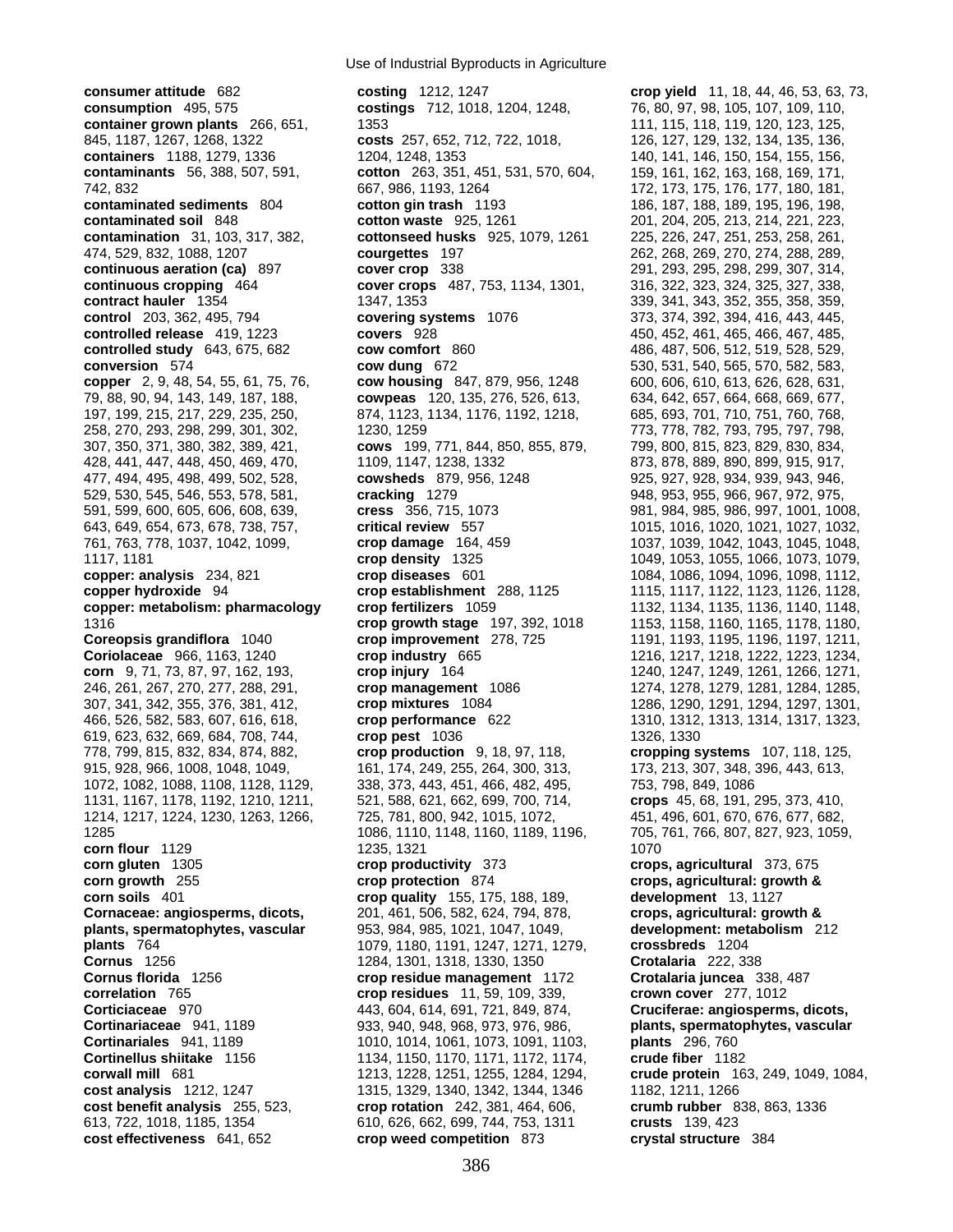**cubicles** 855 **dairy effluent** 83, 752 **desert soil** 252 968, 1073, 1195, 1201, 1229, 1271 **dairy farms** 22, 937, 1236 515, 626, 637, 828, 922, 967, 980, **Darcy's law** 368<br>985, 990, 995, 1029, 1125, 1195, **DCMO** 1027 1027, 1043, 1051, 1061, 1062, 1066, 1175, 1208, 1280 1088, 1128, 1129, 1132, 1163, 1193, **defense mechanisms** 716 **digestibility in vitro** 1211 **Cynodon transvaalensis** 40, 842 **Delaware** 464 879, 885, 888, 1006, 1072, 1109, **depth** 593, 902

**cucumbers** 71, 615, 699, 737, 940, **dairy farming** 850, 1006, 1352 **desertification** 9, 336 **Cucumis sativus** 601, 699 **dairy herds** 860 **desorption** 4, 5, 12, 83, 405, 435 **Cucumis sativus: growth & dairy manure** 300, 861, 1206, 1328 **desulfurization** 7, 9, 27, 39, 112, **development** 908 **dairy wastes** 83, 513, 631, 771, 123, 230, 255, 300, 371, 410, 417, **cucurbit vegetables** 940, 968 905, 1344 438, 513, 523, 524 **cull potato** 960 **dairying** 852 **detection** 494 **cultivars** 88, 136, 140, 164, 183, **dairying: methods** 1030 **deterioration in storage** 647 204, 223, 253, 360, 444, 459, 476, **dams** 849 **determination** 103, 420 985, 990, 995, 1029, 1125, 1195, **DCMO** 1027 **detritivores** 1066 1207, 1222, 1295, 1315 **DCMU** 1066 **developing country** 317 **cultivated plants** 1028 **de-inked paper sludge** 759 **development** 1088, 1126 **cultivated varieties** 88, 136, 140, **de-inked paper sludge container dewatering** 572 164, 183, 204, 223, 253, 360, 444, **media: equipment, ornamental dextrose** 689, 959 476, 515, 637, 828, 967, 980, 985, **culture** 713 **DGGE** 1080 990, 995, 1029, 1125, 1195, 1207, **de-inked paper sludge: potting mix diagnosis** 761 1222, 1295, 1315 656 **diameter** 340, 632, 684, 974, 978, **cultivation** 45, 300, 373, 410, 646, **de-inking paper sludge: soil** 1124, 1341 676, 817, 819, 880, 889, 917, 925, **amendment** 657 **diammonium phosphate** 837 941, 942, 945, 947, 1049, 1053, **de-inking sludge: composted Diapleella coniothyrium** 906 1108, 1110, 1156, 1224, 1240, 1253, **material, fresh material, paper mill diarrhea** 1170 1258, 1281, 1342 **waste** 760 **dibenzofurans** 32 **cultivation under glass or plastic death rate** 233, 356, 375, 646, 679, **Dicksonia sellowiana** 1243 868, 871, 919, 940, 943, 957, 985, 900, 923, 978, 1018, 1153, 1170, **diesel oil** 874 1000, 1049, 1069, 1094, 1171, 1191, 1283 **diet** 100 1194, 1196, 1247, 1263, 1278, 1284, **decay** 647 **dietary fat** 1292 1313 **decayed wood dust** 1333 **dietary fiber: metabolism** 996 **cultivation yields** 872 **dechlorination** 101 **dietary intake** 287 **cultural control** 118, 126, 163, 207, **decomposition** 117, 558, 592, 596, **dietary protein** 1292 223, 360, 515, 615, 753, 799, 970, 667, 753, 763, 770, 788, 897, 900, **dietary standards** 18, 107, 450, 986, 990, 992, 993, 1009, 1018, 914, 932, 962, 1061, 1102, 1107, 1171<br>1027. 1043. 1051. 1061. 1062. 1066. 1175, 1208, 1280 1075, 1134, 1135, 1136, 1175, 1176, **deep litter** 924 **diffusion** 25, 1160 **1207, 1221, 1286 <b>deep litter housing** 949, 961, 1068, **cultural methods** 292, 945, 947, 1145, 1154, 1204, 1276, 1288 **digestibility** 1025, 1138, 1292, 1293 1234, 1264 **deficiency** 412, 554, 596, 780 **digestion** 996 **culture media** 386, 457, 731, 867, **deforestation** 473 **digestive tract** 923 945, 955, 965, 967, 1079 **deformation** 850, 856, 1129 **Digitaria sanguinalis** 1256 **culture media: chemistry** 908, 918 **degradation** 101, 193, 210, 310, **dikes** 849 **Cunoniales** 1115 447, 532, 555, 556, 564, 598, 603, **dioxins** 32, 56, 214, 591, 648 **Cupressus sempervirens** 411 606, 644, 1111, 1200 **diplogaster** 960 **cut flowers** 868, 985 **degraded land** 20, 264, 390, 768, **diplogaster lheritieri** 960 **cuttings** 971, 1295 849 **Diplogasteridae** 635 **cyanides** 594 **dehalogenation** 101 **discharge** 210, 682 **cycling** 214 **dehydration** 1146 **disease control** 601, 887, 1332 **Cynodon (angiosperm)** 842 **deinked pulps** 772 **disease prevalence** 601, 1006 **Cynodon dactylon** 842 **deinking** 582, 772 **disease resistance** 163, 716, 953, **Cyprus** 86 **Delhi, India** 281 **disease transmission** 1105 **cysteine** 43, 271, 285, 450, 502 **Dendranthema morifolium** 653, **disease vectors** 163 **cysteine: analysis** 272 828 **diseases** 601, 797 **cytogenetics** 389 **diseases** 601, 797 **Dendrobaena veneta** 646 **disinfection** 1055 **cytology** 476 **denitrification** 381, 593, 691, 1026, **dispersal** 1225 **cytotoxicity** 1053 1082, 1142, 1281, 1340 **dispersion** 89 **Czech Republic** 1105 **density** 14, 273, 277 **displacement** 23, 28 **dairies** 856 **density of stocking** 1144, 1145 **disposal** 70, 423, 434, 488, 533, **dairy** 886, 1054, 1306 **deodorizing** 1198 1212 **dairy barn** 1092 **deoxyribonucleic acid** 476 **disposal: methods** 1168 **dairy cattle** 535, 844, 1332 **deposition** 195, 333 **dissolved materials** 210, 311, 1351 **dairy cow cubicle beds** 856 **deposits** 432 **dissolved organic carbon** 602, **dairy cows** 841, 844, 847, 850, 855, **depression storage** 1031 803, 1080, 1213<br>879, 885, 888, 1006, 1072, 1109, **depth** 593, 902 **deman all dissolved oxygen** 311

1147, 1238, 1277, 1332 **Dermateaceae** 1274 **distillery effluent** 109, 467, 631,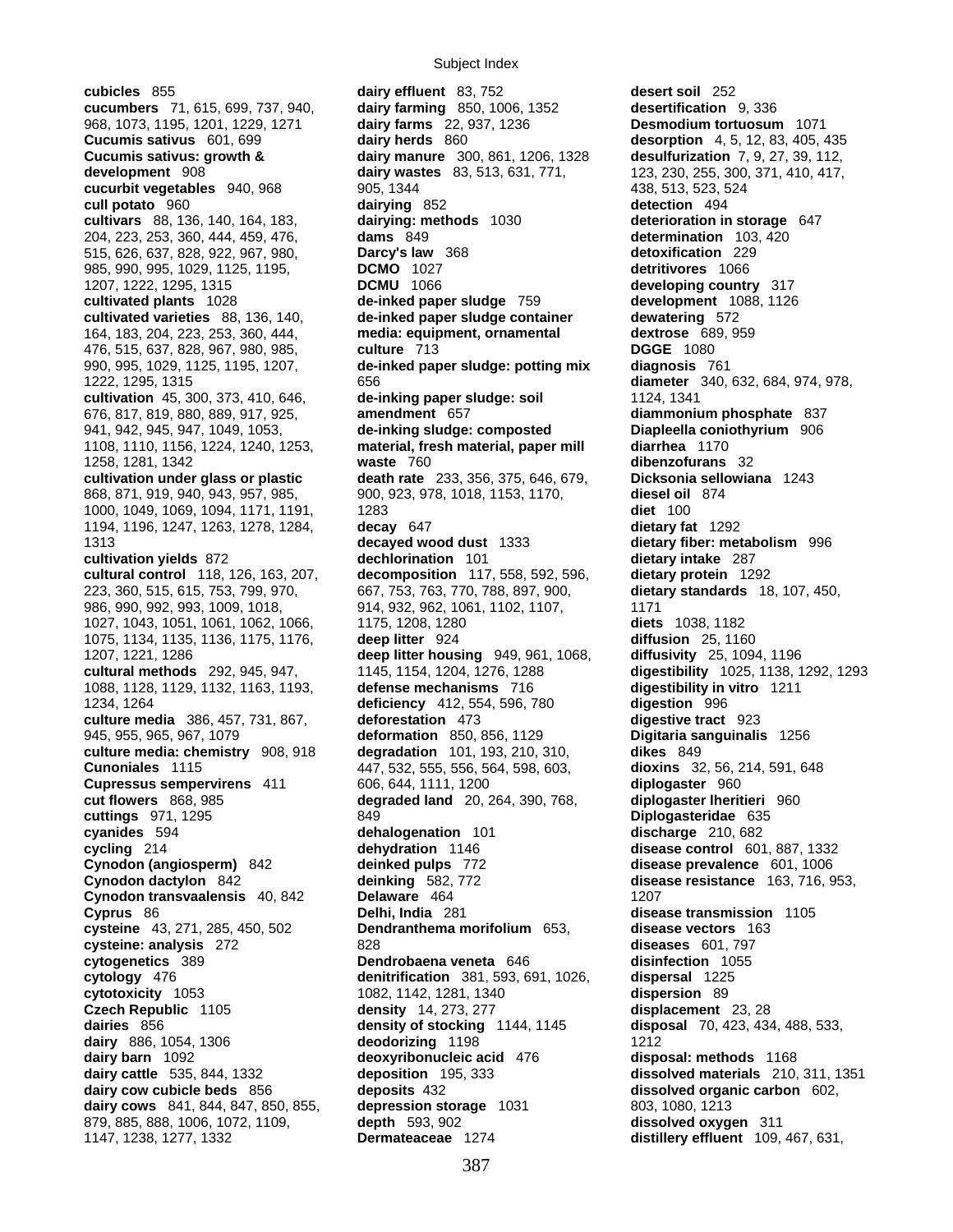**distillery effluent** (contd.) 658 **dunes** 1232 **electric arc furnace** 813 **disturbed soils** 193, 598, 603, 1111 **duration** 885, 1244 **electric conductivity** 272, 427, 643 **ditches** 849 **dust** 100, 242, 243, 322, 884, 1100, **electric conductivity of solids** 45 **diurnal variation** 691 1331 **electric generators** 573 **diuron** 1066 **dusting** 195 **electric power** 59, 449 **diversity** 635, 1224 **dyes** 736 **electric power generation** 70 **DNA** 476, 746 **dyestuffs** 736 **electric power plant** 317 **DNA sequencing** 20 **dykes** 849 **electric power requirement** 70 **DOC** 1080 **dynamics** 602 **electrical conductivity** 53, 55, 63, **dolomite** 75, 225 **earliness** 939 75, 76, 89, 133, 157, 214, 232, 274, **dolomitic limestone** 505 **early blight** 663 277, 291, 307, 347, 349, 379, 393, **domestic waste** 1026 **early growth** 636 394, 399, 408, 429, 446, 449, 465, **domesticated birds** 649, 781, 902, **earth box** 1195 466, 469, 499, 510, 553, 588, 618, 923, 969, 1025, 1144, 1293 **earthen construction** 569 679, 711, 787, 790, 871, 904, 907, **Dorylaimida** 1078, 1259 **earthworms** 458, 770, 1299 914, 939, 998, 1104, 1140, 1187, **dose-response relationship** 1026 **Eastern Canada** 630 1213, 1252, 1257, 1355 **dose responses** 1026 **eastern hemisphere** 70 **electricity** 70 **double superphosphate** 837 **eating** 1087 **electricity generation** 70 **Douglas fir** 1239, 1240 **EC [electrical conductivity]** 559 **electrochemistry** 393, 460 **downward movement** 185 **EC [European Community]** 1349 **electrolytes** 472 **Dracaena dermensis** 1035 **eclosion** 332 **electrostatic precipitators (ESP) drainage** 138, 231, 572, 742, 1196 **eco-agriculture** 686, 831, 1148 317 **drainage channels** 849 **eco-physiological growth** 1159 **electrostatic separators** 524 **drainage water** 937, 1247, 1352 **ecological agriculture** 686, 831, **element mobility** 822 **Drawida willsi** 69 1148 **elemental accumulation** 286 **dredgings** 1349 **elemental accumulation** 286 **dredgings** 1349 **elemental composition of cro dried paper mill sludge** 1333 681, 964 156 **dried vegetables** 922 **economic analysis** 125 **elemental sulphur** 9, 14, 76, 92, 97, **drinking water treatment residue economic and social effects** 652 109, 111, 150, 160, 168, 169, 174, 220 **economic factors** 772 177, 189, 258, 359, 371, 393, 510, **drip irrigation** 1305 **economic growth** 19 528, 581, 654, 790, 916, 919, 1086, **DRIS** 62 **economics** 7, 434, 1212 1231 **drought** 79, 444, 1111, 1115 **ecosystems** 193, 210, 423, 479, **elicitors** 716 **drought induced conditions** 296 490, 1059, 1224 **Elymus trachycaulus trachycaulus drug plants** 126, 294, 660, 1091 **ectomycorrhizae** 1299 670 **drug resistance** 1109 **ectomycorrhizas** 18 **Elytrigia elongata** 598, 603 **dry farming** 90 **edaphic factors** 1096 **emergence** 139, 882, 1242, 1312 **dry matter** 14, 79, 188, 227, 302, **edetic acid** 149 **emission** 370, 592, 691, 835, 930, 341, 527, 588, 596, 607, 685, 692, **edetic acid: chemistry** 10 932, 935, 962, 1065, 1149, 1303 702, 791, 802, 830, 832, 883, 981, **edible fungi** 604, 624, 880, 889, **emission rates** 1092 1013, 1058, 1068, 1084, 1117, 1131, 917, 925, 939, 947, 948, 966, 967, **Enchytraeidae** 1111, 1299 1138, 1191, 1200, 1211, 1222, 1231, 1055, 1079, 1088, 1122, 1126, 1129, **endemic species** 449, 458 1266, 1271, 1290, 1343 1132, 1163, 1167, 1193, 1234, 1239, **endo 1,4 beta xylanase** 723 **dry matter accumulation** 44, 95, 1240, 1258, 1261, 1264, 1275, 1294, **endomycorrhizas** 152, 288, 334, 111, 136, 168, 173, 251, 340, 349, 1342 376, 457, 916, 993 487, 517, 526, 577, 588, 624, 631, **EDTA** 149 **energy conservation** 102 655, 679, 708, 754, 775, 802, 815, **EEC** 1349 **energy conversion** 772 831, 834, 890, 952, 973, 1062, 1161, **eelworms** 118, 126, 203, 216, 936, **energy production** 36 1266, 1287, 1323, 1324, 1326, 1350 989, 991, 992, 993, 1061, 1075, **energy recoveries** 772 **dry-matter-content** 776 1078, 1119, 1175, 1176, 1201, 1230, **energy sources** 210, 301, 689 **dry matter distribution** 973, 978, 1259 **energy value** 1211 1290 **effects** 1, 206, 277, 482, 864, 912, **energy yield** 576 **dry matter production** 297 **effluent reuse** 682 **engineering applications** 70 **dry matters** 1072 **effluent treatment** 523, 573, 576 **engineering geology** 281, 377 **dry season** 1238, 1314 **effluents** 101, 335, 560, 563, 566, **dry weight** 75, 643 568, 574, 619, 658, 659, 661, 682, **engineering properties of soil** 318, **dry weights** 300 705, 742, 746, 749, 750, 756, 1351 434, 859 **drying** 652, 1265 **egg hatching** 319 **engineering research** 478 **drying wetting cycles** 786 **eggplants** 2, 41, 203, 973 **England** 599 **dryland farming** 90 **Eh** 57, 801 **enrichment** 311, 1226 **drywall** 533, 543 **Eichhornia crassipes** 317, 584 **enrofloxacin** 1109 **ducks** 32 **Eifel** 822 **Entada phaseoloides** 1219 **duct injection technology** 7 **Eisenia andrei** 752 **Enterobacteriaceae: bacteria, duff** 788, 1232 **elastic moduli** 856 **eubacteria, microorganisms** 663

**ecology** 70, 184, 479, 597, 670, **elemental composition of crops dry matter partitioning** 1040 964 **engineered wood products** 539 **dune soils** 1232 **Eldana saccharina** 459 **Enterobacteriaceae: growth &**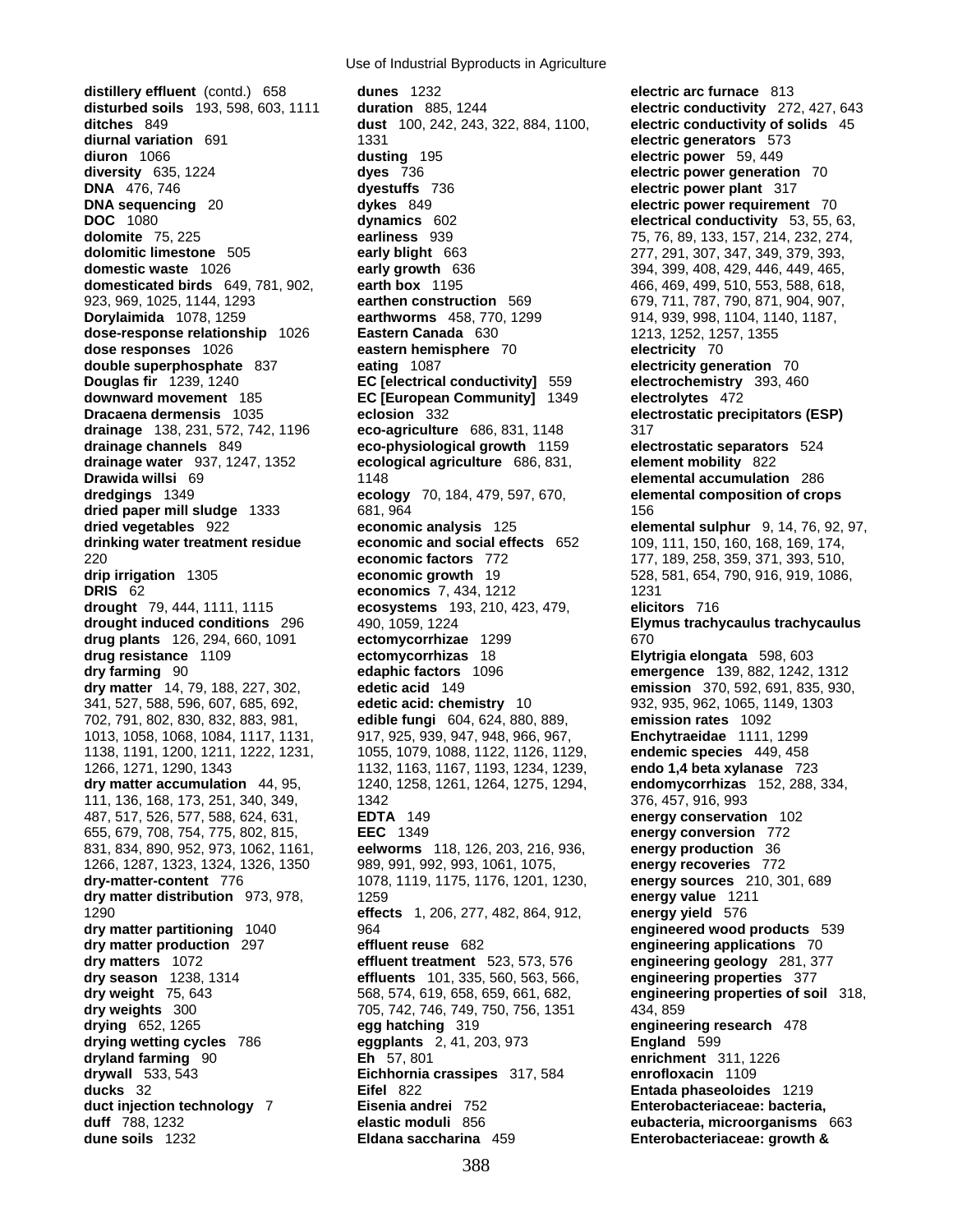Subject Index

**development: isolation & 378, 1254**<br> **enzymes** 43, 100, 129, 178, 225, **exchange**<br> **exchange Enterobacteriaceae: isolation &** 298, 335, 357, 381, 705, 981, 1164 112, 261, 318, 1033 **purification** 892 **enzymology: biochemistry and exchangeable potassium** 14, 112, **Entisols** 35, 365, 429, 579, 689, **molecular biophysics** 559 261, 952, 1033 700, 811, 816, 858 **epsom salts** 988 **exchangeable sodium** 9, 261 **entomofauna** 1113 **equations** 12, 1223 **excreta** 937<br> **excretion** 1:<br> **equilibration time** 475 **excretion** 1: **environmental analysis** 333 **equilibrium** 1224 **expansive soils** 86 **environmental assessment** 370 **equipment** 1242 **experimental data** 727 **environmental concerns** 451 **equipment performance** 850 **experimental studies** 368, 377, **environmental degradation** 473, **ergosterol** 280 **1996** 494, 1351 678 **Ericaceae: angiosperms, dicots, experimental study** 822, 1026, **environmental effects** 85, 89, 259, **plants, spermatophytes, vascular** 1080, 1311 333, 370, 473, 492, 497, 508, 551, **plants** 99, 283, 565, 656, 713 **experiments** 1026 581, 662, 728, 768, 1249, 1320, 1351 **eroded sites** 446, 849 **extractants** 809 **environmental engineering** 1354 **eroded soils** 198, 446, 849 **extraction** 62, 70, 412, 470, 643, **environmental exposure** 401 **erosion** 33, 202, 446, 497, 514, 738, 1338 **environmental factors** 70, 966 638, 849, 1255, 1353 **extracts** 644 **environmental geology** 17, 27, 37, **erosion control** 237, 446, 638, 849, **faba beans** 241, 389, 400 57, 61, 85, 93, 101, 102, 210, 308, 866, 1255, 1311 **Fabaceae: chemistry: growth &**  311, 333, 337, 368, 384, 397, 415, **errors** 420 **development** 821 447, 479, 491, 494, 497, 532, 551, **Erwinia carotovora** 1139 **fabrics** 1208 1351 **Erysiphaceae** 228 **factory effluents** 612 **environmental health** 643 **erythrocyte catalase** 335 **environmental impact** 70, 89, 259, **Escherichia coli** 746 **fallow** 487, 1089 **fallow** 487, 1089 **fallow** 487, 1089 **fallow** 487, 1089 317, 370, 403, 473, 492, 508, 581, **Escherichia coli: isolation & Far East** 17, 93, 252, 384, 415 662, 676, 705, 728, 768, 772, 1249, **purification** 892 **farm crops** 68, 496, 601, 705 1320 **Escherichia coli O157:H7** 1006 **farm wastes** 604, 651, 736, 950, **environmental impact assessments Escherichia infections** 1006 1088, 1193, 1264, 1284, 1331, 1346, 643, 682, 772 **essential oils** 375, 461 1349 **environmental management** 210, **establishment** 548, 758, 1050, **farmers** 641 373, 473 1325 **farming systems** 118, 753 **environmental microbiology** 884 **esters** 311 **farmland** 192, 246, 689, 769, 906, **environmental monitoring** 64, 254, **ethylene** 149 1107, 1232 682 **ethylenediaminetetraacetic acid farmyard manure** 11, 92, 107, 110, **environmental monitoring:** 149 111, 118, 120, 125, 129, 132, 133, **instrumentation: methods** 1190 **Eucalyptus** 671 148, 154, 159, 166, 171, 173, 177, **environmental monitoring: Eucalyptus camaldulensis** 946 178, 179, 180, 183, 213, 242, 251, **methods** 13, 234, 1302 **Eucalyptus grandis x Eucalyptus** 271, 275, 280, 290, 323, 332, 339, **environmental pollutants** 427 **urophylla** 693 343, 351, 352, 359, 360, 375, 376, **environmental pollutants: analysis Eucnemidae** 1107 393, 396, 408, 440, 448, 452, 515, 1302 **Eudrilus eugeniae** 672, 770 526, 529, 531, 584, 692, 781, 782, **environmental pollution** 23, 77, 87, **eugenol** 1066 815, 911, 934, 936, 973, 982, 989, 100, 162, 215, 234, 326, 382, 470, **Eurasia** 70, 252, 576, 599, 622, 1009, 1010, 1011, 1020, 1043, 1130, 488, 517, 749, 769, 783, 1058, 1349 643, 822 1135, 1136, 1171, 1197, 1223, 1231, **environmental pollution: Europe** 281, 576, 599, 643, 727, 1241, 1255, 1259, 1297, 1300, 1324 **prevention & control** 10 822 **farmyard manure (FYM)** See **FYM environmental protection** 23, 571, **European Communities** 1349 **(farmyard manure)** 643, 676, 736, 1110 **European Economic Communities farrowing pens** 1170 **environmental reclamation** 70, 1349 **fat** 949, 1025 **fat** 949, 1025 **fat** 949, 1025 **fat** thickness 1204 **278, 451 <b>European pulps** 772 **environmental remediation: European Union** 643, 772, 1349 **fate** 806 **methods** 13, 234, 821 **eutrophication** 194, 819 **fattening** 924, 1145, 1203, 1204, **environmental safety** 657 **evaluation** 488, 575, 600, 646, 896 1215, 1276 **environmental sciences** 24 **evaporation** 346, 504, 987, 1068, **fattening performance** 949 **environmental sound management** 1154, 1160 **fatty acid esters** 464 70 **evaporative cooling systems** 300 **fatty acids** 648, 905, 949 **environmental temperature** 961 **evapotranspiration** 316 **faujasite** 532 **enzymatic activity** 391 **evergreen shrub production** 713 **fauna** 659, 1119 **enzymatic hydrolysis** 907 **exchange acidity** 781 **fava beans** 241, 389, 400 **enzyme activity** 42, 43, 69, 76, 129, **exchangeable aluminum** 35, 112, **FBC ash** 478 143, 178, 198, 225, 235, 236, 298, 261, 398, 505, 1148, 1291 **Fe-containing slag** 801 335, 357, 381, 392, 441, 448, 462, **exchangeable calcium** 58, 63, 76, **feasibility studies** 30 545, 554, 579, 587, 609, 664, 684, 112, 115, 261, 318, 378, 1033 **feasibility study** 252

**purification** 884 **enzymes** 43, 100, 129, 178, 225, **exchangeable magnesium** 63, 76, **equilibration time** 475 **excretion** 1203 696, 710, 715, 723, 743, 744, 907, **exchangeable cations** 53, 95, 112, **fecal bacteria** 1236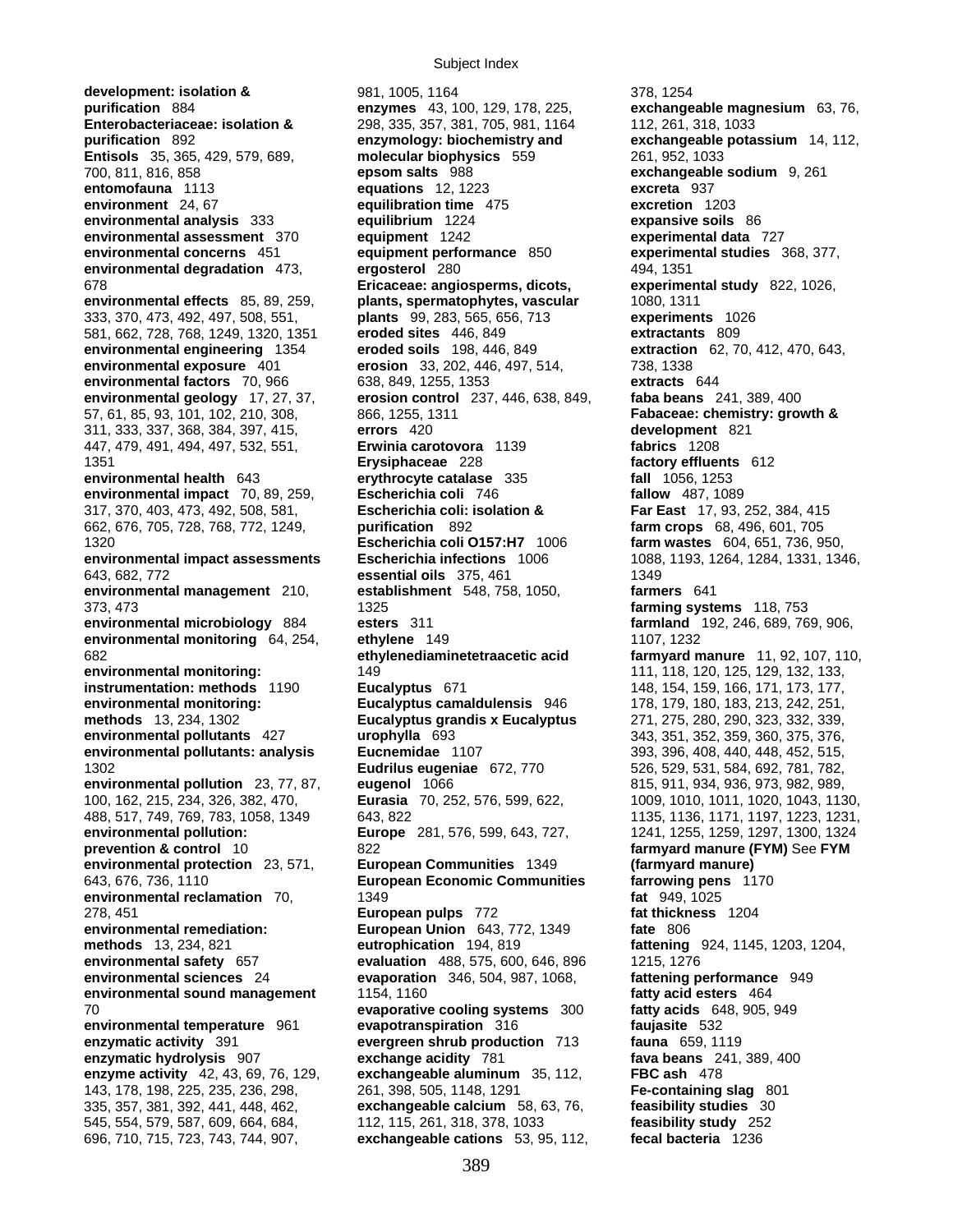**fical coliforms** 937 **FGD** 8 **FGD** 8 **flowering** 226, 283, 731, 808, 815, **flowering** 226, 283, 731, 808, 815, **flowering** 226, 283, 731, 808, 815, **feces: chemistry** 996 **fiber content** 763 **flowering date** 998, 1021, 1134, **feces: microbiology** 884 **fiber crops** 173 1161 **fecundity** 375 **fiber plants** 173 **flowering plant production** 863 **feed additives** 1138 **fibers** 592, 724, 731, 851 **flowers** 245, 461, 467, 1002, 1040, **feed conversion** 969, 1292 **Ficus microcarpa** 1075 1212, 1290 **feed conversion efficiency** 923, **field beans** 241, 389, 400 **flue gas desulfurization** 8, 300, 1025, 1204 **field capacity** 157, 182, 277, 778, 403 **feed intake** 844, 1025, 1144, 1182, 786 **flue gas desulfurization (FGD)** 410 1238, 1292, 1293 **field crops** 6, 26, 73, 894 **flue gas desulfurization (FGD) feed lot** 839 **field experiment: applied and field technologies** 36<br>**feed-nutritional value** 901 **fechniques** 503, 559 **fille gas desulfuri feed processing** 1292 **field experimentation** 262, 517, **waste processing method** 19 **feeding area** 509 600, 606, 684, 741, 872, 907, 1033 **flue gas desulfurization products feeding behavior** 332, 844 **field plot study** 938 383 **feeding behaviour** 332, 844 **field studies** 447, 1351 **flue gas desulfurization sludge feedlot runoff** 1031 **field tests** 864, 1212 505 **feedlots** 372 **Filices: plants, pteridophytes, flue gases** 7, 36, 39, 300, 410, 417, **feeds** 421, 950 **vascular plants** 24 523, 524 **feedstocks** 724 **Filicopsida** 107, 1212, 1243 **fluesorbent materials** 7 **feet** 923 **filter cake** 29, 109, 111, 171, 172, **fluidised bed boiler ash** 424 **female** 852, 884, 893, 1030, 1044, 189, 201, 218, 232, 359, 374, 393, **fluidized bed combustion** 45 1057, 1087, 1100 448, 517, 928 **fluidized bed combustion fen soils** 1329 **filter paper** 562 **byproducts** 505 **fences** 849 **filters** 100 **fluidized bed combustion products fenugreek** 294 **filtration** 897 **filtration** 897 **filtration** 897 **filtration** 18, 698, 1084 **filtration filtration** 300 **filtration fermentation wastes** 950 **finishing** 1145, 1203, 1204, 1215, 61 **Ferralsols** 796, 811, 873, 1120 1276 **fluidized bed combustors** 478 **fertigation** 877, 1039, 1086, 1115, **finite element analysis** 855 **fluidized bed wastes** 44, 383, 438, 1216, 1235, 1247, 1279, 1313 **finite element method** 856 513 **fertilization** 308, 484, 557, 670, **Finland** 576, 643, 803, 1111 **fluidized beds** 420, 576 1209 **fires** 337, 473, 840 **fluorescein** 710 **fertilizer analysis** 62, 419, 809, **firmness** 318, 1098, 1191, 1271 **fluorescence** 409 1296 **fish oils** 1038 **fluoride** 425 **fertilizer application** 255, 626, 670, **fish scrap** 747, 1143, 1275<br>708, 822, 890, 891, 1072, 1080, 1252 **fish waste** 747, 931, 1143, 1275 708, 822, 890, 891, 1072, 1080, 1252 **fish waste** 747, 931, 1143, 1275 **fluxes** 635, 835, 1048 **fertilizer carriers** 798 **fixation** 96 **fixation 96 fly ash** 1, 2, 4, 5, 7, 9, 11, 12, 14, **fertilizer rates** 684 **fixed costs** 1247 **for 15, 16, 18, 20, 21, 22, 23, 25, 28, 2 fertilizer rates** 684 **fixed costs** 1247 15, 16, 18, 20, 21, 22, 23, 25, 28, 29, **fertilizer requirement determination flag leaf** 325 30, 31, 33, 34, 35, 38, 40, 41, 42, 43, 751, 1040 **flame cultivators** 1018 45, 46, 47, 48, 50, 51, 52, 53, 54, 55, **fertilizer technology** 96 **flaming** 371, 970, 1018, 1046, 1088, 73, 74, 75, 76, 77, 79, 80, 81, 83, 87, **fertilizers** 4, 34, 50, 102, 108, 122, 1296 88, 89, 89, 90, 91, 94, 95, 96, 97, 98, 89, 90, 91, 94, 95, 96, 97, 98, 130, 134, 146, 154, 161, 167, 174, **flavor** 1180, 1301 100, 103, 104, 105, 106, 107, 108, 176, 218, 222, 225, 251, 279, 291, **flavour** 1180, 1301 109, 110, 111, 112, 115, 116, 117, 301, 333, 341, 342, 355, 362, 373, **flax** 226, 245, 1119 118, 119, 120, 121, 122, 123, 125, 374, 386, 394, 419, 451, 473, 483, **flocculants** 301 126, 127, 128, 129, 130, 131, 132, 486, 495, 500, 506, 514, 522, 523, **flocculation** 472 133, 134, 136, 138, 139, 140, 141, 527, 531, 567, 570, 574, 601, 602, **flooded conditions** 330, 392, 1140 142, 143, 144, 145, 146, 147, 148, 627, 628, 664, 667, 671, 681, 698, **flooded rice** 392 149, 150, 151, 152, 153, 154, 155, 705, 710, 734, 735, 797, 801, 815, **flooding** 79, 392, 1140 156, 157, 158, 159, 160, 161, 162, 817, 824, 836, 895, 976, 1041, 1059, **floor pens** 1169 163, 164, 165, 166, 167, 168, 169, 1072, 1084, 1110, 1114, 1116, 1127, **floor structures** 1277 171, 172, 173, 174, 175, 176, 177, 1129, 1177, 1178, 1180, 1186, 1190, **floor type** 1199 178, 179, 180, 181, 182, 183, 185, 1208, 1247, 1268, 1273, 1291, 1296, **flooring** 844, 879, 1145, 1248, 1288 186, 187, 188, 189, 190, 191, 192, 1315, 1322, 1327, 1331 **floors** 844, 879, 1145, 1248, 1288 193, 194, 195, 197, 200, 201, 202, **fertilizers: analysis** 1202 **floors and floorcoverings** 920, 203, 204, 205, 207, 208, 209, 211, **fertirrigation** 1039, 1086, 1115, 1044, 1087 1044, 1087 1051 213, 214, 215, 216, 217, 218, 219, 1216, 1235, 1247, 1279, 1313 **floors and floorcoverings:** 221, 223, 224, 225, 226, 227, 228, **festuca** 670 **standards** 884, 1030 229, 230, 231, 232, 233, 235, 236, **Festuca brevipila** 453 **Florida** 369, 1104 247, 248, 249, 250, 251, 253, 256, 256, 251, 253, 256, 262, 263, 259, 260, 261, 262, 263, 259, 260, 261, 262, 263, **festuca rubra** 670 **flours** 1241 264, 265, 266, 267, 268, 269, 270,

**flame weeders** 1018 56, 58, 59, 60, 62, 63, 65, 66, 69, 71, **floriculture** 21 237, 238, 241, 243, 244, 245, 246, **Flour** 1042 257, 258, 259, 260, 261, 262, 263,

**feces** 1006, 1154 **FGD residue** 410 868, 985, 1000, 1012, 1021, 1139 flue gas desulfurization: FGD, **fluidized bed combustion residue**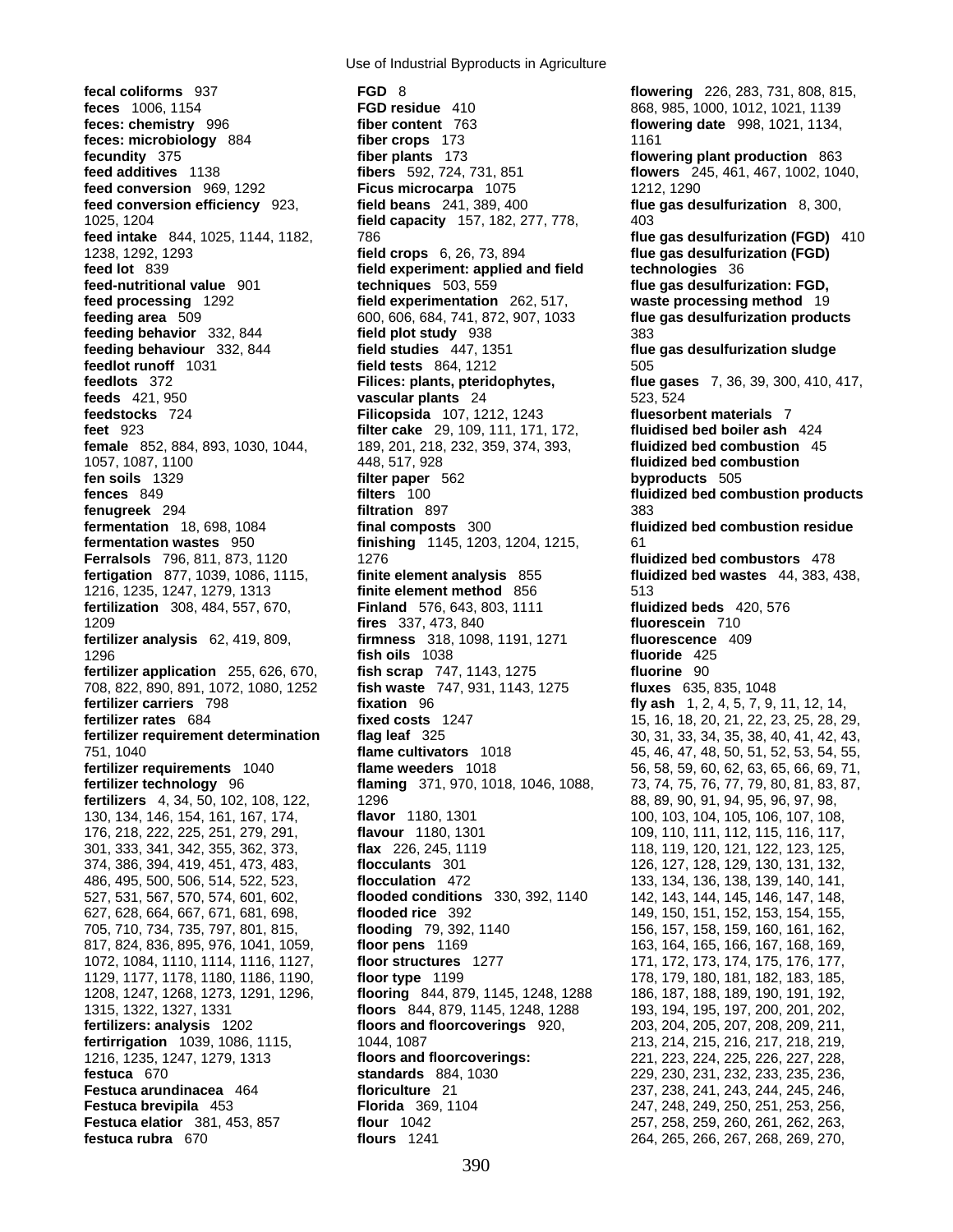**fly ash** (contd.) 271, 273, 274, 275, **forest litter** 788, 1232 207, 223, 228, 615, 668, 696, 737, 1171 1066, 1218, 1237, 1271, 1278, 1279, 369, 384, 397, 532, 1351

276, 277, 278, 279, 282, 284, 285, **forest management** 576 745, 753, 799, 953, 970, 990, 994, 287, 288, 289, 291, 293, 294, 295, **forest nurseries** 282, 636, 845, 1010, 1014, 1027, 1043, 1051, 1052, 299, 301, 304, 305, 306, 307, 309, 1047, 1124, 1267 1062, 1134, 1135, 1153, 1197 310, 312, 313, 314, 315, 316, 317, **forest plantations** 686, 712, 1089, **fungal spores** 390, 457, 1241 318, 319, 320, 321, 322, 323, 324, 1106 **fungicides** 358, 1027, 1043, 1135 325, 326, 327, 328, 330, 331, 332, **forest products industries** 1212 **furans** 648 334, 335, 339, 340, 343, 344, 345, **forest soils** 248, 371, 640, 712, **Furcraea macdougallii** 976 346, 347, 348, 349, 350, 351, 352, 849, 977, 978, 999, 1033, 1299, **furfural** 363, 426 353, 356, 357, 358, 359, 360, 362, 1327, 1337, 1348 **furnaces** 803 363, 364, 366, 367, 370, 371, 372, **forest trees** 122, 999, 1265, 1299 **furrow irrigation** 1086 373, 374, 375, 376, 378, 379, 380, **forestry** 24, 278, 451, 571, 576, **furrows** 1039, 1086 381, 382, 383, 385, 387, 388, 389, 671, 895, 1202 **FYM (farmyard manure)** 11, 92, 390, 392, 393, 394, 396, 398, 399, **forests** 447, 769, 1124, 1131, 1249, 107, 110, 111, 118, 120, 125, 129, 400, 401, 402, 405, 407, 408, 409, 1273 132, 133, 148, 154, 159, 166, 171, 412, 413, 414, 416, 418, 419, 420, **formalin** 970 173, 177, 178, 179, 180, 183, 213, 421, 422, 423, 425, 426, 428, 429, **formation** 382, 490 242, 251, 271, 275, 280, 323, 332, 432, 434, 435, 437, 438, 439, 440, **Formosa** 1212, 1228 339, 343, 351, 352, 359, 360, 375, 441, 442, 443, 444, 445, 446, 448, **formulations** 104, 228 376, 393, 396, 408, 440, 448, 452, 449, 450, 451, 452, 453, 454, 455, **fossil fuel power plants** 317 515, 526, 529, 531, 692, 781, 782, 456, 457, 459, 461, 462, 464, 465, **fossil fuels** 36, 70 815, 911, 934, 936, 973, 982, 989, 466, 467, 468, 469, 470, 471, 472, **foudry waste** 544 1009, 1010, 1011, 1020, 1043, 1130, 473, 474, 475, 476, 477, 478, 480, **foundry** 546 1135, 1136, 1171, 1197, 1223, 1231, 481, 482, 483, 484, 488, 489, 490, **fowl feeding** 1293 1241, 1255, 1259, 1297, 1300, 1324 492, 493, 495, 496, 499, 500, 502, **fractionation** 596, 673, 1121, 1280 **galls** 216, 993, 1075 504, 507, 508, 510, 511, 512, 513, **Fragaria x ananassa** 1021 **gamma radiation** 373 515, 517, 518, 519, 520, 522, 526, **fragipans** 406 **gardens** 229, 1273 527, 528, 529, 530, 531, 567, 573, **Fraglossudalfs** 406 **garlic** 972, 975, 1330 580, 591, 608, 678, 736, 820, 1026, **framework silicates** 102, 532 **gas** 255 1319, 1322, 1323, 1324, 1326, 1327, **France** 821 **gas chromatograms** 101 1332, 1337, 1343, 1346, 1348, 1352, **Fraxinus** 70, 278, 295, 324, 451, **gas emissions** 614, 1076, 1090, 1354 496 1092 **fly ash amended soil** 297 **free amino acids** 921, 922, 1330 **gas production** 420, 1276 **fly ash amendment** 295 **free living nematodes** 118, 964, **gases** 13, 27, 124, 134, 254, 337, **fly ash leachates** 317 1224 460, 1196 **foams** 856 **free stalls** 888 **gases: chemistry** 354 **fodder** 661 **freezing** 165 **gasification** 59, 95, 772 **fodder crops** 1211 **fresh manure** 891 **gastrointestinal tract** 923 **foliage** 143, 985 **freshwater pollution** 191, 746 **gelatin** 104 **foliage diagnosis** 527, 845 **freshwater structures** 849 **genetic soil types** 82 **foliage plants** 1093 **freundlich equation** 12 **genetic variability** 967 **foliar application** 195 **frost** 1045 **genetic variation** 967 **foliar diagnosis** 527, 845 **frost resistance** 1295 **genetically engineered organisms foliar diseases** 601 **frozen soils** 676 716 **foliar methods** 195 **fructification** 1088, 1126, 1129 **genetically engineered plants** 716 **food chains** 18 **fruit crops** 1012, 1045, 1237 **genetically modified plants** 716 **food grains** 154 **fruit growing** 451 **Genista monspessulana** 1226 **food industry** 566 **fruit set** 283, 1000 **genotoxicity** 389, 625 **food industry: economics: fruit trees** 122 **genotypes** 136, 332, 360, 1044, **methods** 1127 **fruit vegetables** 128, 203, 292, 940, 1105, 1220 **food processing** 1346 968, 1194, 1279 **genotypic variability** 967<br> **food products** 1334 **fruiting** 946, 1000, 1021 **genotypic variation** 967 **food products** 1334 **fruiting** 946, 1000, 1021 **genotypic variation** 967 **food products plants** 860 **fruiting bodies** 922 **gentamicin** 1109 **food quality** 276 **fruits** 105, 126, 163, 243, 664, 873, **geochemical indicators** 93 **food requirements** 18, 107, 450, 968, 968, 1012, 1021, 1039, 1049, **geochemistry** 37, 85, 206, 308, 1066, 1218, 1237, 1271, 1278, 1279, 369, 384, 397, 532, 1351 **food residuals** 1334 1301, 1313, 1317, 1318, 1350 **geochemistry of rocks, soils, and food wastes** 536, 926, 1072, 1349 **fuel crops** 95 **sediments** 85, 206, 369, 397, 497, **food webs** 635 **fuel oils** 1192 532, 551, 1351 **foods** 566, 650 **fuels** 604, 1033 **geochronology** 93 **forage** 135 **fulsulfamides** 794 **geologic hazards** 415 **forage legumes** 754 **fulvic acids** 911, 1141, 1280 **Geraniaceae: angiosperms, dicots, forbs** 903, 1304 **fungal antagonists** 104, 207, 994, **plants, spermatophytes, vascular forces** 956 **1010, 1043, 1062, 1136, 1153, 1197 <b>plants** 665, 759 **forest industry** 1212 **fungal disease** 663 **Germany** 114, 2 **forest industry** 1212 **fungal disease** 663 **Germany** 114, 281, 430, 822

**forest lands** 895 **fungal diseases** 104, 123, 195, 204, **germination** 155, 423, 563, 575,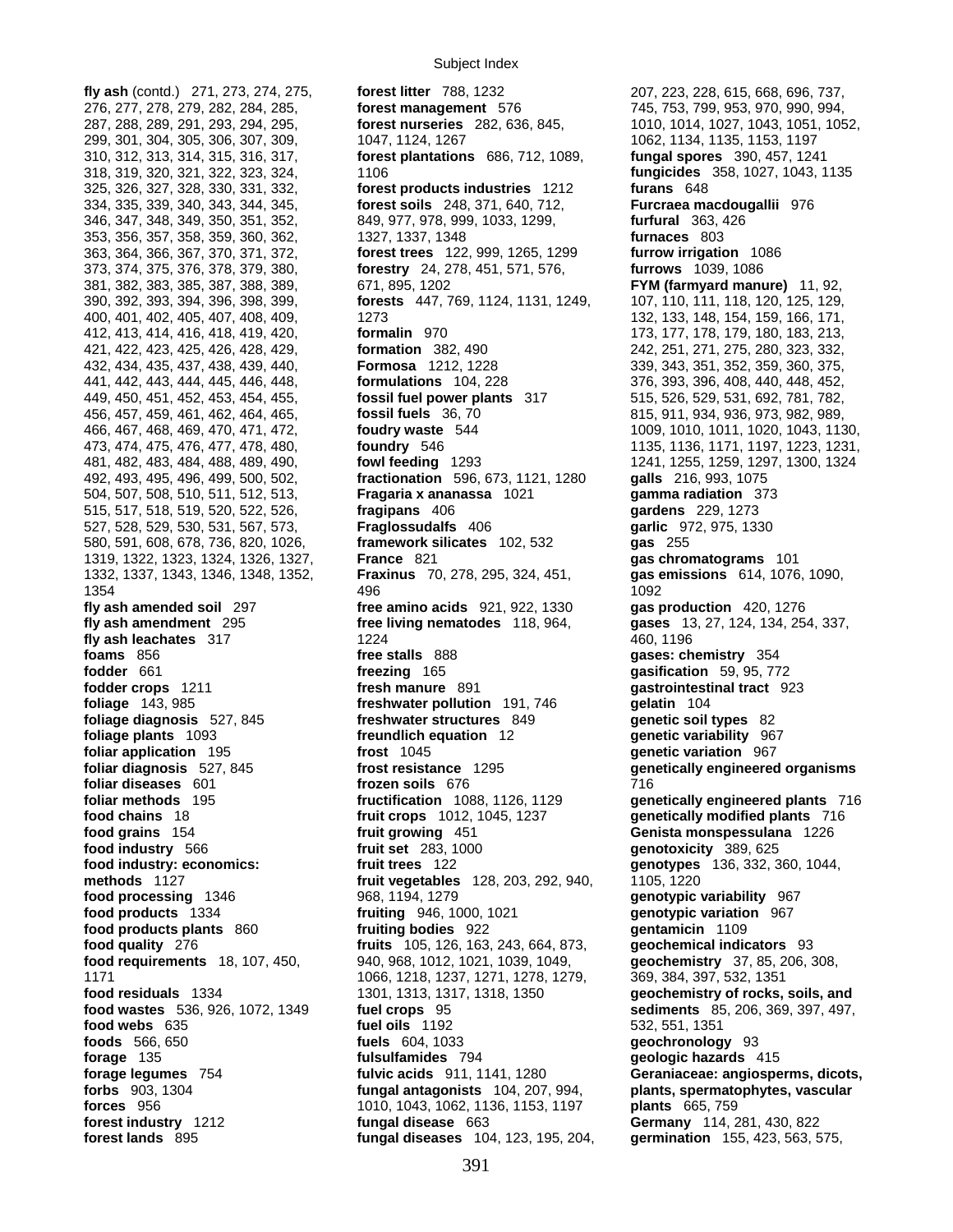**germination** (contd.) 616, 659, 675, 1334 1088, 1091, 1098, 1091, 1094, 1098, 1122, 1126, 727, 739, 881, 882, 1020, 1168, 1311 **grassland soils** 192, 1291 1128, 1129, 1130, 1132, 1146, 1163, **gherkins** 71, 615, 737, 940, 968, **grasslands** 791, 816, 822, 899, 1167, 1171, 1185, 1187, 1191, 1193, 1073, 1195, 1201, 1229, 1271 1046, 1050, 1058, 1096, 1097, 1102, 1194, 1195, 1196, 1219, 1220, 1229, **gibberellic acid** 1155 1205, 1225, 1226, 1291, 1304, 1310 1234, 1235, 1237, 1243, 1263, 1264, **Gigasporaceae** 376 **gravel** 785, 1045 1271, 1278, 1283, 1284, 1290, 1294, **gin trash** 1193 **gray forest soil** 516 1300, 1313, 1330, 1341, 1342, 1350 **ginger** 1020 **grazing** 495 **growing season** 626 **girth** 979, 1011, 1341 **grazing lands** 194, 495, 527, 831, **growth** 1, 35, 53, 79, 105, 110, 119, **gizzard** 923 1107 127, 140, 150, 155, 175, 186, 188, **glass** 425 **great plains** 891 195, 196, 197, 201, 203, 205, 207, **glasshouses** 919, 1174, 1247, **Greater Antilles** 333 214, 216, 218, 223, 229, 233, 243, 1263, 1281 **Greece** 12 245, 250, 256, 260, 266, 270, 279, **gley soils** 1310 **green bean** 607, 609, 610, 615, 284, 287, 288, 289, 293, 294, 298, **Gleysols** 583, 669, 685, 686 1125, 1197, 1242 339, 340, 349, 352, 356, 359, 390, **global warming** 792 **green gram** 128, 146, 161, 299, 430, 442, 444, 448, 450, 453, 454, Glomaceae 152, 207, 288, 315, 357, 374, 613, 616, 619, 991, 993, 466, 462, 466, 468, 486, 489, 504, 334, 376, 457, 993 1153 511, 518, 526, 527, 568, 588, 608, **Glomus reticulatum** 376 **green liquor dregs** 569, 576 612, 616, 617, 618, 624, 625, 654, **glucosamine** 741 **green liquor sludge** 569 659, 665, 674, 679, 686, 692, 693, **glucose** 689, 959 **green manures** 29, 107, 111, 118, 697, 701, 702, 706, 714, 718, 750, **glucosinolates** 878 154, 180, 374, 392, 393, 452, 537, 757, 773, 776, 778, 779, 793, 800, **glutathione: analysis: biosynthesis** 789, 915, 934, 1136, 1207, 1340, 815, 820, 825, 834, 837, 858, 862, 272 1344, 1347, 1353 865, 867, 873, 874, 881, 917, 925, **glycerol** 104 **green sands** 544 942, 947, 955, 965, 973, 976, 978, **glycine max** 482, 563, 927, 1072 **greenhouse** 670, 675 980, 984, 985, 992, 993, 995, 997, **glycine max l-merr (soyabean)** 563 **greenhouse crops** 1187, 1229 998, 1000, 1001, 1013, 1015, 1017, **glycinebetaine** 1097 **greenhouse effect** 670, 675, 1092, 1019, 1021, 1029, 1032, 1040, 1042, **GMOs** 716 **greenhouse gases** 792, 1092, 1276 1095, 1096, 1097, 1111, 1119, 1124, **goat feeding** 1182 **greenhouse sectors** 819 1126, 1129, 1143, 1148, 1153, 1162, **goethite** 820 **greenhouses** 675, 819, 919, 1174, 1180, 1192, 1213, 1219, 1220, 1226, **gold** 670 1247, 1263, 1281 1228, 1241, 1245, 1249, 1267, 1268, **gold mine tailings** 670 **greenwood cuttings** 1237 1271, 1275, 1287, 1290, 1301, 1312, **gold mines** 670 **Grifola** 966, 1163, 1240 1327, 1330, 1343, 1350 **golf course soils** 498 **Grifola frondosa** 966, 1163, 1240 **growth analysis** 284 **golf courses** 498, 853 **grit** 1327 **growth, development and aging golf green soils** 853, 1329 **grooming** 1044 568 **Gongronema** 1133 **ground cover** 849 **growth performance** 818 **Gongronema latifolia** 1133 **ground cover plants** 449 **growth rate** 140, 284, 294, 874, **Gossypium** 124, 1316 **ground vegetation** 1107 923, 1025, 1080, 1293 **gradients** 490 **groundnut cake** 1201, 1259 563, 670, 672 **grafting** 977 **groundnut husks** 1149, 1153 **growth retardation** 731 **grain** 130, 172, 277, 423, 450, 529, **groundnut oil** 11, 171, 1323 **growth stages** 292, 400 749, 766, 781, 829, 1126, 1217, 1223 **groundnut oilmeal** 1201, 1259 **guavas** 824, 1064, 1075 **grain (agricultural product)** 766, **groundnut shells** 1149, 1153 **guidelines** 548, 734 1072 **groundnuts** 11, 87, 97, 110, 118, **Gulf Coastal Plain** 406 **grain legumes** 991, 1230 125, 136, 148, 171, 173, 213, 258, **Gymnoascales** 1089 **grain sprouting** 1292 269, 324, 373, 396, 428, 452, 485, **Gymnopilus** 941, 1189 **grain yields** 330, 568, 622, 623, 616, 619, 936, 1160, 1192, 1259, **Gymnopilus spectabilis** 941, 1189 684, 708, 890, 1072 1323 **gypsum** 8, 9, 22, 23, 89, 112, 115, **Gramineae: angiosperms, 200, 300, 304, 323, 352, 374, 383, 394, 393, 394, 383, 394, 383, 394, 383, 394, 383, 394, 383, 395, 396, 304, 383, 396, 304, 383, 396, 394, 383, 394, 383, 394, 383, 394, 383, 394, 383, 394, 383, 39 monocots, plants, spermatophytes, groundwater level** 800 411, 417, 437, 440, 472, 505, 510, **vascular plants** 15, 170, 290, 516, **groundwater pollution** 217, 264, 511, 514, 523, 534, 538, 540, 543, 561 279, 304, 492, 662, 682, 1348 553, 775, 1079, 1319, 1347 **granary weevil** 356 **growing media** 53, 60, 75, 79, 105, **gypsum wallboard** 533 **granules** 520 122, 226, 233, 282, 292, 456, 585, **habitats** 193, 808 **granulometry** 281, 369 650, 651, 653, 694, 697, 702, 731, **halides** 311 **grapes** 1301 758, 845, 865, 871, 896, 919, 925, **halogenated hydrocarbons** 101, **Graphium putredinis** 737 940, 942, 945, 946, 947, 948, 954, 648 **grass clippings** 498, 1117, 1175 968, 974, 976, 977, 978, 979, 980, **halogens** 61 **grass sward** 685, 831, 1058 983, 998, 1011, 1014, 1015, 1016, **halophytes** 734 **grasses** 432, 550, 661, 670, 1311, 1019, 1034, 1040, 1047, 1073, 1077, **hand held computers** 1026

**gleys** 1310 696, 701, 702, 745, 757, 773, 1075, 299, 302, 321, 322, 327, 332, 334, **glyphosate** 1018, 1304 1110 1045, 1052, 1068, 1078, 1081, 1086, **Gossypium hirsutum** 262, 451 **ground water** 311, 337, 621, 682 **growth response** 255, 295, 297, **gram negative bacteria** 464, 885 **groundwater** 23, 259, 302, 446, 168, 169, 171, 189, 201, 211, 247,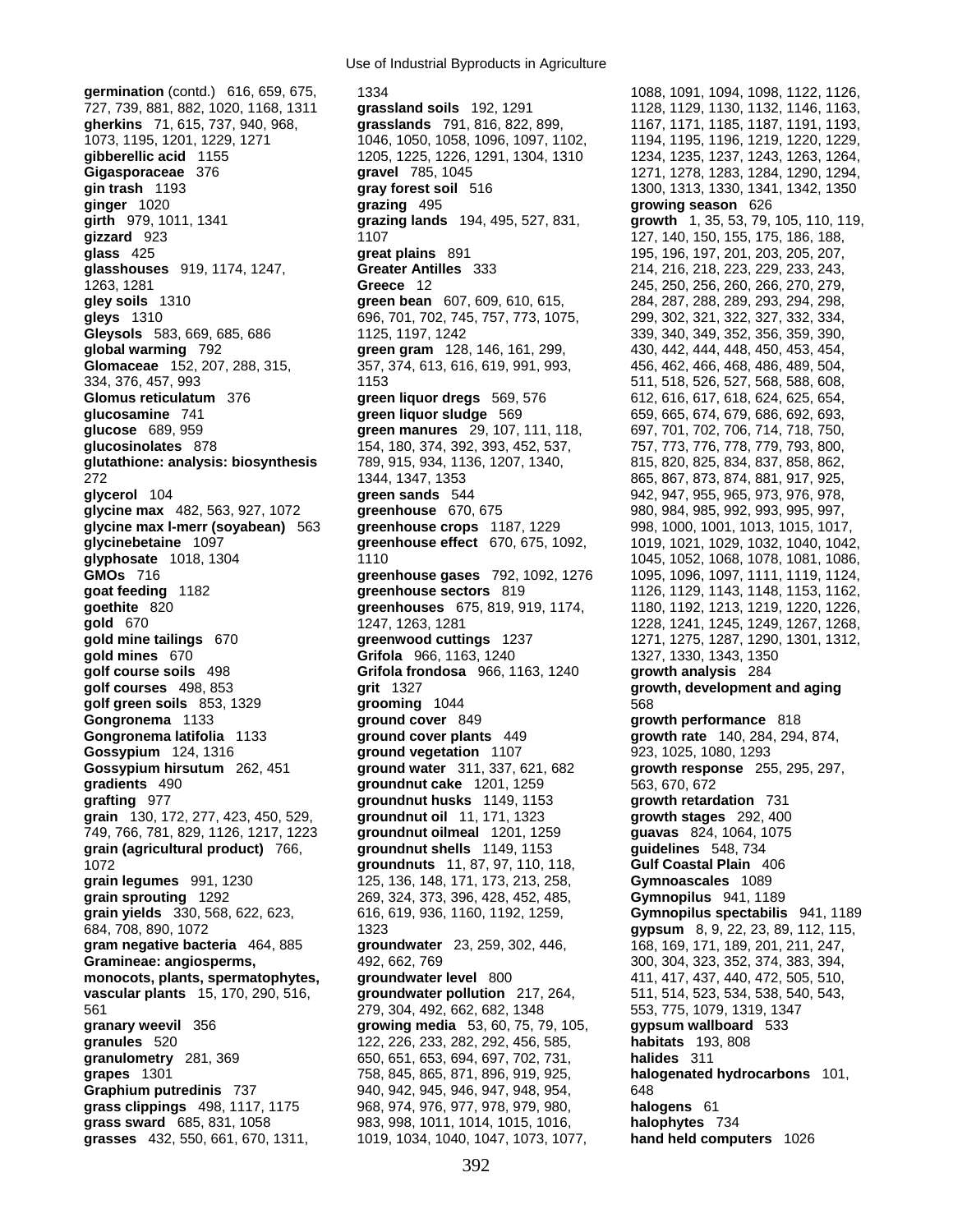Subject Index

**hard coal ash: agricultural hickory nuts** 845 **hydraulic conductivity** 231, 256, **application** 170 **high concentrations** 1026 270, 277, 305, 328, 429, 435, 465, **application** 170 **high concentrations** 1026 270, 277, 305, 328, 429, 435, 465, **hard pan formation** 633 **high moistures** 772 548, 611, 630, 711, 765, 853, 858, **hardboard** 537 **high moistures** 772 1094, 1146, 1196 **hardness** 843, 857 **high qualities** 300 **hydraulic permeability** 576 **hardwoods** 695, 746, 1031, 1138 **high rates** 1072 **hydraulic properties** 1085 **harvest** 451 **highways** 368 **harvest** 451 **hydraulic retention time** 861 **harvest date** 1134 **hydraulic retention 480 harvest date** 1134 **hydraulic transportation** 480 **harvest index** 1223 **hindlimb** 1100 **hydraulics** 304 **harvesting** 671, 676 **hippuric acid** 1097 **hydrochemistry** 57 **harvesting date** 1134 **hocks** 847 **hydrochloric acid** 809 **haulms** 171, 175 **hoeing** 1221 **hydrogel** 1235 **hay** 635, 1018, 1175, 1283 **hogs** 649, 876, 949, 1038, 1068, **hydrogen** 272, 361 **hayfield soils** 505 1083, 1145, 1157, 1169, 1170, 1186, **hazardous materials** 524 1204, 1215, 1276, 1288 13, 51, 55, 67, 75, 114, 124, 215, **hazardous wastes** 210, 783 **hollocellulose** 896 231, 232, 234, 254, 277, 307, 354, **hazards** 130 **Holly Springs, Mississippi** 406 367, 373, 386, 402, 427, 446, 460, **hazelnuts** 973 **Homai** 1027 562, 578, 592, 871, 884, 887, 892, **head loss** 480 **Honan** 483 904, 905, 909, 914, 920, 939, 969, **heading** 1228 **hoof and horn meal** 721, 730 1015, 1029, 1041, 1138, 1144, 1168, **heading broccoli** 141, 1150, 1340 **Hoplolaimus indicus** 989 1213, 1263, 1350 **health** 277, 495, 728 **hordeum** 578, 666, 891, 960, 1184 **hydrogen peroxide** 643 **health care** 681 **Hordeum vulgare** 46, 198, 600, **hydrogen sulfide** 535, 935 **heat processing** 1163, 1240 606, 642, 729, 890, 891, 960, 1252 **hydrolases** 42 **heat treatment** 1163, 1240 **Hordeum vulgare subsp vulgare hydrological factors** 313<br> **heavy metal extractability** 643 666, 891, 960 **hydrology** 313, 369 **heavy metal extractability** 643 666, 891, 960<br> **heavy metal pollution** 81 **horizons** 33, 638, 987 **heavy metal pollution** 81 **horizons** 33, 638, 987 **hydrolysis** 554, 696 **heavy metal removal** 704 **hornmeal** 720 **heavy metals** 2, 17, 42, 43, 54, 61, **horse beans** 241, 389, 400 **hydroponics** 105, 955, 1041, 1191, 70, 81, 85, 87, 88, 90, 91, 93, 98, **horse dung** 1097, 1208, 1261 1247, 1271 100, 134, 138, 143, 154, 174, 187, **horse manure** 989, 1251 **hydroxides** 439 193, 208, 210, 214, 215, 221, 231, **horticultural soils** 614, 645, 744 **hydroxylamine** 643 235, 238, 240, 241, 250, 256, 259, **horticulture** 744, 1071, 1289 **HYDRUS-1D** 333 302, 353, 366, 367, 368, 373, 379, 283, 296, 395, 525, 559, 565, 656, 1332 382, 388, 389, 398, 409, 415, 421, 657, 663, 665, 713, 759, 760, 762, **hyperfoams** 856 428, 433, 441, 451, 458, 481, 487, 764 **hyphae** 925 529, 532, 550, 577, 579, 580, 606, **host plants** 376 **Hyphomycetes** 18, 104, 117, 195, 608, 628, 638, 643, 654, 678, 711, **household wastes** 1026 204, 207, 223, 253, 339, 443, 574, 715, 727, 729, 743, 757, 766, 783, **housing** 473, 860 718, 737, 753, 799, 906, 953, 959, 820, 822, 877, 940, 968, 1026, 1063, **housing, animal** 852, 884, 893, 964, 970, 990, 994, 999, 1009, 1010, 1099, 1318, 1352 920, 996, 1030, 1044, 1057, 1087, 1027, 1043, 1051, 1052, 1062, 1073, **heavy use area** 509 1100, 1184, 1302 1088, 1135, 1136, 1136, 1164, 1197, **heavy water** 300 **hulls** 604, 973, 1098, 1117, 1264, 1241, 1260, 1274 **heifers** 847, 1238, 1306 1315, 1342 **hypocotyls** 335 **height** 340, 449, 941, 1124, 1189 **humans** 222, 234 **Hypsizygus** 867 **HeLa cells** 1053 **humates** 1347 **Hypsizygus mamoreus** 1163 **hemicelluloses** 689, 723, 763 **humic acid** 373 **Hypsizygus marmoreus** 867 **hemp** 374, 692 **humic acids** 96, 171, 179, 357, 373, **hysteresis** 1146 **Henan, China** 415 374, 579, 911, 1042, 1121, 1141, **ICP mass spectra** 27, 491 **herb** 1311 **ignition** 840 **herbage** 952, 1058, 1291 **humic gleysols** 582, 632, 683 **immobilization** 66, 399, 582, 593, **herbal medicines** 948 741, 803, 821, 1041, 1121 933, 1048, 1082, 1086, 1102, 1106, **herbicidal properties** 356 **humid zones** 1131 1151, 1205 **herbicide residues** 185 **humidity** 914 **immobilization in soil** 220, 1172 **herbicides** 4, 185, 1018, 1066, **humification** 96, 741, 747, 1280 **immobilizer waste** 1345 1107, 1221, 1224, 1301, 1304 **humus** 548, 1080, 1185, 1245 **immunity, innate: drug effects: Hericiaceae** 947, 948, 1053 **husks** 604, 973, 1098, 1117, 1264, **physiology** 1316 **Hericiales** 947, 948, 1053 1315, 1342 1315, 1342 **impact** 714 **Hericium** 947, 948, 1053 **hyacinths** 107 **impact loading** 856 **Hericium erinaceus** 947, 948, 1053 **hybrid** 255 **impact statements** 17 **Heterodera cajani** 1176 **hybrids** 253, 1275, 1322 **impact strength** 956 **heterodera trifolii** 960 **hydrangea** 1336 **impact tests** 956 **heterotrophic microorganisms hydration coefficient** 584 **impaction** 923 116 **hydraulic barrier** 576 **impaired water use** 661

**high organic** 1072 1094, 1146, 1196 **hill soils** 1142 **hydraulic transportation** 480 **horticulture: agriculture** 16, 78, 99, **humic substances** 310, 559, 579, 606, 644, 689, 690, 763, 768, 903,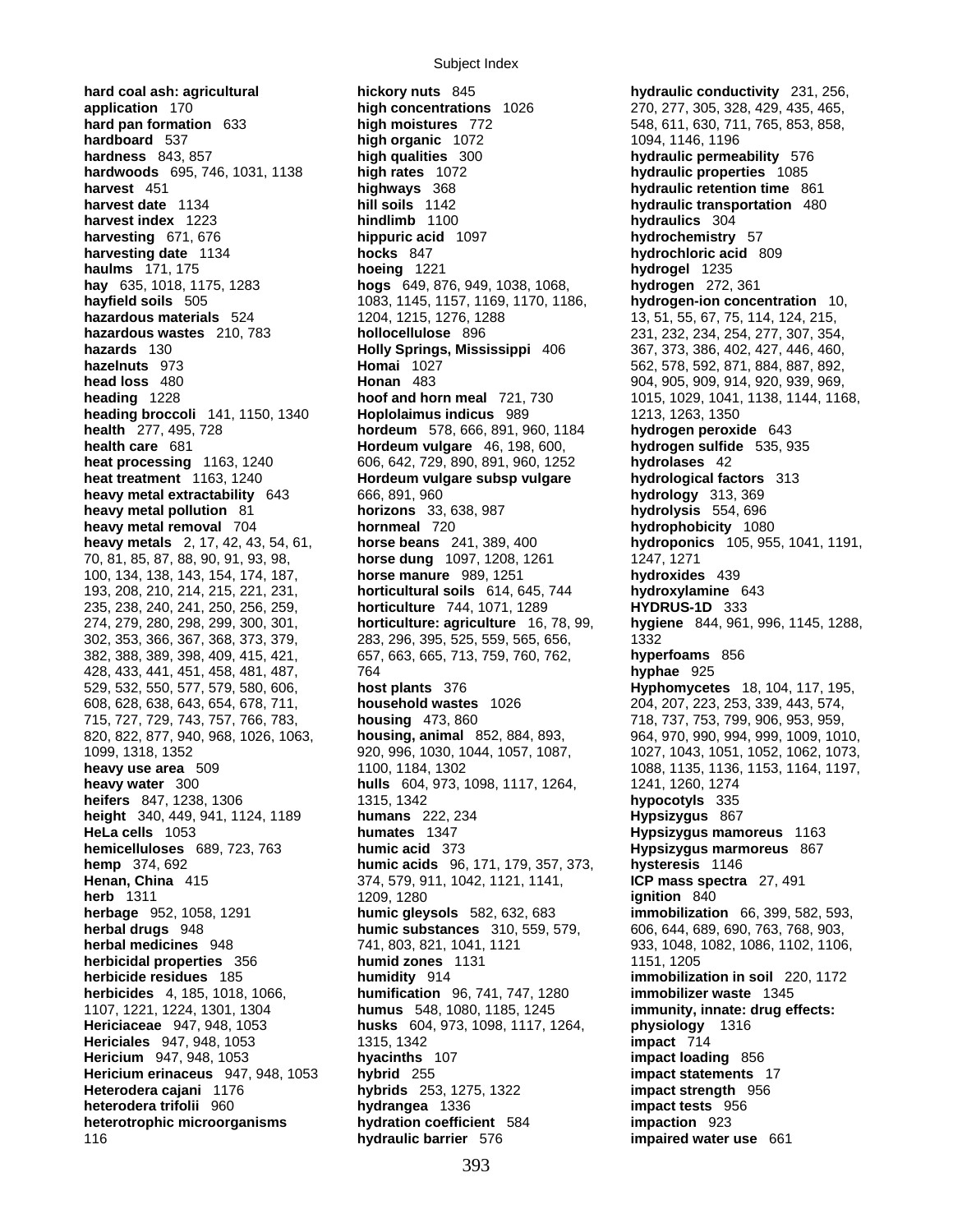**Impatiens hawkeri** 1263 **industry** 909 **iron fertilizers** 834 **improvement** 1223 **infection** 663, 668 **iron oxides** 820 **improving desert soil** 252 **infestation** 276, 872, 1036 **iron precipitation effects** 633 **in compositions** 772 **infiltration** 133, 198, 202, 313, 349, **iron slag** 805, 812 **in fields** 1072 351, 408, 514, 711, 748, 849 **irrigated conditions** 63 **in vitro digestibility** 1211 **inflorescences** 1000 **irrigation** 473, 504, 553, 616, 618, **in vitro regeneration** 608 **infrared spectroscopy** 1280 667, 682, 700, 736, 749, 750, 1001, **Inceptisols** 129, 159, 247, 549, 596, **inhibition** 575, 659 1012, 1015, 1015, 1039, 1115, 1139, 1195, 738, 743, 790, 800, 1037, 1289 **injuries** 855 1257, 1336 **incidence** 358, 696 **injury prevention** 856 **irrigation (agriculture)** 682 **incineration** 124, 234, 254, 404, **Inner Mongolia, China** 336, 384 **irrigation: applied and field**  772, 1190 **innovative use of finite element techniques** 296, 503 **incorporation** 130, 159, 277, 434, **analysis** 856 **irrigation requirements** 700 554, 570, 596, 781, 796, 1012, 1315, **inoculant carriers** 275 **irrigation water** 473, 495, 553, 616, 1329 **inoculation** 207, 448, 701, 994, 658, 700, 750, 1015 **increment** 233, 712, 1322 1073, 1088 **isoenzymes** 723 **incubation** 819, 1080 **inoculum** 526 **isolates** 193, 906 **indexes** 747 **inorganic acids** 300 **isolation** 1105 **indexes of nutrient availability** 348 **inorganic compounds** 214, 704 **isotope ratios** 551 **India** 49, 70, 82, 156, 272, 281, 317, **inorganic fertilizers** 1072 **isotopes** 210, 551 387, 397, 398, 447, 451, 497, 568, **inorganic nitrogen** 609, 664, 689, **isozymes** 723 621, 622, 756 763, 1151 **Italy** 907, 1005 **India, Delhi** 317 **inorganics** 772 **jackfruits** 1244 **India, Gujarat** 756 **insect control** 163, 276, 500, 515, **Japan** 1298, 1302 **India, Gujarat, Satpura 756 828 828 828 828 828 828 828 Jiangsu, China** 17, 93 **Indian mustard** 245, 277, 444, 466, **insect pests** 41, 163, 164, 183, 332, **juice quality** 179 1119, 1176 356, 360, 375, 500, 515, 828, 1014, **Juniperus** 1256 **Indian Peninsula** 281, 397, 447, 1066, 1278 **Juniperus silicicola** 1256 497 **insecticidal properties** 356, 375 **Juniperus virginiana silicicola Indian Punjab** 510 **integrated control** 118, 1018, 1043, **indicator bacteria** 1072 1062, 1066, 1134, 1135, 1136, 1304 **jute seeds** 1103 **indicator crops** 1110 **integrated crop management** 155 **Kansas** 449 **indicator plants** 883 **integrated plant protection** 118, **kaolinite** 66, 729 **indicator species** 458 1018, 1043, 1062, 1066, 1134, 1135, **karyokinesis** 385 **indicators** 193, 1224, 1229 1136, 1304<br> **integrated systems** 173 **Kashmir** 339, 443, 984<br> **Kemi** 576 **Kemi indigenous knowledge** 500 **integrated systems** 173 **Kemi** 576 **Indraprastha Power Station (IPP integration 174 <b>Kentucky** 85 **Stn)** 317 **intensive tilling** 561 **kernels** 11, 171 **induced resistance** 163, 332, 716, **interactions** 23, 138, 488, 1224 828 **interactive effects** 255 **kinetics** 418 **industrial byproducts** 56, 449, 505, **intercropping** 118, 173, 339, 396, **Kirin** 995 775, 819, 1339, 1352 613, 1113, 1116 **kitchen waste** 950 **industrial effluents** 194, 612, 617, **intercrops** 118, 173 **kiwifruit** 877 660, 750, 756 **interference** 554 **kiwifruits** 1107 **industrial emissions** 317 **internodes** 164 **Klebsiella** 885, 888 **industrial management** 680, 681 **introduced species** 458, 1225, **Korea Republic** 330 **industrial poisons** 1026 1226 1226 **Korean food waste based compost: industrial waste: analysis** 739 **invasion** 1046, 1226 **stability** 1333 **industrial waste disposal** 521, 571 **iodine** 495 **kraft mill effluent** 618, 628, 678, **industrial waste management ion concentration** 272 701, 736, 1327, 1337, 1346<br>1335 **ion exchange** 460, 472 **kraft mill sludge** 675 **industrial waste treatment** 772 **ion interactions** 330 **kraft mills** 675 **industrial waste waters** 750, 756 **ions** 382, 471 **industrial wastes** 2, 13, 38, 64, **Irish Republic** 791 **kraft process** 589, 712 109, 123, 134, 152, 172, 188, 189, **iron** 2, 42, 48, 55, 58, 61, 63, 75, 76, **kraft pulp** 569 194, 220, 222, 234, 292, 380, 393, 80, 143, 187, 208, 217, 220, 229, **kraft pulping** 589, 712 454, 462, 521, 534, 537, 549, 551, 270, 277, 293, 299, 307, 350, 371, **'Kunigami Mahji' soils** 521 568, 570, 574, 578, 581, 599, 602, 380, 399, 427, 448, 450, 469, 495, **labor** 1288 608, 612, 627, 643, 650, 651, 660, 499, 502, 510, 528, 529, 530, 546, **laboratories** 566, 803 667, 668, 670, 672, 680, 681, 682, 553, 581, 608, 643, 654, 666, 738, **laboratory experiment: laboratory**  698, 708, 716, 718, 729, 734, 735, 749, 777, 778, 779, 780, 783, 787, **techniques** 633 742, 746, 756, 768, 775, 778, 793, 788, 790, 802, 806, 814, 820, 821, **laboratory studies** 368, 377, 1351 802, 814, 817, 821, 834, 872, 909, 832, 834, 835, 865, 940, 957, 968, 950, 1240, 1319, 1331, 1346, 1349 1037, 1112, 1117, 1140, 1181, 1217, **lactic acid bacteria** 889 **industrial wastewater** 566, 659, 1263, 1317 **Lactuca sativa** 1071

1335 **ion exchange** 460, 472 **kraft mill sludge** 675 661, 746, 750, 756 **iron amendment** 810 **lacustrine environment** 384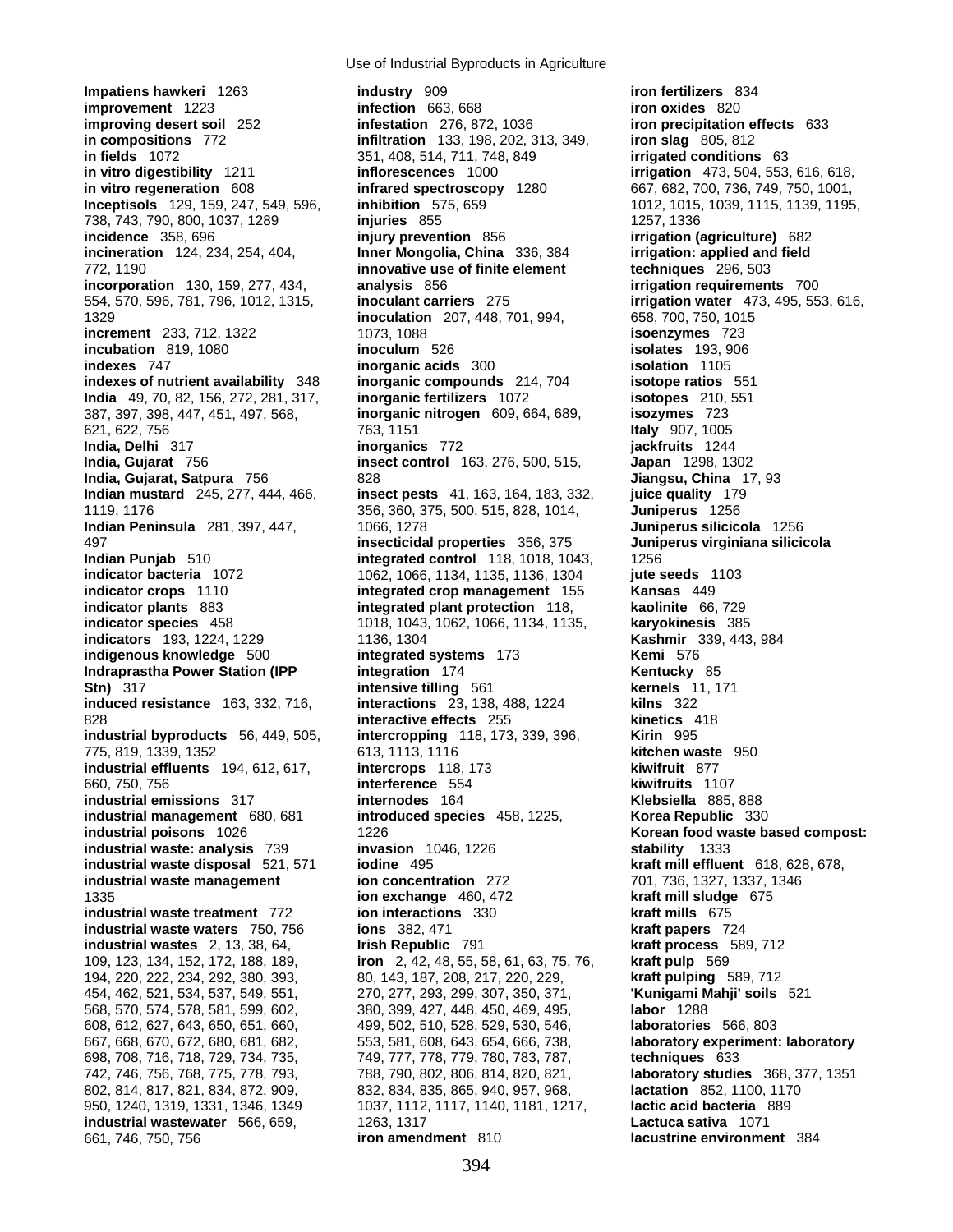**Lagerstroemia** 1256 678, 689, 690, 693, 763, 769, 790, **lignin sulphonate** 736 **lameness** 841, 844, 852, 860 **lead** 2, 9, 18, 25, 54, 59, 61, 75, 79, **landscaping** 576 1071, 1075, 1077, 1111, 1112, 1117, 602, 614, 623, 639, 640, 662, 664, **lignin sulfonate** 736 **livestock** 495, 839, 1206, 1270

**Lagerstroemia indica** 1256 803, 895, 1040, 1048, 1058, 1086, **lignite** 70, 104, 111, 163, 171, 174, **LAI (leaf area index)** 359, 512, 963, 1141, 1142, 1194, 1214, 1249, 1254, 179, 180, 183, 190, 201, 218, 228, 1161, 1323 1266, 1340, 1344, 1348, 1351 231, 242, 275, 332, 352, 358, 362, **lake sediments** 384 **leaching requirement** 363 373, 374, 439, 471, 490 **lameness, animal** 852 87, 88, 90, 103, 112, 130, 187, 188, **lignocellulose** 896, 948 **land application** 30, 38, 40, 46, 76, 192, 197, 208, 217, 274, 298, 299, **lignocellulosic wastes** 731, 1240 89, 107, 116, 119, 214, 279, 291, 302, 306, 366, 371, 389, 401, 421, **lignosulfonates** 736 327, 364, 374, 401, 402, 418, 493, 425, 428, 433, 439, 441, 477, 497, **lilies** 983, 985, 998 499, 505, 534, 540, 555, 556, 564, 498, 502, 510, 528, 529, 530, 545, **Lima beans** 118 569, 577, 587, 588, 606, 627, 631, 546, 578, 581, 606, 639, 643, 648, **lime** 11, 14, 35, 45, 46, 58, 63, 66, 640, 642, 654, 658, 677, 684, 688, 654, 673, 678, 704, 729, 738, 757, 71, 73, 74, 80, 92, 101, 158, 160, 689, 693, 725, 727, 733, 761, 767, 803, 832, 1099 173, 199, 225, 230, 236, 248, 289, 769, 825, 894, 900, 1249, 1319, **leaf area** 140, 141, 150, 195, 284, 304, 328, 355, 371, 377, 380, 396, 1335, 1339, 1346, 1349, 1355 298, 325, 444, 512, 874, 954, 974, 402, 453, 461, 488, 490, 500, 581, **land disposal** 30, 304 1077, 1124, 1229, 1343 602, 613, 654, 693, 781, 790, 807, **land fill** 521, 572, 573, 576, 652, **leaf area index (LAI)** 359, 512, 963, 811, 817, 820, 883, 887, 912, 1173, 681, 895, 1110, 1354 1161, 1323 1310, 1332 **land improvement** 328, 1232 **leaf canopy** 75, 277, 1012 **lime grit** 569 **land management** 1140 **leaf sheaths** 1228 **lime mud** 569 **land reclamation** 81, 433, 571, 681, **leaf water potential** 504 **lime requirement** 35, 74, 371, 613, 703 **least-squares analysis** 852 811 **land restoration** 237, 449, 564, **leaves** 52, 75, 80, 109, 136, 140, **lime sludge** 569, 714 598, 603 141, 143, 150, 163, 164, 166, 179, **Lime spray dryer ash** 524 **land subsidence** 415 186, 188, 189, 195, 229, 245, 251, **lime spray dryer (LSD) ash** 524 **land use** 37, 278, 433, 1334 292, 298, 326, 448, 450, 467, 491, **limestone** 230, 231, 425, 471, 523, **land value** 621 502, 674, 716, 779, 845, 874, 914, 569, 775, 796, 811, 823, 825, 1126, **landfills** 31, 229, 448, 449, 451, 917, 941, 954, 955, 957, 963, 973, 1291, 1332 545, 701, 576, 773, 774 974, 979, 980, 983, 988, 995, 1000, **liming** 14, 58, 63, 66, 115, 158, 230, 1008, 1018, 1021, 1040, 1051, 1052, 236, 248, 261, 262, 263, 289, 308, 1071, 1075, 1077, 1111, 1112, 1117, 209, 3 **landscaping agent** 576 1124, 1189, 1191, 1192, 1201, 1218, 495, 613, 654, 776, 781, 787, 803, **Langmuir equation** 12 1220, 1222, 1226, 1228, 1231, 1235, 823, 825, 832, 833, 1173, 1291, **Lantana** 863 1251, 1251, 1255, 1301, 1313, 1317, 1318, 1308, 1310, 1338 **Lappi [Finland]** 576 1342, 1350 **liming agents** 569 **large crabgrass** 1256 **leeks** 1150 **liming materials** 14, 35, 74, 115, **Larix decidua** 1282 **legislation** 495 158, 204, 230, 248, 318, 424, 438, **Larix leptolepis** 1163 **legumes** 128, 396, 1084 613, 678, 707, 781, 803, 823, 1291 **laterites** 397 **Leguminosae: angiosperms, limonite** 820 lateritic soils 11, 63, 125, 144, 154, dicots, plants, spermatophytes, linear models 852 187, 269, 392, 396, 441, 452, 587, **vascular plants** 170, 297, 395, 503, **linen** 1208 1160, 1323, 1338 516, 657 **linseed** 226, 245, 451, 1119 **latex** 1347 **length** 1189, 1245 **linseed cake** 1176 **Latosols** 796, 799 **lentils** 466 **linseed oilmeal** 1176 **lawns and sports turf** 40, 217, 256, **Lentinaceae** 574, 624, 889, 917, **lint cotton** 262 349, 468, 504, 843, 853, 857, 858, 925, 1055, 1079, 1163, 1165, 1193, **Linum usitatissimum** 606 859, 862, 864, 1325 1239, 1240, 1261, 1264, 1275, 1294, **lipid content** 921 **lawns and turf** 40, 217, 256, 349, 1312, 1342 **lipid peroxidation** 43 468, 504, 843, 853, 857, 858, 859, **Lentinula edodes** 922, 946, 951 **lipids** 568, 624, 717, 1320 862, 864, 1325 **Lentinus squarrosulus** 1312 **lipins** 624, 1320 **laws and legislation** 571 **Leotiales** 718, 1197, 1274 **liquid** 576 **leachability** 755 **lesions (animal)** 1105 **liquid manures** 562 **leachate treatment** 317, 524, 602 **lettuces** 2, 58, 196, 236, 289, 654, **lithium** 199 **leachates** 3, 23, 30, 56, 61, 103, 679, 691, 904, 1034, 1037, 1071, **litter** 100, 474, 536, 649, 844, 850, 116, 185, 199, 206, 231, 240, 302, 1073, 1318 855, 876, 879, 887, 902, 923, 924, 304, 366, 367, 368, 369, 492, 639, **leucaena leaf meal** 1259 929, 961, 969, 1068, 1083, 1101, 693, 803, 1173 **Leucaena leucocephala** 398, 988 1109, 1144, 1147, 1149, 1169, 1170, **leaching** 23, 25, 28, 30, 66, 85, 89, **levelling** 554 1199, 1203, 1204, 1208, 1248, 1276, 91, 103, 112, 116, 185, 192, 199, **life cycle assessment** 370 1288, 1303, 1332 200, 210, 231, 239, 248, 302, 304, **light** 321, 1225 **litter (bedding)** 841, 885, 888, 311, 314, 317, 344, 363, 367, 368, **light relations** 1162 1006, 1090, 1105 369, 416, 435, 468, 477, 490, 492, **lignin** 704, 926, 1181, 1182, 1320 **litter plant** 1032, 1048 503, 520, 524, 539, 546, 593, 600, **lignin: metabolism** 918 **liver neoplasms: pathology** 1302

**liquid fertilizers** 978, 981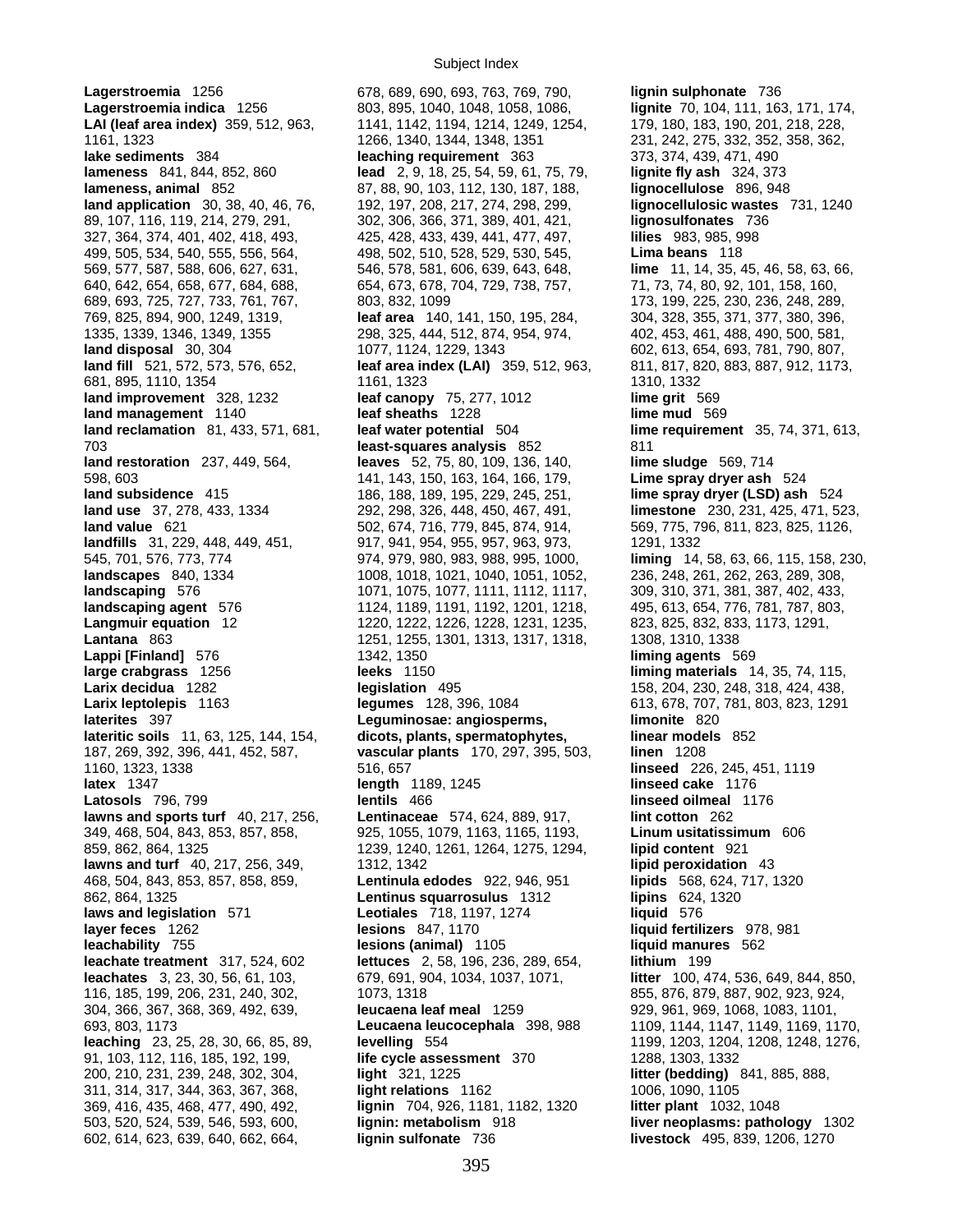**livestock production** 1105 262, 291, 306, 318, 342, 361, 371, **manure slurry** 1076 **livestock wastes** 100, 399, 647, 388, 406, 425, 446, 469, 470, 505, **manures** 118, 131, 174, 179, 242, 650, 1157, 1211 510, 528, 546, 581, 602, 606, 609, 300, 323, 412, 501, 529, 536, 542, **liveweight** 1068 623, 624, 637, 643, 654, 675, 736, 566, 592, 607, 737, 752, 771, 781, **liveweight gains** 421, 923, 1144, 775, 777, 779, 783, 786, 789, 790, 891, 897, 958, 962, 963, 1017, 1036, 1145, 1170, 1182, 1204, 1238, 1292 799, 814, 824, 825, 867, 952, 955, 1049, 1054, 1068, 1070, 1072, 1092, **living conditions** 1145 1037, 1084, 1117, 1123, 1148, 1173, 1120, 1121, 1130, 1168, 1186, 1210, **living mulch** 1305 1181, 1186, 1187, 1218, 1263, 1317, 1212, 1215, 1218, 1223, 1250, 1315 **loading rate** 503 1355 **marginal land** 650 **loads (forces)** 856 **magnesium carbonate** 867 **marine environment** 1212 **loam** 206, 630 **magnesium chloride** 867 **marrows** 197 **loam soils** 71, 74, 128, 139, 147, **magnesium fertilizers** 775 **Marshall County Mississippi** 406 204, 268, 291, 316, 318, 347, 414, **magnesium limestone** 380, 442, **Marssonina potentillae** 1274 423, 464, 549, 638, 862, 959, 987 807 **mass** 1152 **loamy sand soil** 475 **magnesium oxide** 55 **mass balance** 85 **locomotion** 844 **magnesium printing plates** 1072 **mass rearing** 1153 **lodgepole pine** 676 **magnesium sulfate** 867 **mass spectra** 27, 101, 491, 494 **loess soils** 570 **magnesium sulphate** 867 **mass spectrometry** 474, 1320 **logging** 1033, 1106 **magnetic properties** 33 **mastitis** 1147, 1332 **logs** 921, 922, 1132 **magnetic susceptibility** 430 **mate** 1116 **Lolium** 719 **magnetite** 815 **materials** 425, 929 **Lolium multiflorum** 1042 **Magnolia cubensis** 1265 **materials recovery** 425 **Lolium perenne** 411, 548, 550, 577 **Magnolia grandiflora** 1256 **mathematical models** 785, 856, **long-term fertilisation** 822 **Magnoliaceae** 1256 1154 **long-term field experiment** 826, **maize** 9, 71, 73, 87, 97, 162, 193, **matresses** 844 827 246, 255, 261, 267, 270, 277, 288, **matric potential** 429, 1146 **longevity** 275, 332 291, 307, 341, 342, 355, 373, 376, **mats** 844, 847, 850, 855, 1199, **Lonicera xylosteoides** 585 381, 412, 451, 466, 526, 582, 583, 1248, 1332 **lopping** 323 607, 616, 618, 619, 632, 669, 744, **mattress** 860 **losses** 309, 310, 355, 562, 592, 778, 799, 815, 832, 834, 870, 874, **maturity** 141, 774, 1021, 1213 1152, 1200 882, 915, 928, 966, 1008, 1048, **maximum allowable depletion** 503 **losses from soil** 22, 192, 227, 361, 1049, 1072, 1082, 1088, 1108, 1128, **MBC (microbial biomass C)** 358, 1266, 1352 1129, 1129, 1131, 1159, 1167, 1178, 1192, 554, 1027, 1043, 1135<br> **losses from soil systems** 22, 192, 1210, 1211, 1214, 1217, 1224, 1230, **meadows** 683, 1310 **losses from soil systems** 22, 192, 1210, 1211, 1214, 1217, 1224, 1230, 227, 361, 1266 1263, 1266, 1285 **measurement** 34, 309, 420 **Lotus corniculatus** 754, 927 **maize cobs** 723, 939, 950, 1053, **meat production** 1144, 1204 **low input agriculture** 1235 1165, 1241 **meat quality** 1038 **lucerne** 59, 249, 327, 595, 635, 685, **maize flour** 1129 **mechanical damage** 896 1175 **maize meal** 950, 1240 **mechanical properties** 434 **lucerne hay** 635 **maize silage** 632, 1266 **mechanical properties of soil** 318, **Luciferases: analysis: biosynthesis maize stover** 915, 928, 1048, 1171, 434, 859 1302 1178 **mechanical pulp mill sludges** 676 **lumber** 1212 **maize straw** 1049 **mechanical resistance** 633 **Luvisols** 1268, 1355 **male** 996 **medamine** 358, 554, 1027, 1043, **lycopene** 1049 **malondialdehyde** 271, 502 1135 **Lycopersicon esculentum: growth malting** 1344 **Medicago sativa** 13, 95, 403, 540, **& development** 908 **management** 495, 1179 670, 754, 927, 1311 **lying cubicles** 1277 **mandarins** 992 **Medicago sativa: chemistry** 67 **lymph nodes** 1105 **manganese** 9, 44, 55, 61, 75, 76, **Medicago sativa: growth & lymphocytes: physiology** 1044 88, 143, 150, 187, 188, 197, 199, **development** 254 **Lyophyllum ulmarium** 1240 208, 217, 223, 235, 263, 270, 274, **medicinal fungi** 917, 947, 948, 966, **lysimeters** 368, 494, 1142, 1351 277, 279, 293, 298, 299, 302, 307, 1053

Use of Industrial Byproducts in Agriculture

**lysimetry** 1266 350, 371, 380, 446, 448, 450, 469, **medicinal herbs** 126, 294, 660, **lysine** 195, 204 **198, 204 1091** 481, 495, 499, 502, 510, 528, 529, 1091 **macroelements** 432 530, 546, 553, 581, 600, 608, 643, **medicinal plants** 126, 294, 660, **macronutrients** 838, 1104 648, 654, 664, 738, 749, 778, 787, 1091 **macropores** 465, 638 790, 815, 883, 940, 968, 1015, 1042, **Mediterranean agricultural soils Madras** 63, 104, 111, 163, 166, 168, 1112, 1117, 1140, 1263 740 172, 174, 179, 180, 218, 282, 332, **manganese: metabolism: Mediterranean countries** 1193 352, 358, 359, 360, 374, 393, 500, **pharmacology** 1316 **medium density fiberboards** 537 515, 517, 553, 616, 789, 986 **mangroves** 788, 808 **Megascolecidae** 458 **magnesian limestone** 380, 442, **manioc** 980, 1148, 1192 **melamine** 537 807 **manual weed control** 997 **Melilotus officinalis** 754 **magnesium** 50, 63, 75, 76, 95, 112, **manufacture** 574 **Meloidogyne** 338, 960 131, 146, 150, 167, 168, 174, 177, **manure: analysis** 996, 1184 **Meloidogyne hapla** 960

208, 217, 223, 225, 232, 258, 261, **manure compost** 1206 **Meloidogyne incognita** 338, 872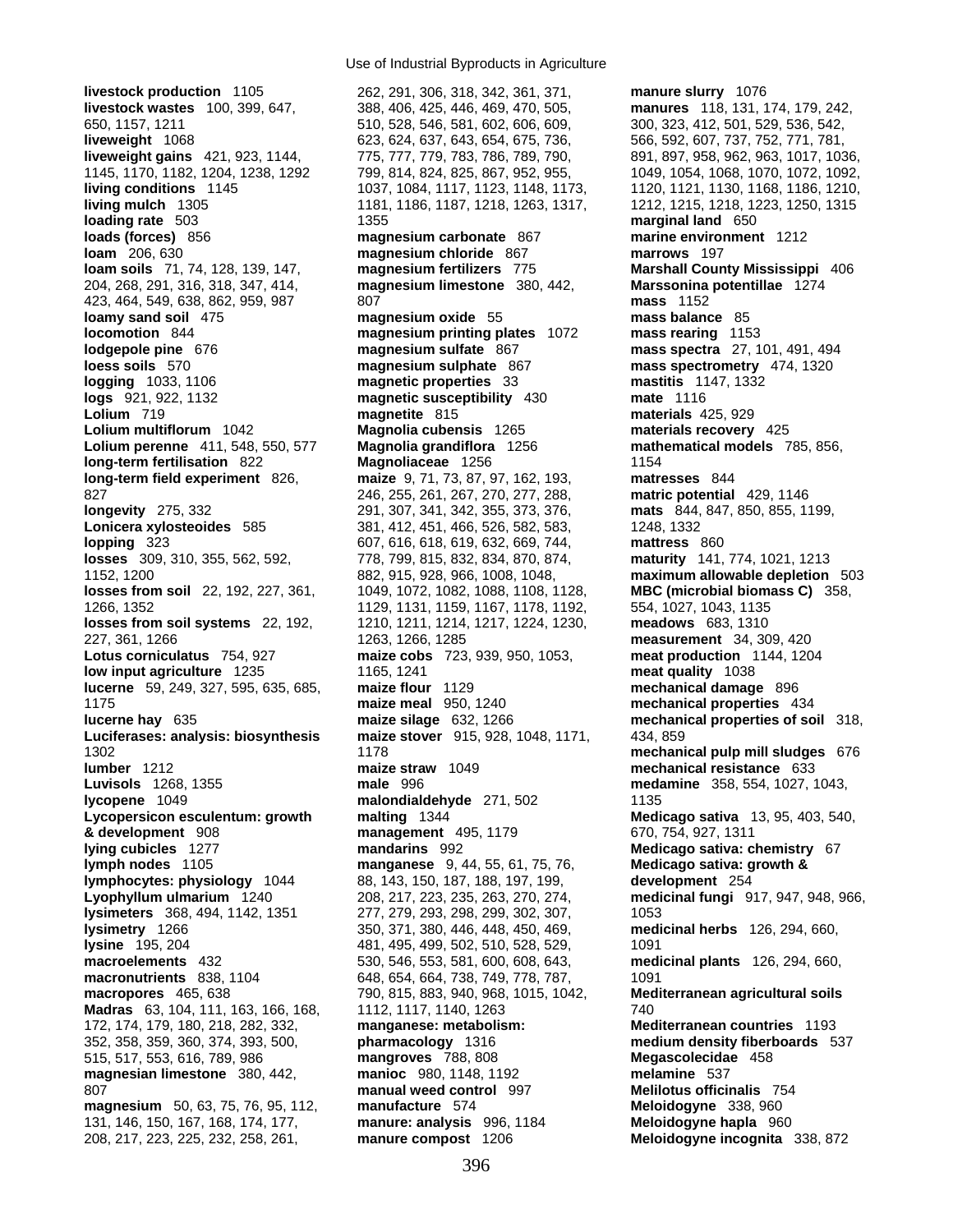**metal contents** 1026 112, 120, 130, 150, 158, 187, 197, **metal extraction** 643 197, 199, 232, 274, 277, 306, 314, 325, **metals, heavy: analysis:**  $391, 554, 619, 683, 741, 964, 1026,$ <br>**metabolism** 272 1111, 1213

Subject Index

**Meloidogyne javanica** 338, 960 **microbial degradation** 644 531, 735, 781, 787, 982, 1032, 1037, **melons** 1012, 1073 **microbial flora** 20, 21, 42, 116, 443, 1162, 1231, 1348<br>**mercaptans** 43, 271, 450 554, 635, 686, 689, 696, 710, 745, **mineral wool** 10 554, 635, 686, 689, 696, 710, 745, **mineral wool** 1069, 1094, 1187, **mercury** 18, 75, 90, 197, 217, 221, 887, 933, 1119, 1224, 1310 1196, 1247, 1271, 1278 302, 425, 495, 527, 581, 606, 648, **microbial physiology** 464 **mineralization** 117, 381, 420, 474, 654, 848 **microbial respiration** 420 598, 603, 628, 632, 635, 690, 710, **Mesorhizobium loti** 754 **microbial responses** 1026 717, 719, 721, 730, 763, 904, 931, **metabolism** 578, 666, 1091 **microbiology** 519, 675, 745, 1026, 933, 1074, 1082, 1106, 1150, 1151, **metabolites** 1042 1080 1080 1162, 1181, 1213, 1269, 1310, 1340, **metabolizable energy 1292 microclimate 961 1344 1344 metal accumulation** 287 **microcosm** 390 **mineralogy** 70, 328, 480 **metal contaminants** 317 **microelements** 18, 31, 50, 54, 97, **minerals** 382, 398, 471, 495, 815 **metal extraction** 643 199, 232, 274, 277, 306, 314, 325, **minimum tillage** 1108 **metal ions** 79, 103 327, 350, 381, 429, 446, 454, 465, **minimum tillage systems** 1108 **metal ores** 57 469, 470, 474, 492, 495, 499, 529, **mining** 70, 362, 427, 471, 490, 576, **metal tolerance** 326, 400, 409, 608 553, 639, 749, 832, 883, 912, 1095, 670 **metalaxyl** 1027 1222 **mining spoil** 106, 362, 374, 473, **metalloids** 474 **microflora** 20, 21, 42, 116, 443, 734, 735 **metallurgy** 828, 1352 554, 635, 686, 689, 696, 710, 745, **mining wastes** 81, 106, 362, 374, **metals** 27, 30, 48, 61, 130, 149, 887, 933, 1119, 1224, 1310 473, 734, 735 210, 311, 317, 337, 369, 371, 382, **micronutrient fertilizers** 71, 141, **minor forest products** 41, 183, 406, 447, 494, 497, 502, 546, 578, 142, 153, 186, 190, 213, 245, 265, 515, 942, 1010, 1094, 1119, 1136, 639, 864, 1026 316, 506, 519, 1217 1176, 1179, 1201, 1261, 1312 **metals, heavy** 373, 643 **micronutrients** 838, 1307 **Mississippi** 406 **metals, heavy: analysis** 13, 184 **microorganisms** 214, 241, 381, **Missouri** 262 **metabolism** 272 1111, 1213 **mitosis** 121, 385, 625 **metals, heavy: chemistry** 137, 222 **micropores** 465 **mitosporic fungi** 906, 1260, 1274 **metals, heavy: chemistry: micropropagation** 608 **Mitracarpus villosus** 1131 **pharmacokinetics** 64 **microscopy** 476 **mixing** 206, 494, 1198 **metals, heavy: metabolism** 212 **migration** 30 **mixtures** 1, 62, 233, 259, 412, 419, **metals, heavy: toxicity** 114 **migration of elements** 93 470, 493, 731, 752, 988, 1196 **metals uptake** 151 **military lands** 803 **Mn (magnesium)** 9, 55, 75, 76, 88, **methane** 835, 876, 1065, 1092 **milk composition** 844 143, 150, 187, 188, 197, 199, 208, **methane emission** 806 **milk constituents** 844 217, 223, 235, 263, 270, 274, 277, **methane emissions** 810 **milk quality** 844 279, 293, 298, 299, 302, 307, 350, **methane production** 1090 **milk yield** 844 371, 380, 446, 448, 450, 469, 481, **methionine** 169, 189 **methionine** 169, 189 **mill** 576 495, 499, 502, 510, 528, 529, 530, **methodology** 730, 850, 852, 1018 **millets** 423, 445, 946, 1122 553, 581, 608, 648, 654, 664, 738, **methods** 730, 850, 1018 **milling byproducts** 579 749, 778, 787, 790, 815, 883, 940, **methyl bromide** 1055 **mills** 625 968, 1015, 1112, 1117, 1140, 1263 **methyl mercaptan** 1198 **mine reclamation** 569 **Mo (molybdenum)** 31, 75, 197, 199, **methyl sulfide** 1198 **mine spoil** 79, 106, 362, 374, 473, 217, 302, 327, 413, 470, 495, 510, **methyl sulphide** 1198 734, 735 648 **methylindole** 905 **mine tailings** 231, 439 **mobility** 337 **methylphenol** 905 **mine wastes** 106, 362, 374, 473, **mobility and accumulation** 822 **metolachlor** 4 **734, 735 mobilization** 309, 310, 497<br>**metribuzin** 185 **modilization mined land** 20, 249 **models** 83, 630, 883, 1018 **metrology** 34, 309 **mined sites** 20, 249 **models and simulations: microaggregates** 145 **mined soils** 237, 490, 564, 598, 603 **microbial activity** 69, 150, 198, **mineral composition** 85 **microbial activity** 69, 150, 198, **mineral composition** 85 **models, statistical** 114 214, 392, 420, 441, 545, 587, 620, **mineral content** 20, 95, 177, 207, **modification** 378, 851 689, 745, 753, 803, 904, 907, 929, 217, 289, 380, 383, 394, 654, 788, **modulation** 389 1026, 1080, 1107, 1111, 1150, 1162, 791, 878, 957, 1117, 1249, 1301, **modulus of rupture** 145 1180, 1205, 1249, 1310, 1320, 1337 1317 **moisture** 270, 277, 470, 601, 895, **microbial biomass** 21, 29, 42, 441, **mineral deficiencies** 495 897, 923, 1144 554, 587, 635, 683, 686, 689, 691, **mineral fertilizers** 623, 1252 **moisture content** 55, 470, 690, 696, 710, 933, 1005, 1150, 1181, **mineral fines** 534 772, 774, 914, 921, 929, 969, 1012, 1205, 1214 **mineral nutrition** 383, 495, 506, 1188, 1240 **microbial biomass C** See **MBC** 529, 693, 1042 **moisture relations** 313 **(microbial biomass C) mineral oils** 567 **molasses** 1331, 1344 **microbial communities** 20, 42, **mineral soils** 248, 378, 1019, 1047, **moldboards** 313 214, 266, 402, 443, 587, 686, 745, 1095, 1143 **molding sand** 546 903, 952, 1310, 1337 **mineral uptake** 109, 153, 168, 169, **molecular weight** 524 **microbial contamination** 746, 1126 171, 179, 339, 352, 383, 454, 529, **molinate** 5

**models** 83, 630, 883, 1018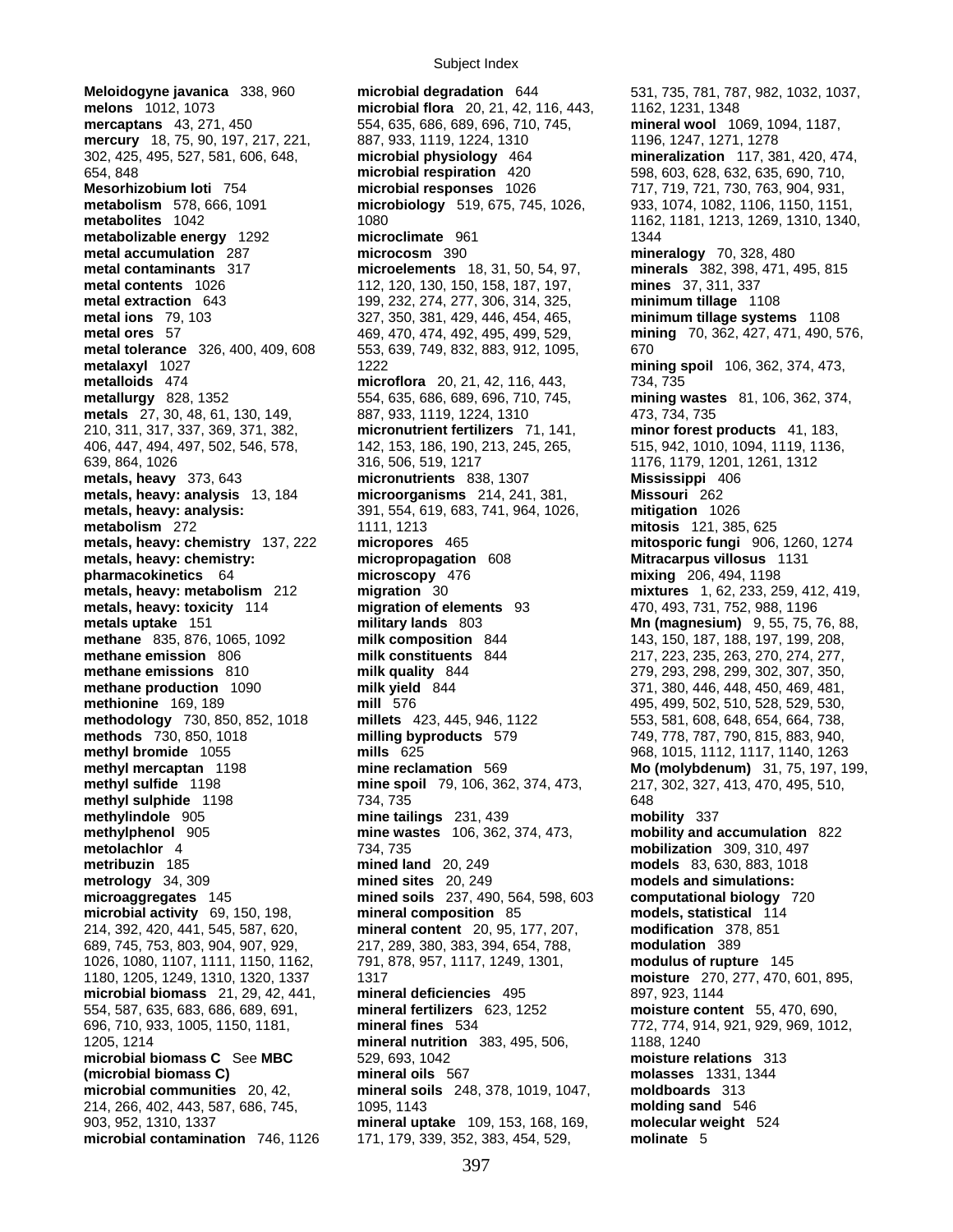**Mollisols** 35, 549, 588, 618, 931 579, 651, 690, 692, 720, 727, 730, **neoplasms** 1053 1216, 1221, 1255, 1286, 1304, 1311, **NAR (net assimilation rate)** 874 **municipal wastes** 473, 570, 575, 1230 **nitrogen balance** 662, 876, 1169,

Use of Industrial Byproducts in Agriculture

**molybdenum** 28, 31, 75, 197, 199, 738, 1235, 1283, 1346 **net assimilation rate** 874 217, 302, 327, 410, 413, 425, 470, **muscle tissue** 1204 **neutral detergent fibre** 1138 495, 510, 546, 648 **mushroom** 901 **neutralization** 883 **molybdenum: analysis** 234 **mushroom casing soils** 945 **New Delhi, India** 109, 277, 281, **monitoring** 34, 209, 313, 397, 497, **mushroom compost** 604, 650, 512, 1135 642, 1224 1171, 1241, 1330 **New Mexico** 1172 **monoammonium phosphate** 837 **mushroom growing** 921, 946 **New South Wales** 458 **monocalcium phosphate** 28 **mushroom waste** 1028 **New Zealand** 1352 **monoterpenoids** 461 **mushrooms** 604, 921, 922, 951, **newspapers** 562 **montmorillonite** 66 988, 1126, 1239, 1275 **newsprint** 766 **moorlands** 831 **mustard** 991 **nickel** 2, 9, 26, 42, 61, 75, 79, 88, **moors** 831 **mustard oilmeal** 992 90, 130, 149, 154, 176, 188, 197, **Moraceae: angiosperms, dicots, mutagens** 385 199, 208, 215, 217, 221, 229, 291, **plants, spermatophytes, vascular mycelium** 193, 390, 867, 889, 939, 293, 298, 299, 301, 302, 366, 380, **plants** 78 942, 1275, 1312, 1342 389, 403, 421, 425, 428, 433, 441, **morbidity** 1139 **mycobacteriosis** 1233 450, 497, 498, 502, 510, 528, 529, **morphology** 1250 **Mycobacterium avium** 1105 530, 546, 581, 643, 648, 654, 673, **mortality** 233, 356, 375, 458, 646, **Mycobacterium avium hominissuis** 678, 738, 1099, 1317 679, 900, 923, 978, 1018, 1153, 1105 **Nigeria** 1036, 1133 1170, 1283 **Mycobacterium fortuitum** 1105 **nitrate** 209, 248, 435, 470, 593, **Mortierella alpina** 906 **mycorrhizal fungi** 18, 152, 193, 602, 644, 646, 662, 689, 690, 744, **Mortierella vinacea** 1260 288, 315, 334, 376, 390, 440, 457, 763, 903, 963, 1048, 1058, 1142, **Mortierellaceae** 906, 1260 916, 993, 995, 1299 1173, 1173, 1175, 1214, 1281, 1301, 1340, **mouldboards** 313 **mycorrhizas** 18, 152, 193, 288, 1344 **mounds** 33 315, 334, 376, 390, 440, 457, 526, **nitrate nitrogen** 603, 606, 614, 623, **movement** 490 916, 993, 995 664, 669, 685, 686, 690, 699, 1040, **Mucoraceae** 1182 **Mycosphaerellaceae** 1134, 1274 1048, 1158, 1213, 1214, 1245, 1266 **Mucorales** 1089 **Mysore** 76, 87, 97, 98, 119, 120, **nitrate-phosphate fertilizer** 484 **Mucuna pruriens var** 487 232, 258, 307, 343, 418, 428, 440, **nitrate reductase** 43, 143, 285, 357, **mud** 224, 440, 509 612 6612 **mulches** 423, 539, 541, 588, 635, **Myxotrichaceae** 906 **nitrates** 311, 600, 606, 1040, 1095 667, 681, 840, 873, 938, 953, 975, **N** 695 **nitrates: analysis: metabolism** 501 984, 985, 986, 987, 997, 1000, 1001, **N and P immobilization** 725 **nitric acid** 981 1013, 1018, 1019, 1020, 1021, 1045, **N-immobilization** 645 **nitrification** 381, 686, 1026 1066, 1071, 1096, 1107, 1108, 1116, **N-mineralization** 645 **nitrite** 279 1117, 1124, 1134, 1139, 1148, 1159, **Nanjing, China** 17, 93 **nitrochalk** 685, 686 1160, 1161, 1162, 1179, 1194, 1195, **naphthalene** 59, 648 **nitrogen** 46, 55, 63, 76, 77, 79, 100, 1325, 1336, 1347, 1353 **natural disasters** 473 179, 198, 206, 209, 217, 225, 232, **mulching** 539, 667, 849, 868, 870, **natural enemies** 1066 240, 279, 301, 308, 309, 325, 339, 873, 972, 975, 985, 986, 987, 997, **natural grasslands** 1205 347, 352, 355, 357, 359, 361, 388, 1000, 1001, 1013, 1018, 1045, 1066, **natural pastures** 1205 393, 394, 396, 399, 426, 447, 450, 1096, 1113, 1115, 1124, 1134, 1160, **nature conservation** 1050, 1225 510, 557, 562, 582, 588, 593, 598, 1161, 1162, 1216, 1224, 1250, 1255, **nature reserves** 1124 600, 601, 603, 606, 613, 618, 628, 1274, 1304, 1311 **necroses** 123 635, 643, 644, 646, 648, 654, 684, **mulching materials** 423, 541, 588, **neem** 41, 122, 456, 500, 936, 991, 685, 689, 690, 691, 699, 701, 719, 635, 667, 840, 873, 953, 975, 984, 1010, 1119, 1176, 1259 721, 730, 735, 754, 763, 766, 779, 985, 986, 987, 997, 1000, 1001, **neem extracts** 936, 989 781, 782, 788, 808, 904, 906, 907, 1013, 1018, 1019, 1020, 1021, 1045, **neem seed cake** 183, 332, 360, 911, 914, 915, 919, 926, 928, 931, 1066, 1096, 1107, 1108, 1116, 1117, 515, 991, 1119, 1136, 1176, 1259 932, 933, 937, 957, 962, 963, 965, 1124, 1134, 1148, 1160, 1161, 1162, **neem seed extract** 41 974, 981, 1032, 1037, 1040, 1042, 1179, 1194, 1195, 1216, 1221, 1255, **neem seed oilmeal** 183, 332, 360, 1046, 1048, 1050, 1054, 1056, 1058, 515, 991, 1119, 1136, 1176, 1259 1074, 1081, 1082, 1083, 1102, 1123, **multipurpose trees** 122, 233, 321, **Nei Menggu** 336 1128, 1142, 1143, 1150, 1152, 1158, 440, 456, 511, 991, 1106 **nematicidal plants** 936, 991, 1201, 1162, 1167, 1169, 1171, 1172, 1175, **mung beans** 128, 146, 161, 276, 1230 1181, 1186, 1200, 1205, 1210, 1213, 1213, 1210, 1213, 287, 299, 357, 374, 613, 616, 619, **nematicides** 118, 203, 936, 989, 1214, 1223, 1225, 1226, 1228, 1235, 991, 993, 1153 991, 1075, 1201, 1230 1236, 1245, 1255, 1266, 1276, 1281, **municipal by-products** 1339 **Nematoda** 338, 960 1304, 1310, 1317, 1334, 1340, 1344, **municipal solid waste compost hematode control** 118, 126, 872, 1350 559 936, 989, 992, 993, 1061, 1075, **nitrogen: analysis** 739, 892, 996, **municipal solid wastes** 719, 727, 1078, 1175, 1176 1184 896 **nematodes** 338, 1107 **nitrogen: analysis: metabolism municipal waste compost** 764 **nematology** 203, 964, 991, 1224, 501, 958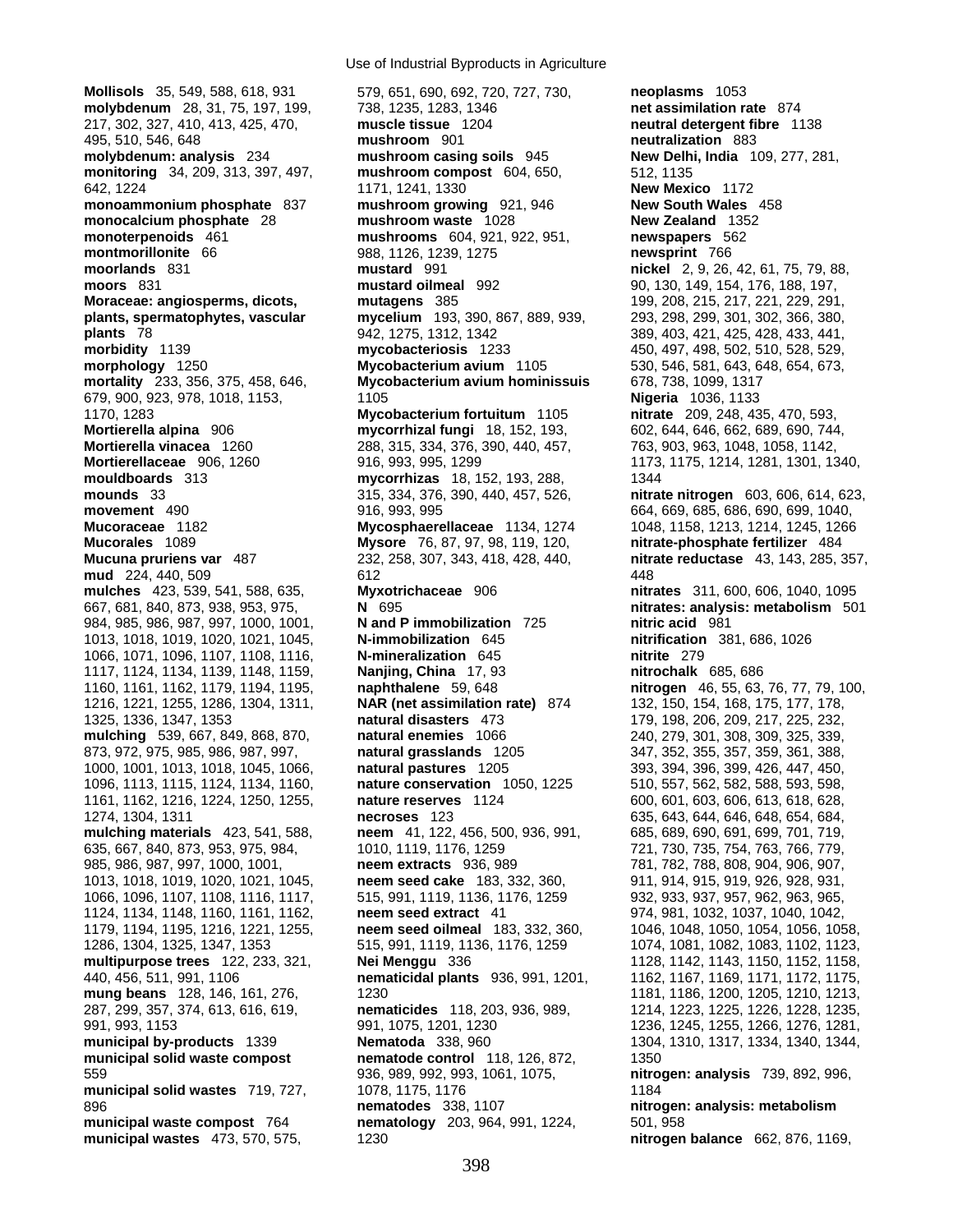**nitrogen: chemistry: metabolism bucleic acids** 1167 1355 1168 **nucleotide sequence** 746 **nutrient use efficiency** 684 **nitrogen content** 95, 109, 163, 169, **nucleotide sequence analysis** 20 **Nutrients** 27, 37, 73, 102, 138, 154, 754, 763, 928, 957, 1056, 1077, **numerical models** 368, 377 249, 256, 279, 369, 373, 381, 384, 1090, 1095, 1111, 1221, 1245, 1287, **nurseries** 651, 692, 1077 393, 396, 419, 435, 443, 447, 457, 1320, 1340 **nursery beds** 489 468, 470, 495, 582, 616, 634, 646, **nitrogen deficiency** 255 **nursery crops** 1256 675, 702, 744, 749, 766, 781, 790, **nitrogen fertilizers** 11, 107, 109, **nursery plants** 650, 845, 983, 1047, 883, 919, 1096, 1152, 1173, 1178, 110, 120, 134, 146, 153, 161, 167, 1341 1248, 1266, 1307 172, 179, 198, 213, 219, 242, 247, **nursery stock** 650, 845, 983, 1047, **nutrients (mineral)** 785 468, 570, 583, 603, 629, 632, 655, **nut crops** 1172 683 662, 667, 669, 708, 721, 730, 735, **nutrient** 403, 602, 1036 **nutritional quality** 1333 741, 751, 758, 795, 797, 831, 890, **nutrient availability** 11, 44, 46, 55, **nutritional requirements** 18, 107, 899, 915, 943, 952, 963, 977, 981, 58, 62, 63, 76, 109, 111, 112, 115, 450, 1171 982, 992, 1016, 1048, 1050, 1072, 119, 150, 158, 168, 169, 174, 176, **nutritional state** 393, 457, 753 1077, 1106, 1129, 1134, 1142, 1186, 198, 247, 269, 279, 326, 330, 331, **nutritional status** 393, 457, 538, 1210, 1211, 1216, 1222, 1285, 1290, 343, 351, 357, 359, 392, 393, 398, 753 1300, 1310, 1313, 1326, 1334, 1343 412, 416, 418, 426, 448, 469, 528, **nutritional value** 189, 530, 624, **nitrogen fixation** 244, 326, 448, 553, 582, 588, 610, 618, 629, 725, 646, 685, 948, 1025, 1056, 1058, 595, 754, 1046 779, 781, 782, 789, 809, 883, 903, 1138, 1293 **nitrogen fixing bacteria** 216, 244, 915, 926, 931, 981, 1046, 1048, **nutritive value** 189, 276, 530, 568, 315, 927 1050, 1074, 1104, 1106, 1148, 1158, 624, 646, 685, 948, 1025, 1056, **nitrogen fixing trees** 448, 1226 1172, 1173, 1205, 1222, 1225, 1226, 1058, 1138, 1292, 1293 **nitrogen loss** 1054 1231, 1245, 1249, 1251, 1255, 1304, **nylon** 1243 **nitrogen: metabolism** 908, 920, 1338 **oat straw** 1097 1316 **nutrient balance** 115, 247, 412, **oats** 14, 88, 140, 158, 160, 350, **nitrogen oxides** 1092, 1158 602, 1074, 1158 628, 628, 662, 934, 1097 **nitrogen phosphorus fertilizers** 65 **nutrient content** 3, 44, 46, 63, 75, **occurrence** 1131 **nitrogen retention** 928 91, 95, 98, 107, 135, 161, 164, 177, **Ocotea porosa** 1188 **nitrogenous compounds** 388 178, 214, 217, 232, 289, 291, 299, **odor abatement** 51, 875, 962 **nitrous oxide** 593, 614, 691, 876, 307, 342, 374, 383, 392, 394, 446, **odor control** 560 1065, 1090, 1092, 1169 450, 486, 498, 518, 519, 528, 540, **odor emission** 875, 935, 1200 **nodulation** 143, 216, 228, 315, 448, 588, 644, 654, 655, 675, 708, 753, **odors** 100, 897, 905, 935, 962, 483, 1176 763, 788, 808, 829, 846, 915, 965, 1198 **nodules** 228, 1112, 1323 974, 1008, 1086, 1096, 1117, 1123, **officinal plants** 126, 294, 660, 1091 **non timber forest products** 41, 1148, 1218, 1222, 1235, 1249, 1287, **Ohio** 255 183, 515, 942, 1010, 1094, 1119, 1301, 1313, 1317, 1330 **oil cakes** 989, 991, 994, 1027, 1136, 1176, 1179, 1201, 1261, 1312 **nutrient cycling** 430 1119, 1176 **non wood forest products** 41, 183, **nutrient deficiencies** 65, 112, 279, **oil palms** 1312 515, 942, 1010, 1094, 1119, 1136, 363, 383, 412, 428, 473, 653, 919 **oil refinery wastes** 668 1176, 1179, 1201, 1261, 1312 **nutrient dynamics** 683 **oilseed cakes** 989, 991, 994, 1027, **nonclay minerals** 54, 75, 83, 94, **nutrient efficiency** 725 1119, 1176 182, 247, 440, 814, 816 **nutrient loops** 1273 **oilseed rape** 134, 250, 1074 **nonhuman** 317, 433, 451, 576, 670, **nutrient loss** 300 **okra** 338, 487 1133 **nutrient management** 1336 **okras** 41, 119, 186, 335, 530, 981, **Nordrhein Westfalen, Germany nutrient requirements** 18, 107, 1061, 1078, 1180, 1192, 1218 248 450, 1040, 1171 **old fields** 1102 **North America** 255, 300, 891 **nutrient solutions** 105, 1257, 1279, **Oleaceae: angiosperms, dicots, North America, Great Lakes** 746 1327 **plants, spermatophytes, vascular North Rhine-Westphalia, Germany nutrient transport** 428 **plants** 762, 764 281 **nutrient uptake** 11, 46, 95, 98, 109, **Oleales** 692, 706, 947, 1341 **Northern Europe** 576, 643 110, 115, 119, 120, 132, 153, 154, **Oligochaeta** 1245 **northern red oak** 371, 1122, 1126 158, 160, 161, 164, 168, 169, 171, **oligochaeta: metabolism: Norway** 600 1501 **Norway** 600 **172, 174, 176, 179, 247, 255, 269, Nothofagus** 946 288, 289, 314, 339, 343, 350, 383, **olive mill waste water sludge NPK (nitrogen, phosphorus,** 390, 392, 416, 443, 453, 459, 487, **compost** 559 **potassium) fertilizers** 11, 18, 76, 498, 518, 531, 582, 583, 588, 595, **olive oil** 738 97, 107, 109, 120, 125, 130, 146, 606, 610, 613, 618, 626, 662, 669, **one pool exponential**  148, 155, 167, 173, 177, 187, 188, 679, 684, 685, 708, 710, 719, 721, **mineralization model: mathematical**  213, 215, 258, 269, 323, 348, 351, 730, 754, 779, 782, 787, 809, 815, **and computer techniques** 720 392, 396, 428, 452, 469, 529, 531, 829, 834, 837, 878, 883, 891, 919, **onion harvesters** 132

**nitrogen balance** (contd.) 1303 1166, 1195, 1217, 1221, 1266, 1310 1037, 1042, 1082, 1086, 1130, 1162, **nitrogen: chemistry** 222 **nuclear magnetic resonance** 1320 1171, 1213, 1222, 1231, 1287, 1323, **nuclear magnetic resonance** 1320 1171, 1213, 1222, 1231, 1287, 1323, **nucleic acids** 1167 1323, 553, 954, 988, 1040, 1077, 1114, 928, 963, 981, 982, 995, 998, 1032, **onions** 132, 242, 625, 919, 1086,

175, 189, 309, 603, 613, 623, 655, **nucleotide sequencing** 20 159, 161, 174, 206, 208, 233, 239, nutrition 16, 395, 412, 565, 657,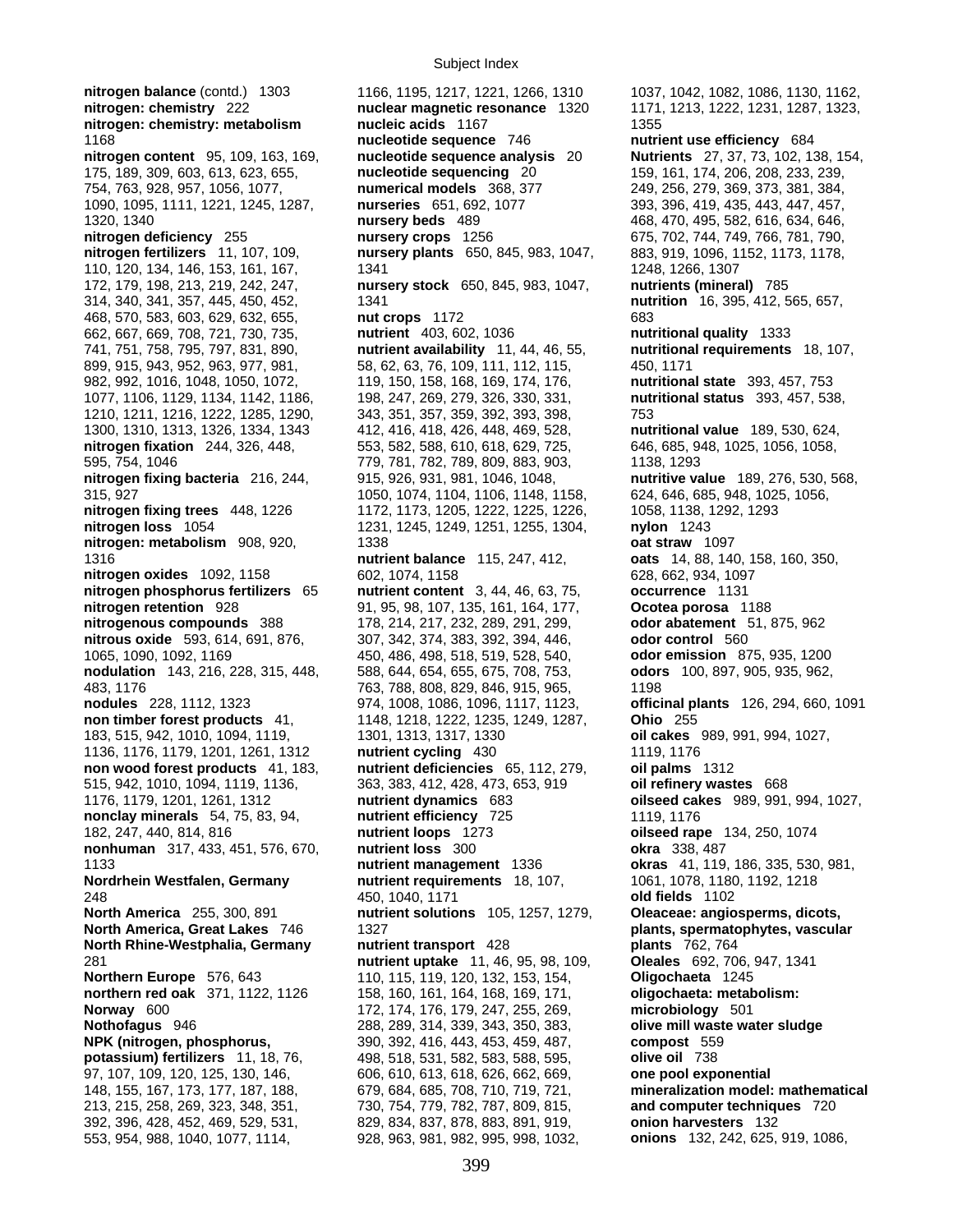**organic compounds** 101, 214, 311, 490, 643, 1026, 1042 **organic soil amendment** 1333 267, 268, 270, 277, 289, 293, 298, 735, 736, 737, 738, 742, 743, 744,

Use of Industrial Byproducts in Agriculture

**onions** (contd.) 1161, 1221 **organic soils** 305, 378, 1004, 1327 332, 339, 343, 358, 359, 360, 374, **Ontario** 623 **organic wastes** 60, 154, 279, 300, 392, 394, 416, 443, 450, 462, 466, **Onygenales** 906 362, 373, 422, 470, 474, 493, 519, 486, 500, 515, 517, 528, 529, 553, **optical density** 1280 536, 541, 604, 614, 624, 631, 650, 604, 624, 749, 780, 787, 789, 790, **optimization** 694, 695, 772 690, 702, 719, 720, 742, 743, 904, 793, 795, 797, 798, 800, 809, 829, **orchards** 753, 1107 911, 928, 933, 950, 1061, 1150, 830, 835, 880, 902, 925, 966, 982, **organ weight** 923 1181, 1235, 1241, 1284, 1307, 1340, 984, 986, 989, 1021, 1043, 1074, **organic acids** 727, 779, 1263 1341, 1344, 1346 1081, 1082, 1097, 1108, 1124, 1135, **organic amendment effects** 633 **organoleptic properties** 1180 1136, 1140, 1153, 1160, 1167, 1214, **organic amendments** 11, 21, 29, **organoleptic traits** 1180 1221, 1228, 1230, 1241, 1264, 1269, 107, 111, 118, 120, 125, 171, 173, **organomineral complexes** 378 1324, 1326, 1327 178, 185, 186, 203, 232, 343, 352, **organomineral fertilizers** 242 **paddy fields** 1017 360, 393, 399, 448, 471, 473, 515, **Orissa, India** 447 **paddy soil** 806 579, 581, 582, 587, 588, 598, 613, **ornamental bulbs** 868 **paddy soils** 52, 115, 247, 268, 330, 615, 651, 654, 686, 696, 711, 715, **ornamental herbaceous plants** 810, 835, 1074, 1081, 1082, 1140 730, 753, 773, 872, 916, 928, 936, 653, 1212 **Paecilomyces marquandii** 906 941, 973, 989, 990, 991, 992, 993, **ornamental palms** 1272 **paint** 70 994, 995, 1008, 1015, 1027, 1061, **ornamental plants** 75, 226, 266, **paleoecology** 33 1075, 1082, 1089, 1119, 1120, 1130, 302, 409, 539, 585, 588, 650, 653, **Paleosols** 33 1136, 1140, 1148, 1176, 1201, 1205, 697, 731, 845, 859, 868, 1077, 1146, **palustris** 498 1214, 1230, 1231, 1232, 1289, 1323, 1177, 1187, 1212, 1267, 1268, 1272, **pampas** 1097 1324, 1329, 1330, 1340, 1344 1321 **panicles** 298, 359, 798, 1324 **organic amendments: paper mill ornamental woody plants** 585, **Panicum amarum** 446 **sludge, peat moss, sewage sludge** 1077, 1146, 1321 **Papaver** 1311 633 **ornamentals** 75, 226, 266, 302, **Papaver rhoeas** 1311 **organic carbon** 51, 63, 76, 119, 585, 588, 650, 653, 697, 731, 845, **papayas** 163 133, 157, 176, 192, 232, 310, 378, 859, 868, 1077, 1146, 1177, 1187, **paper** 562, 568, 573, 576, 578, 592, 392, 393, 441, 465, 494, 566, 579, 1212, 1267, 1268, 1272, 1321 670, 682, 692, 698, 766, 873, 929, 582, 618, 620, 691, 743, 747, 763, **Oryza sativa** 330, 566, 622, 920, 1149, 1208 914, 1173, 1280, 1351 1017, 1085 **paper and pulp industry** 569, 573, **organic chemicals** 214 **overland flow** 192 576, 722, 724, 772 **organic chemicals: chemistry overwintering** 1150 **paper and pulp mills** 560, 571, 572, 1041 **oxidation** 231, 362, 433, 471, 474, 602, 641, 652, 675, 676, 680, 681, 369, 494, 557, 601, 602, 704, 724, **oxidation processes: soil paper and pulp sludge** 671 1072 **amendment magnification** 633 **paper bags** 562 **organic culture** 686, 831, 1148 **oxidation reduction** 354 **paper coating** 772 **organic farming** 686, 831, 1148, **oxidation-reduction potential** 801, **paper de-inking sludge:**  1311 1140 **decomposition mechanisms, soil organic fertilization: applied and oxidation reduction reactions application** 597 **field techniques** 559 1140 **paper factory sludge** 584 **organic fertilizers** 62, 107, 135, **oxidative stress** 271 **paper industry** 576, 589, 593, 597, 176, 392, 684, 686, 698, 736, 926, **oxides** 439, 1140 602, 626, 629, 643, 678, 682, 698, 1034, 1074, 1143, 1180, 1217, 1223, **oxidized** 633 704, 736, 749, 769, 771, 772, 1319 1232, 1310 **oxidoreductases** 69, 76, 129, 178, **paper industry wastes** 617, 727, **organic materials** 300, 547, 681 236, 392, 545, 579, 715, 743, 981 750, 756 **organic matter** 16, 24, 33, 309, 310, **Oxisols** 49, 811, 816, 873, 1037, **paper mill** 643, 682, 714 331, 471, 554, 596, 601, 638, 687, 1047, 1120, 1148 **paper mill effluent** 563 770, 778, 779, 781, 914, 932, 1047, **Oxyaquic Haplustalf** 503 **paper mill residuals** 601, 699 1058, 1072, 1097, 1102, 1197, 1235, **oxycarboxin** 1027 **paper mill sludge** 553, 554, 555, 1280 **oxygen** 311, 575, 727, 783, 905, 556, 559, 562, 567, 570, 574, 575, **organic matter in soil** 63, 76, 119, 1160 577, 579, 581, 583, 585, 587, 588, 587, 588, 154, 157, 192, 305, 309, 310, 392, **oxygen: analysis** 892 589, 593, 596, 598, 599, 600, 603, 426, 446, 457, 462, 466, 528, 554, **oxygen consumption** 178 604, 605, 606, 607, 609, 610, 611, 579, 582, 588, 596, 618, 634, 700, **oxygen uptake** 727 612, 613, 615, 616, 618, 619, 624, 701, 715, 734, 745, 753, 763, 906, **oxytetracycline** 1109 625, 627, 628, 629, 631, 632, 634, 943, 981, 1032, 1056, 1074, 1102, **ozone** 100 635, 636, 637, 638, 639, 640, 644, 1119, 1123, 1178, 1186, 1210, 1255, **P-balances** 827 645, 646, 647, 648, 649, 650, 651, 1289, 1321 **P cresol** 905 653, 654, 658, 660, 662, 664, 667, **organic nitrogen** 308, 309, 583, **P-fertiliser** 826, 827 668, 669, 672, 674, 677, 679, 685, 747 **P-uptake** 827 686, 688, 689, 690, 691, 692, 693, **organic polymers** 472 **paddy** 11, 41, 52, 58, 63, 80, 96, 694, 695, 696, 697, 698, 700, 702, **organic production** 791, 1256 107, 110, 111, 115, 117, 125, 129, 703, 704, 706, 707, 709, 710, 711, **organic residues: agricultural use** 153, 154, 172, 174, 176, 177, 178, 712, 715, 716, 718, 721, 723, 725, 559 180, 183, 205, 213, 236, 246, 247, 726, 728, 730, 731, 732, 733, 734,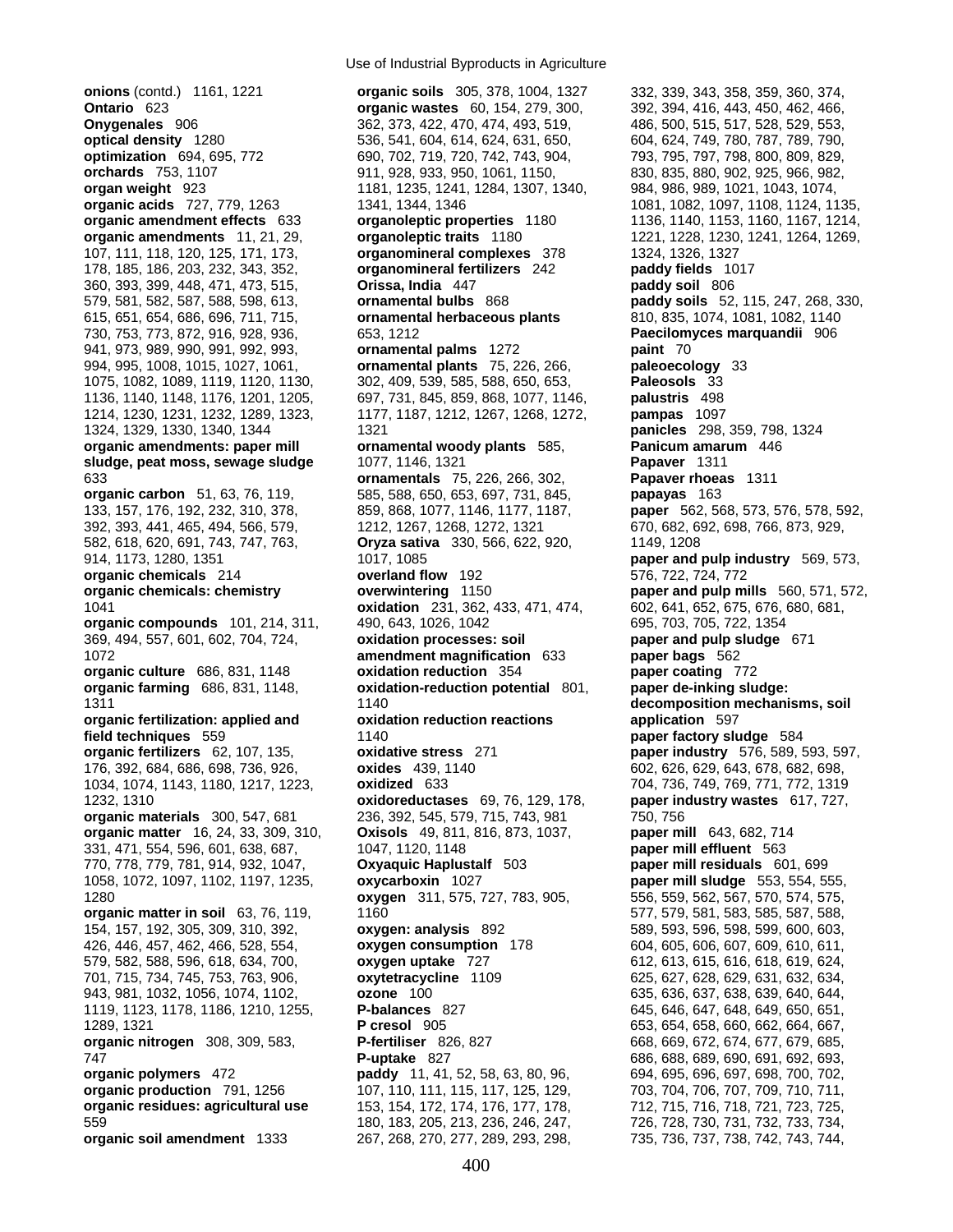**paper mill sludge** (contd.) 745, 136, 148, 171, 173, 213, 258, 269, **petroleum** 403 **pastures** 194, 495, 527, 831, 1107 **personal digital assistants** 1026

747, 748, 749, 751, 752, 753, 757, 373, 387, 396, 428, 451, 452, 485, **pH** 37, 51, 55, 57, 75, 85, 206, 210, 758, 761, 763, 764, 765, 768, 769, 616, 619, 936, 1160, 1192, 1259, 215, 231, 232, 277, 307, 308, 311, 770, 771, 773, 774, 1317, 1320, 1323 330, 337, 367, 368, 386, 397, 402, 1321, 1323, 1329, 1340, 1341, 1349, **pearl millet** 423, 445 406, 411, 446, 447, 494, 497, 559, 1355 **peas** 2, 128, 216, 228 562, 578, 592, 599, 871, 885, 887, **paper mill sludge: composted peat** 411, 477, 481, 548, 653, 674, 904, 905, 914, 939, 969, 1015, 1029, **material, raw material, disease** 692, 697, 731, 916, 940, 957, 968, 1080, 1138, 1144, 1183, 1213, 1263, **impact** 663 **1202** 972, 995, 998, 1000, 1013, 1019, 1350 **paper mill sludge: organic waste** 1029, 1045, 1047, 1049, 1073, 1077, **pH effects** 602, 819, 1080 762 1094, 1098, 1146, 1171, 1187, 1194, **ph measurement** 643 **paper mill sludge: soil amendment** 1196, 1208, 1229, 1232, 1237, 1263, **Phaeosphaeria** 799 565 1283, 1290, 1295, 1300, 1322, 1329, **Phaeosphaeria maydis** 799 **paper mills** 560, 566, 572, 573, **peat lite substrate** 665 **Phalaris arundinacea** 455 641, 680, 681, 695, 705, 727, 1354 **peat moss** 665 **pharmacology** 1053 **paper products** 772 **peat mulch** 1118 **Phaseolus (angiosperm)** 601 **paper pulp sludge** 602 **peat soils** 965, 1010, 1195 **Phaseolus mungo** 672 **paper sludge** 766, 767 **peatlands** 473 **Phaseolus vulgaris** 379, 626, 699, **paper sludge disposal: agricultural pecans** 845, 1172 872 **lands, forestry lands, waste pectin depolymerase** 1164 **phenolic compounds** 905 **disposal method** 552 **pectinase** 1164 **phenols** 4, 163, 214, 948 **papermill ash** 755 **pedogenesis** 406 **phenols: analysis** 739 **papermill sludge** 670 **pedotransfer function** 549 **phenomenological equation** 12 **papermill sludge: soil** 683 **penetrability** 633 **pheretima sieboldi** 770 **parameter** 482 **penetrometers** 47 **phKCl** 1118 **paraquat** 1018 **Penicillium** 1089 **Pholiota nameko** 1240 **particle** 622 **Penicillium adametzii** 906 **phosphatases** 225, 235, 236, 381, **particle density** 53, 55, 429 **Penicillium herquei** 1260 554, 579, 609, 743, 744 **particle density fractions** 603 **Penicillium janczewskii** 906 **phosphate** 18, 23, 55, 115, 225, **particle size** 113, 273, 859, 1068, **Penicillium jensenii** 906 291, 481, 1084, 1266 1127 **Penicillium spinulosum** 906 **phosphate fertilizers** 11, 18, 65, **particle size distribution** 56, 145, **Penicillium thomii** 737 107, 109, 110, 120, 146, 153, 161, 196, 273, 429, 1187 **Penicillium vinaceum** 906 167, 172, 179, 213, 219, 314, 357, **particle size fractions** 603 **Pennisetum purpureum** 872 452, 468, 527, 595, 609, 610, 712, **particleboards** 537, 1285 **Pennsylvania** 337 734, 735, 758, 790, 795, 837, 932, **particles** 23, 423 **pens** 1101, 1145 952, 963, 977, 992, 1050, 1077, **particulate matter** 64, 113, 137, **pentachloronitrobenzene** 1027 1134, 1231, 1300, 1326, 1338, 1343 272, 373, 501, 675, 1190 **pentachlorophenol** 761 **phosphate rock** 232, 442, 807, 817, **particulate matter: chemistry**  $404$ , **pepper fruits**  $1036$  831, 837<br>**performance** 1196, 1306 **phospha** 427 **performance** 1196, 1306 **phosphate solubilizing bacteria performance tests** 850 18, 155, 183, 216, 244, 331, 332, 212 **perlite** 411, 585, 697, 871, 983, 998, 360, 515 **particulate organic matter** 699 1034, 1040, 1073, 1183, 1187, 1191, **phosphates** 46, 83, 330, 785, 821 **particulates** 1352 1229, 1237, 1271, 1283, 1290, 1295, **phosphates: chemistry** 404 **Passiflora** 776 1300 **phospho-gypsum** 72, 436 **Passiflora edulis** 776 **permeability** 106, 281, 305, 1347 **phosphorgypsum** 329, 775, 1346 **passifloraceae** 776 **permeability coefficient** 86, 304 **phosphoric monoester hydrolases Peronosporomycetes** 104, 253, 225, 235, 236, 381, 554, 579, 609, **pasteurization** 1055 506, 615, 696, 737, 753, 970, 1062 743, 744<br> **pasteurizing** 1055 **peroxidase** 225, 298, 335, 729 **phosphc pasteurizing** 1055 **peroxidase** 225, 298, 335, 729 **phosphorus** 11, 14, 22, 23, 28, 39, **pasture soils** 192, 1291 **persistence** 1225 44, 46, 50, 51, 63, 75, 76, 77, 79, 83, pastures 194, 495, 527, 831, 1107 **personal digital assistants** 1026 95, 100, 109, 117, 132, 150, 154, **pasturing** 495 **pest assessment control and** 160, 168, 174, 177, 178, 179, 191, **pathogenesis** 716 **management** 663 192, 194, 198, 206, 220, 223, 225, **pathogens** 402, 560, 1126 **pest control** 118, 126, 163, 360, 227, 232, 240, 256, 258, 260, 268, **pawpaws** 163 500, 515, 828, 992, 993, 1036, 1061, 274, 279, 289, 291, 298, 299, 301, **PCBs** 591, 648 1075, 1078, 1175, 1176, 1201, 1286 311, 325, 327, 330, 331, 339, 347, **pest management** 500 352, 357, 359, 371, 388, 390, 392, **PCR** 20 **pest resistance** 332, 360, 459, 515, 393, 394, 396, 398, 399, 405, 426, **peaches** 1011, 1066 828, 953 429, 435, 436, 437, 438, 442, 446, **peanut husks** 988, 1149, 1153 **pesticidal plants** 500 448, 458, 465, 470, 510, 527, 528, **peanut oil** 11, 171, 1323 **pesticide crops** 500 581, 582, 588, 591, 598, 600, 606, **peanut oilmeal** 1201, 1259 **pesticides** 27, 190, 473, 500, 1125, 610, 613, 618, 623, 624, 628, 629, **peanut shells** 1149, 1153 1242 1242 635, 643, 648, 654, 655, 664, 673, **peanuts** 11, 87, 97, 110, 118, 125, **petioles** 1301 675, 686, 735, 743, 779, 782, 785,

**Phaeosphaeriaceae** 799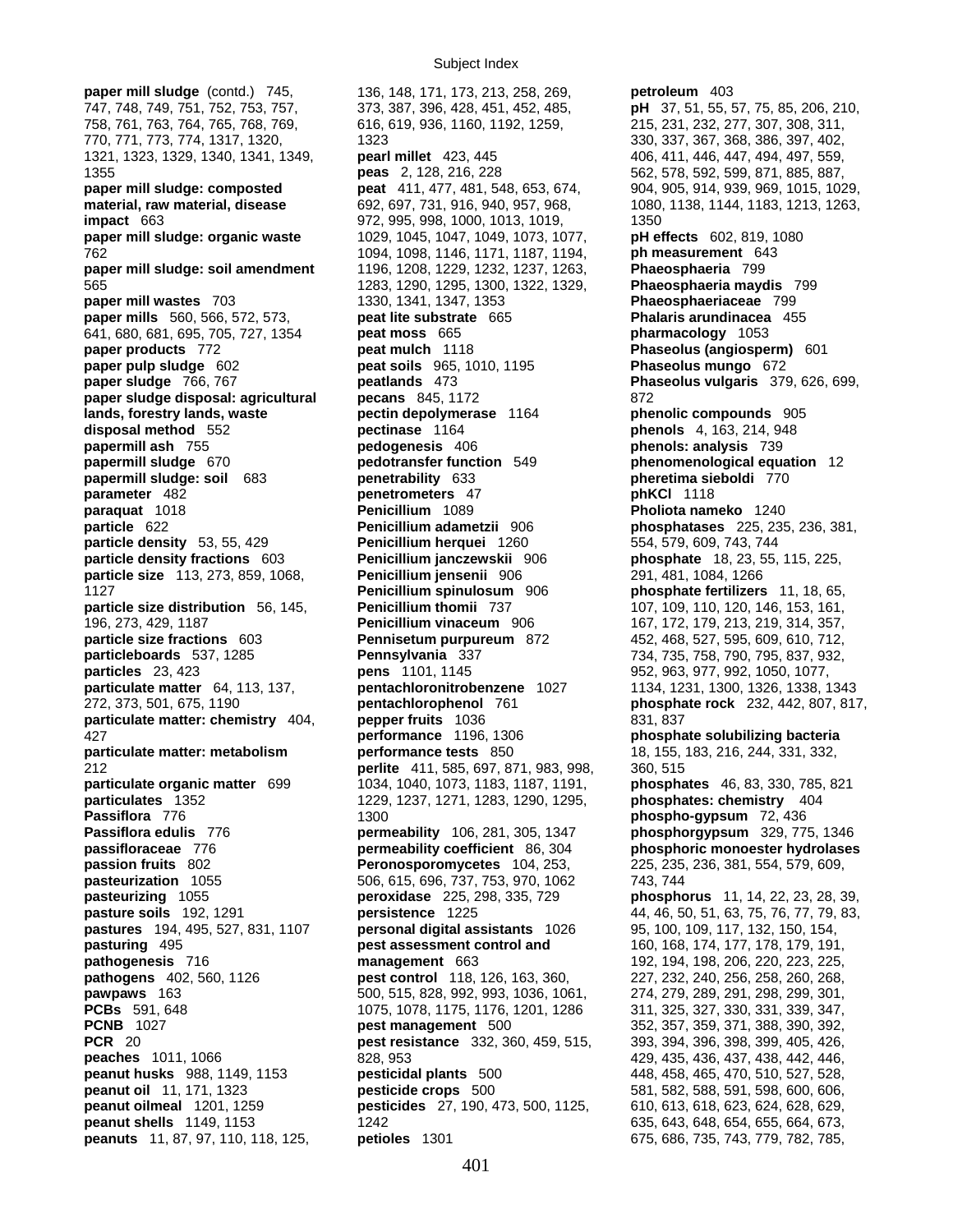712, 734, 735, 758, 790, 795, 837, 1176, 1181, 1198, 1200, 1203, 1211, **width** 656

Use of Industrial Byproducts in Agriculture

**phosphorus** (contd.) 787, 788, 789, 906, 999, 1207, 1260 195, 204, 207, 223, 228, 253, 358, 358, 790, 791, 796, 799, 817, 819, 837, **phytoremediation** 250, 379, 448, 506, 615, 621, 668, 696, 716, 737, 790, 791, 796, 799, 817, 819, 837, **phytoremediation** 250, 379, 448, 506, 615, 621, 668, 696, 716, 737, 883, 914, 931, 952, 955, 957, 974, 502, 608, 729, 757 745, 745, 753, 794, 797, 799, 953, 970, 799, 953, 970, 981, 1032, 1042, 1050, 1077, 1123, **phytotoxicity** 43, 52, 80, 121, 158, 978, 990, 994, 1010, 1014, 1027, 1143, 1148, 1152, 1171, 1172, 1181, 197, 214, 219, 229, 279, 293, 356, 1043, 1051, 1052, 1062, 1134, 1135, 1186, 1218, 1221, 1222, 1228, 1231, 383, 409, 412, 428, 450, 455, 477, 1153, 1197, 1207, 1274 1235, 1251, 1255, 1260, 1266, 1287, 495, 537, 539, 575, 625, 715, 757, **plant disorders** 955, 1049 1291, 1297, 1317, 1352, 1355 775, 820, 1075, 1229, 1355 **plant dry matter** 45 **phosphorus: analysis** 892, 1184 **Picea abies** 1033, 1060 **plant ecology** 862 **phosphorus: chemistry** 222 **pig housing** 949, 1068, 1145, 1154, **plant extracts** 41, 989, 1163 **phosphorus extractability** 836 1203, 1204, 1215 **plant growth** 193, 257, 286, 295, **phosphorus fertilizers** 11, 18, 65, **pig manure** 227, 301, 461, 513, 317, 353, 373, 379, 411, 433, 455, 107, 109, 110, 120, 146, 153, 161, 562, 647, 710, 719, 730, 875, 899, 482, 487, 568, 626, 646, 675, 708, 167, 172, 179, 213, 219, 314, 357, 904, 914, 930, 932, 952, 962, 1056, 775, 946, 1133, 1139 452, 468, 527, 595, 603, 609, 610, 1058, 1084, 1090, 1099, 1140, 1154, **plant growth: biomass, height,**  932, 952, 963, 977, 992, 1050, 1077, 1215, 1228, 1266, 1269, 1280 **plant growth regulators** 608, 1155 1134, 1231, 1300, 1326, 1338, 1343 **pig slurry** 662, 686, 720, 730, 1058, **plant growth substances** 608, **phosphorus: metabolism** 908 1157 1155 **phosphorus removal** 785 **pigeon peas** 121, 152, 334, 1176 **plant habitat requirements** 633 **phosphorus retention capacity piggeries** 949, 1068, 1145, 1154, **plant height** 136, 150, 166, 175, 813 1203, 1204, 1215 186, 188, 189, 219, 226, 228, 292, **phosphorus sources** 836 **piggery effluent** 562 293, 325, 349, 359, 444, 467, 511, **photosynthesis** 135, 181, 195, 229, **piglets** 876, 1068, 1170 526, 568, 618, 940, 954, 968, 973, 325, 326, 379, 448, 522, 670, 729, **pigmeat** 1038 974, 975, 977, 978, 979, 980, 993, 995, 1069 **pigments** 462, 670, 766 998, 1008, 1011, 1021, 1047, 1051, **photosynthetic pigments** 670 **pigs** 924, 1303 1058, 1062, 1063, 1077, 1095, 1112, 1134, 1134, 1135, 1184, 1285, 1287, 1095, 1287, **Phragmites australis** 79 **pine bark** 29, 840, 846, 868, 935, 1153, 1161, 1220, 1244, 1285, 1287, **Phycomycetes: fungi,** 937, 997, 998, 1034, 1045, 1185, 1290, 1324, 1330, 1341, 1350 **microorganisms, nonvascular** 1187, 1194, 1195, 1232, 1318 **plant hormones** 608, 1155 **plants, plants** 290 **pine needles** 973, 994, 1231 **plant indicators** 883 **physical chemistry** 70 **pineapples** 1181 **plant leaf** 670, 1133 **physical control** 997, 1221 **pines** 490, 914, 997, 1034, 1120, **plant leaves** 920, 1168 **physical properties** 50, 75, 281, 1170, 1201, 1229, 1239, 1240, 1289 **plant leaves: chemistry** 460 406, 407, 554, 731, 771, 864, 910, **Pinus** 1089 **plant leaves: metabolism** 1041 1094, 1185, 1196, 1249, 1329 **Pinus elliottii** 946 **plant micronutrients** 398 **physical properties of soil** 40, 53, **Pinus sylvestris** 455, 1245, 1299 **plant morphology** 963, 1047 119, 133, 138, 144, 145, 157, 196, **Pisum** 295 **plant nematology** 216, 991, 1230 214, 298, 307, 313, 318, 326, 339, **Pisum sativum** 198, 295, 455 **plant nutrients** 300, 373, 1026 349, 351, 378, 429, 443, 465, 466, **plains** 159 **plant nutrition** 11, 65, 109, 115, 467, 510, 512, 518, 519, 611, 628, **plant** 203, 430, 1133 120, 126, 132, 146, 154, 158, 161, 632, 638, 697, 700, 711, 745, 753, **plant available nitrogen** 601 164, 168, 169, 171, 177, 215, 217, 853, 858, 944, 995, 1160, 1179, **plant available water** 633 247, 248, 258, 265, 269, 279, 289, 1187, 1249, 1255, 1321, 1346, 1347 **plant breeding** 753 291, 339, 351, 352, 357, 392, 396, **physico-chemical analysis** 766 **plant colonization** 526 398, 412, 416, 446, 450, 453, 454, **physicochemical properties** 3, 49, **plant competition** 1226 487, 495, 506, 517, 519, 529, 595, 56, 75, 76, 82, 105, 133, 146, 151, **plant components, aerial** 675 610, 618, 623, 653, 669, 684, 753, 174, 214, 345, 351, 378, 379, 408, **plant composition** 1, 73, 75, 80, 88, 766, 778, 779, 787, 802, 808, 809, 443, 535, 577, 590, 714, 770, 872, 92, 126, 143, 149, 154, 160, 164, 824, 837, 919, 981, 995, 1015, 1032, 896, 914, 931, 965, 1138, 1187 169, 171, 176, 189, 195, 204, 215, 1037, 1082, 1117, 1130, 1162, 1171, **physiology** 568, 852 219, 242, 260, 263, 350, 386, 413, 1213, 1214, 1222, 1228, 1249, 1301, **phytoavailability** 784 446, 446, 448, 461, 467, 528, 637, 644, 1317, 1323 **phytochelatins** 272 654, 788, 829, 832, 952, 981, 1077, **plant parasitic nematodes** 118, **phytochemicals** 948 1096, 1123, 1130, 1155, 1188, 1249, 126, 203, 216, 936, 989, 991, 992, **phytoextraction: laboratory** 1301, 1313, 1317, 1318, 1330, 1350 993, 1061, 1075, 1078, 1119, 1175, **techniques** 24 **plant density** 540, 1013 1176, 1201, 1230, 1259 **phytomass** 670 **plant development** 126, 127, 142, **plant parts** 607 **phytopathogens** 104, 123, 163, 284, 288, 292, 462, 486, 506, 607, **plant pathogenic bacteria** 193, 193, 195, 204, 207, 223, 228, 253, 865, 947, 985, 1000, 1020, 1029, 253, 615, 716, 1207 358, 506, 615, 668, 696, 716, 737, 1045, 1078, 1091, 1119 **plant pathogenic fungi** 104, 123, 745, 753, 797, 799, 906, 953, 970, **plant disease control** 104, 163, 195, 204, 207, 223, 228, 253, 358, 990, 994, 1003, 1009, 1010, 1014, 207, 223, 358, 506, 668, 696, 737, 506, 615, 668, 696, 737, 745, 753, 1027, 1043, 1051, 1052, 1062, 1134, 745, 753, 799, 970, 990, 994, 1009, 797, 799, 906, 953, 970, 990, 994, 1135, 1136, 1153, 1197, 1207, 1260, 1010, 1027, 1036, 1043, 1051, 1062, 1003, 1009, 1010, 1014, 1027, 1043, 1274 1134, 1135, 1136, 1153, 1197, 1207 1051, 1052, 1062, 1134, 1135, 1136, **phytopathology** 193, 315, 734, 797, **plant diseases** 75, 104, 123, 163, 1153, 1197, 1260, 1274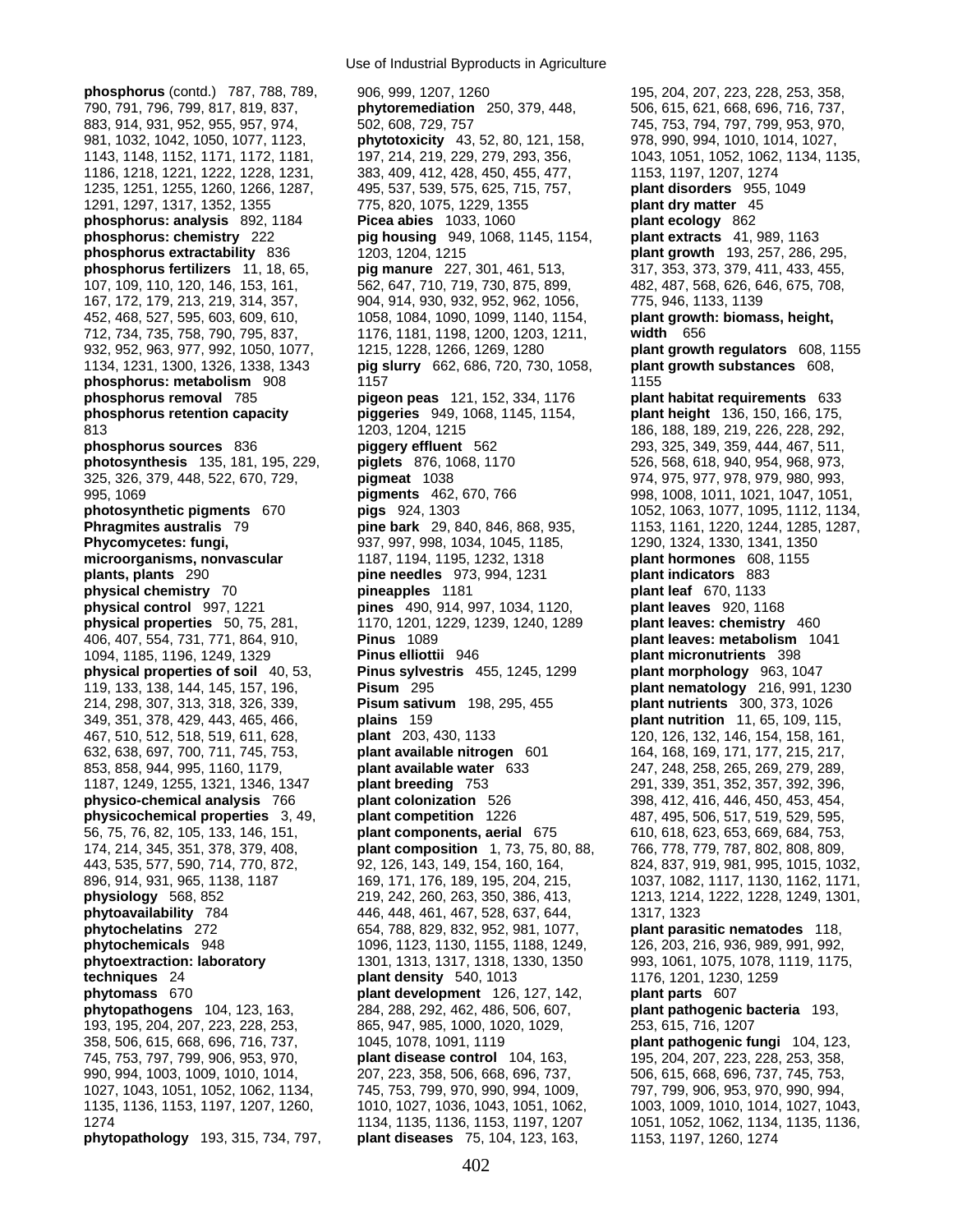**plant pathogens** 104, 123, 163, 1013, 1021, 1045, 1194, 1274 1302

193, 195, 204, 207, 223, 228, 253, **plastic mulch** 1118 **polycyclic aromatic hydrocarbons**  358, 506, 615, 668, 696, 716, 737, **plastic tunnels** 868 214, 524, 648, 763 745, 753, 797, 799, 906, 953, 970, **plasticity** 414, 480 **polycyclic hydrocarbons** 59, 214, 990, 994, 1003, 1009, 1010, 1014, **plasticity index** 328 591, 648, 649, 763 1135, 1136, 1153, 1197, 1207, 1260, **plate count** 885, 888 **analysis** 1190, 1202 1274 **playing fields** 859 **polyethylene** 851, 984, 1021, 1160, **plant pathology** 193, 315, 734, 797, **Pleosporaceae** 205 1194 906, 999, 1207, 1260 **Pleuroflammula croceosanguinea polyethylene film** 873, 928, 1001, **plant pests** 41, 118, 163, 164, 183, 941, 1189 216, 332, 360, 500, 515, 828, 992, **Pleurotus** 1314 **polyethylene glycol** 104 993, 1014, 1061, 1066, 1075, 1119, **pleurotus: classification: growth & polygalacturonase** 1164 1175, 1176, 1201, 1259, 1278 **development: metabolism** 1316 **polymerase chain reaction** 20, 746 **plant physiology** 135, 143, 409, **pleurotus: growth & development: polymers** 399, 514, 1325, 1347 617, 729, 750 **metabolism** 918 **polyoxyethylene** 104 **plant pigments** 207, 245, 448 **Pleurotus ostreatus** 988 **polyphenols** 1181 **plant productivity lisimetric ploughing** 593, 691, 1013 **polypropylene** 1274 **systems** 1022 **ploughs** 313 **polysaccharides** 1102 **plant propagation** 980, 983, 1004, **plowing** 593, 691, 1013 **polythene** 851, 984, 1021, 1160, 1185, 1219 **plows** 313 1194 **plant protection** 874 **plums** 1237, 1295 **ponds** 440, 451 **plant proteins** 48, 357 **Pluteaceae** 1193 **Pontederiales** 986, 1001, 1289 **plant residue** 626, 1036 **plywood** 1095 **poplars** 1193, 1282, 1342 **plant residues** 241, 498, 499, 650, **Poa** 842 **population density** 116, 338, 458, 651, 694, 737, 758, 914, 926, 940, **Poa arachnifera** 842 718, 989, 1006, 1061, 1066, 1089, 967, 993, 1045, 1049, 1082, 1088, **Poa pratensis** 455, 842 1111, 1175 1128, 1129, 1220, 1230, 1234, 1235, **Poaceae** 842 **population dynamics** 999, 1111 1353 **pods** 127, 169, 171, 175, 186, 189, **population growth** 19 **plant roots** 568, 666, 670, 675, 1112, 1180, 1218 **populations** 148 1133 **Podzols** 429, 582, 609, 610, 664, **Populus balsamifera subsp plant roots: metabolism** 1041 710, 1251 **trichocarpa** 686 **plant seed** 482 **poinsettias** 1263 **Populus deltoides** 1042 **plant shoots** 670 **poisons** 54, 400, 492 **pore size distribution** 465, 633 **plant shoots: chemistry: growth & Poland** 1089 **pores** 378 **development** 821 **pollutants** 27, 61, 85, 93, 101, 152, **Poriales** 574, 624, 889, 917, 925, **plant shoots: metabolism** 1041 264, 301, 311, 322, 333, 337, 388, 966, 1055, 1079, 1163, 1165, 1193, **plant stem** 1133 494, 498, 539, 761, 783, 937 1239, 1240, 1261, 1264, 1275, 1294, **plant stress** 455 **polluted soils** 9, 25, 42, 54, 66, 87, 1312, 1342 **plant succession** 233 90, 91, 94, 103, 185, 217, 229, 231, **pork** 1038 **plant sulfur nutrient** 403 248, 250, 264, 274, 279, 280, 293, **porosity** 105, 133, 138, 202, 207, **plant tissues** 71, 75, 217, 654 322, 363, 367, 389, 401, 439, 448, 274, 336, 351, 369, 408, 548, 628, **plant uptake** 496, 507 453, 457, 458, 473, 477, 550, 553, 633, 634, 694, 697, 706, 853, 857, **plant variety** 1036 579, 648, 678, 729, 738, 742, 757, 858, 864, 896, 955, 998, 1064, 1160, **plant viruses** 163, 253, 668 761, 803, 820, 874, 1192, 1337 1187, 1196, 1255, 1283, 1284, 1289, **plant waste** 950 **polluted water** 217, 240, 264, 279, 1329, 1341 **plant water relations** 256, 313, 301, 473, 763, 937 **positive ions** 472 316, 504, 700, 1012, 1069, 1146, **pollution** 17, 23, 27, 57, 61, 70, 77, **postharvest decay** 123 1160, 1188 85, 87, 93, 100, 101, 162, 210, 215, **postharvest treatment** 276 **plant yield** 373, 626, 1139 311, 317, 326, 333, 337, 368, 382, **posture** 841, 852, 893, 1030 **Plantae** 27, 479, 491 397, 415, 470, 488, 491, 494, 497, **pot culture** 334, 1077 **Plantae: plants** 597, 633 517, 532, 551, 705, 749, 769, 783, **pot experimentation** 122, 158, 241, **plantations** 21, 825 1058, 1349 321, 341, 811, 834, 957, 1077, 1082 **planting** 233 **pollution assessment control and pot in pot shade tree production: planting date** 1001 **management** 296, 303, 344, 365, **horticultural method** 762 **planting materials** 650, 845, 983, 422, 475, 558, 633, 1345 **pot plants** 653, 697, 731, 1002 1047, 1341 **pollution control** 5, 42, 81, 100, **potash fertilizers** 11, 109, 110, 120, **planting stock** 650, 845, 983, 1047, 473, 647, 726, 736, 757, 763, 937, 153, 167, 172, 179, 213, 358, 419, 1341 1349, 1352 452, 511, 520, 527, 758, 795, 912, **plants** 30, 433, 496, 750, 1041 **pollution incidence** 317 932, 952, 977, 992, 1077, 1134, **plants (botany)** 45, 496, 1059, 1334 **pollution (soil)** 191 1216, 1273, 1300, 1326, 1343 **plants: growth & development pollution (water)** 191 **potassium** 11, 14, 59, 63, 75, 76, 109, 112, 132, 147, 154 124, 739 **polyacrylamide** 514, 1347 79, 80, 95, 109, 112, 132, 147, 154, **plants (see also aquatic computed biphenyls** 591, 160, 168, 174, 177, 178, 179, 198, 179, 198, **macrophytes)** 750 648 215, 217, 223, 225, 240, 246, 258, **plastic film** 972, 975, 985, 1000, **polychlorinated biphenyls: analysis** 261, 263, 274, 279, 289, 291, 298,

1027, 1043, 1051, 1052, 1062, 1134, **plastics** 1347 **polycyclic hydrocarbons, aromatic:**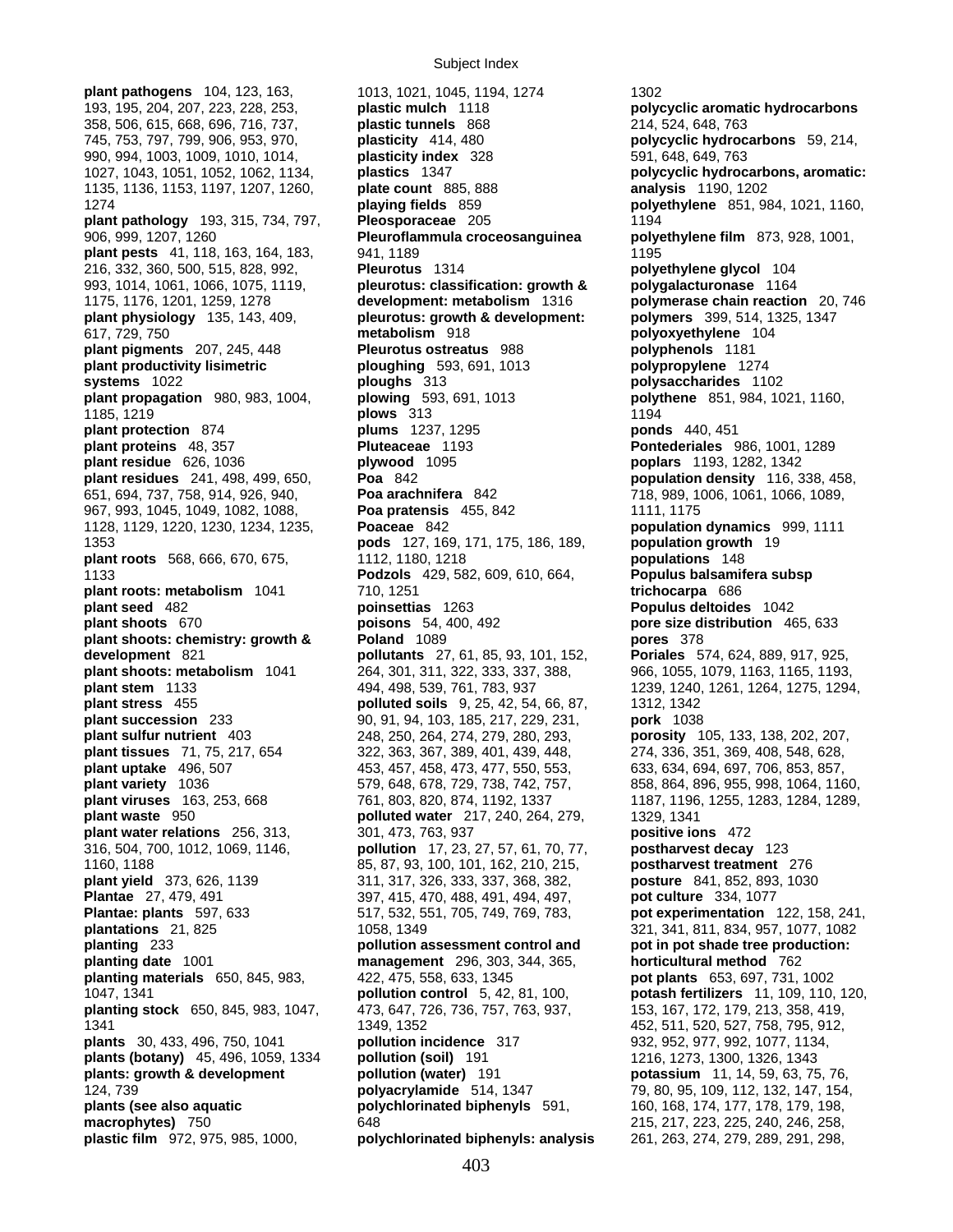1181, 1213, 1220, 1231, 1251, 1259, **protein content** 48, 126, 143, 169, **compounds: analysis** 892

Use of Industrial Byproducts in Agriculture

339, 342, 347, 352, 357, 359, 361, **poultry manure** 29, 44, 51, 62, 120, 482, 624, 878, 921, 922, 934, 1084, 371, 392, 393, 394, 396, 398, 418, 227, 279, 412, 446, 461, 470, 474, 1155, 1287 419, 426, 446, 465, 470, 510, 520, 513, 537, 582, 586, 588, 589, 592, **protein digestibility** 1025 527, 528, 581, 606, 609, 610, 613, 609, 610, 692, 712, 719, 720, 730, **protein supplements** 1238 618, 623, 624, 628, 629, 637, 643, 774, 781, 782, 904, 913, 936, 980, **proteinases** 42, 69, 579 648, 654, 673, 675, 678, 686, 779, 989, 990, 991, 993, 1002, 1003, **proteins** 143 782, 787, 790, 799, 814, 906, 952, 1061, 1066, 1074, 1075, 1078, 1099, **provenance** 79, 803 955, 974, 981, 1032, 1037, 1077, 1140, 1149, 1153, 1171, 1176, 1180, **proximate-composition** 776, 921, 1084, 1117, 1123, 1143, 1152, 1162, 1181, 1213, 1220, 1231, 1251, 1259, 922 1171, 1172, 1173, 1181, 1186, 1187, 1269, 1283, 1287, 1321, 1330, 1338 **pruning** 1088 1218, 1222, 1228, 1235, 1255, 1291, **powders** 736 **pruning trash** 1174 1317 **power plants** 13, 19, 68, 85, 113, **Prunus cistena** 585, 1146 **potassium: analysis** 892 124, 210, 234, 281, 320, 333, 524 **pseudogymnascus roseus** 1089 **potassium fertilizers** 11, 109, 110, **power stations** 38, 50, 55, 65, 162, **Pseudogymnoascus** 906 120, 153, 167, 172, 179, 213, 358, 193, 277, 293, 317, 419, 425, 519 **Pseudogymnoascus roseus** 906 419, 452, 511, 520, 527, 758, 795, **prairie soils** 1050 **pseudomonas** 601 912, 932, 952, 977, 992, 1077, 1134, **prairies** 1050 **pseudomonas: physiology** 1316 1216, 1300, 1326, 1343 **Pratylenchus** 960 **pseudomonas syringae pv potassium hydroxide** 520 **Pratylenchus penetrans** 960 **syringae** 601 **potassium: metabolism** 908 **precipitation** 546 **public health** 370, 937, 1157 **potassium nitrate** 963 **precision agriculture** 582, 634 **Puerto Rico** 333 **potassium silicates** 419 **precision farming** 582, 634 **pulp and paper industry** 563, 566, **potassium sulfate** 815 **predator prey relationships** 1259 568, 576, 589, 593, 599, 617, 621, **potato waste** 1213 **predators** 1224, 1259 622, 626, 629, 643, 659, 661, 678, **potatoes** 107, 123, 187, 188, 506, **predatory arthropods** 1066 682, 698, 699, 708, 714, 725, 727, 530, 609, 610, 615, 634, 662, 699, **prediction** 377, 721, 855 729, 736, 746, 749, 750, 756, 769, 700, 710, 934, 960, 970, 1027, 1207, **preferences** 1199 770, 771, 772, 1319 1231, 1331 **preplanting treatment** 540 **pulp and paper industry waste potential denitrification** 1026 **press mud** 48, 143, 373 **waters (general)** 750, 756 **potential of hydrogen** 51, 55, 75, **pressure** 717 **pulp and paper mill effluents** 673, 215, 231, 232, 277, 307, 367, 386, **pretreatment** 1064 684, 729 402, 446, 562, 592, 871, 887, 904, **prevent** 792 **pulp and paper mills** 568, 580, 729 905, 914, 939, 969, 1015, 1029, **priming** 228 **pulp and paper productions** 772 1138, 1144, 1213, 1263, 1350 **priority journal** 576, 602 **pulp and paper sludge** 614, 623, **potential production** 1088 **process conditions** 772 687, 699, 717, 719, 729, 741, 754 **potting** 1130, 1195, 1219 **processing** 508 **pulp and papers** 772 **potting composts** 53, 60, 75, 105, **processing technology** 56 **pulp industry effluent** 621 122, 226, 233, 282, 292, 456, 585, **production** 96, 376, 772, 947, 1126, **pulp mill effluent** 618, 628, 678, 650, 651, 653, 694, 697, 702, 731, 1193 701, 736, 1327, 1337, 1346 758, 845, 865, 871, 919, 925, 940, **production possibilities** 1088 **pulp mill sludge** 720 942, 945, 947, 948, 954, 968, 974, **production potential** 1088 **pulp mills** 560, 569, 572, 576, 641, 976, 977, 978, 979, 980, 983, 998, **productivity** 268, 277, 280, 329, 643, 680, 681, 682, 695 1011, 1014, 1015, 1016, 1019, 1034, 348, 373, 374, 443, 466, 622, 825, **pulp wastes** 756 1047, 1073, 1077, 1088, 1091, 1094, 1058, 1102, 1116, 1224, 1232, 1266 **pulping** 736 1098, 1122, 1126, 1128, 1129, 1130, **products** 950 **pulps** 562, 573, 576, 604, 647, 772 1132, 1146, 1163, 1167, 1171, 1185, **project management** 1072 **pulses** 991, 1230 1187, 1191, 1193, 1194, 1195, 1196, **proline** 219, 502 **pumice** 1034, 1240 1219, 1220, 1229, 1234, 1235, 1237, **prometryn** 5 **punctum blandianum** 601 1243, 1263, 1264, 1271, 1278, 1283, **propagation** 980, 983, 1004, 1093, **purification** 134 1284, 1290, 1294, 1300, 1313, 1330, 1133, 1185, 1219 **putting greens** 498 1341, 1342, 1350 **propagation materials** 1185 **pyrites** 182, 189, 193, 201, 362, **potting mix composition** 759 **propagation media** 971 471, 490 **poultry** 649, 781, 902, 923, 969, **propanil** 5 **Pyrolysis** 524, 772, 1320 1025, 1144, 1293 **propazine** 5 **Pythiaceae** 104, 253, 506, 615, 737, **poultry farming** 100 **properties** 50, 174, 193, 277, 306, 753, 970, 1062 **poultry feather** 1166 415, 423, 434, 554, 646, 709, 769, **quality** 327, 731, 931, 968, 1129, **poultry housing** 902 851, 864, 1223 **1167 poultry litter** 29, 51, 120, 227, 279, **propionates** 905 **quality for nutrition** 189, 530, 624, 412, 446, 461, 470, 474, 513, 537, **proteases** 42, 69, 579 646, 685, 948, 1025, 1056, 1058, 582, 588, 589, 592, 609, 610, 692, **protected cultivation** 868, 871, 1138, 1293 712, 730, 774, 781, 782, 904, 936, 919, 940, 943, 957, 985, 1000, 1049, **quality for storage** 1271 980, 989, 990, 991, 993, 1002, 1003, 1069, 1094, 1171, 1191, 1194, 1196, **quality products** 300 1061, 1066, 1074, 1075, 1078, 1099, 1247, 1263, 1278, 1284, 1313 **quartz** 66, 1338 1140, 1149, 1153, 1171, 1176, 1180, **protein** 229, 482, 568, 1112 **quaternary ammonium** 

potassium (contd.) 299, 325, 327, 1269, 1283, 1321, 1330, 1338 171, 175, 189, 195, 201, 204, 448,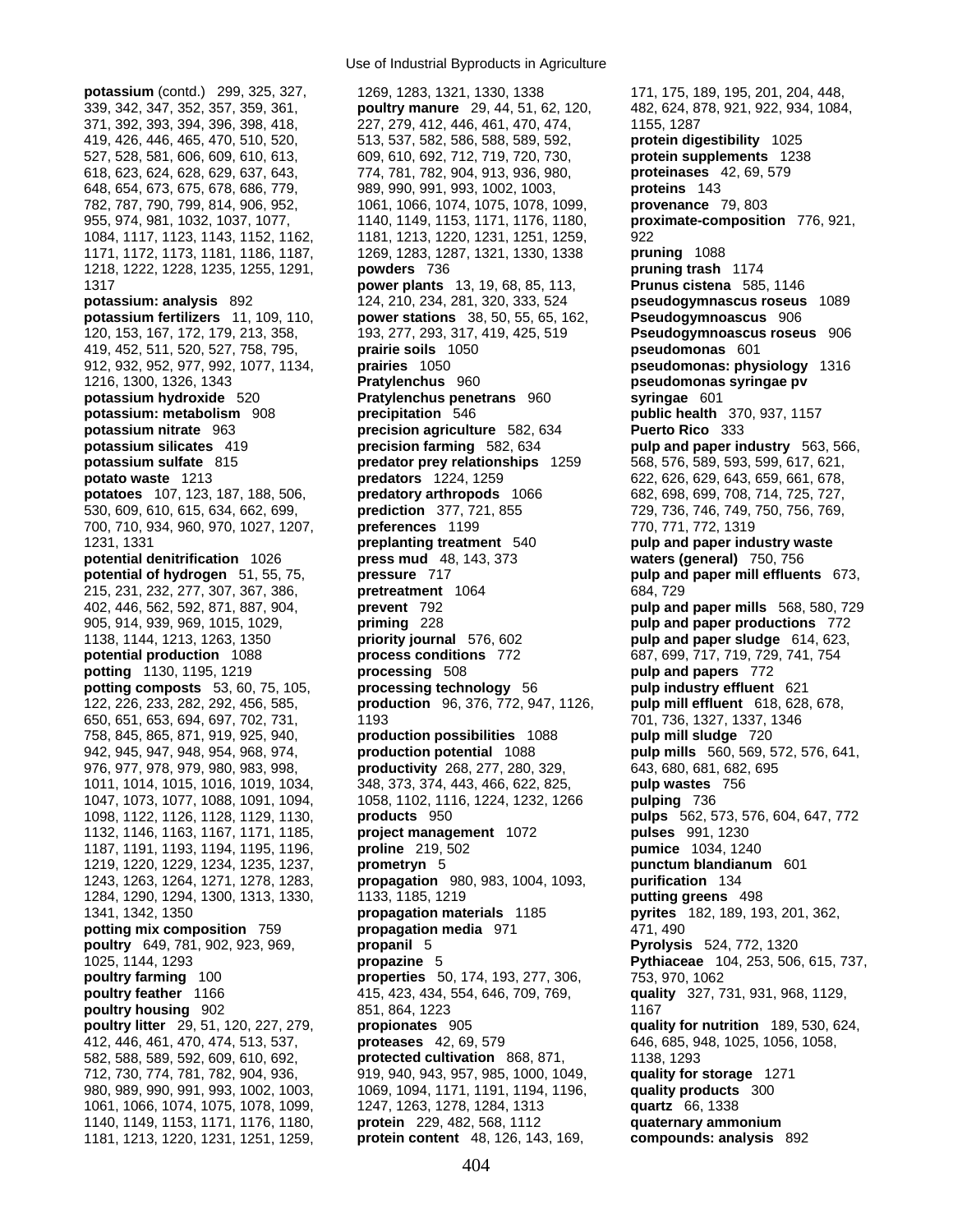Subject Index

**compounds: analysis: metabolism red Latosols** 777, 802 825, 1146, 1223 501 **red soils** 63, 76, 87, 97, 103, 135, **restoration ecology** 903, 1151 **Quebec** 555, 598, 603, 630, 684, 260, 492, 497, 941, 1189 754, 765 **red yellow podzolic soils** 230 **polymorphism** 1105 **Quercus** 1316 **redox enzymes** 69, 76, 129, 178, **retention** 277, 527 **Quercus borealis** 938 236, 392, 545, 579, 715, 743, 981 **returns** 177, 445, 613 **quintozene** 1027 **redox potential** 79, 1140 **revegetation** 229, 390, 430, 440, **radioactive element** 70 **redox reactions** 1140 448, 490, 511, 735, 849, 1102<br> **radioactive isotopes** 87, 210, 246, **redroot pigweed** 1256 **reviews** 51, 70, 100, 264, 42 **radioactive isotopes** 87, 210, 246, **redroot pigweed** 1256 **reviews** 51, 70, 100, 264, 425, 451, 528 **reducing sugars** 179, 1049 473, 495, 518, 650, 728, 753, 831, **radioactive nuclides** 87, 246, 528 **reduction** 729, 1140 1347, 1353 **radioactivity** 70, 246, 373, 451 **reduction of metal availability** 804 **Rhegosols** 123, 196, 1214 **radiocarbon dating** 33 **reforestation** 336, 511, 849 **Rhenish Schiefergebirge** 822 **radioisotopes** 68, 87, 246, 528 **refuse** 473, 570, 575, 579, 651, 690, **rheology** 480 **radionuclides** 87, 246, 528 692, 730, 738, 1168, 1235, 1283, **rheometers** 480 **radishes** 2, 385, 476, 550, 646, 702, 1346 **Rhineland Palatinate** 822 779, 919, 1318 **refuse compost** 650, 743, 1040 **Rhizobium leguminosarum bv** 754 **railway** 430 **refuse disposal** 222, 234, 254, 576, **rhizomes** 256, 1020, 1143 **rain** 22, 193, 602, 611, 742, 892 958, 1190 **rhizosphere** 18, 104, 526, 745, 853, **rain forests** 1131 **refuse disposal: methods** 64, 739 857, 858, 1119, 1221 **rainfall** 22, 193, 369, 509, 514, 611, **regeneration** 1205 **rhizosphere fungi** 994, 1119 742 **Regional Research Laboratory Rhodanthe** 226 **rainfall simulators** 1031 **(RRL)** 68 **Rhodanthe chlorocephala** 226 **raised beds** 1305 **Regosols** 123, 196, 1214 **Rhodanthe chlorocephala subsp Rajghat power house (RPH)** 317 **regression analysis** 406, 692, 852 **rosea** 226 **Rajghat thermal power station** 281 **regulations** 575 **Rhodymeniaceae** 1075 **random allocation** 996, 1030 808 **rice** 11, 41, 52, 58, 63, 80, 96, 107, **rape** 134, 250, 1074 **reinforcement** 851 110, 111, 115, 117, 125, 129, 153, **rapeseed oilmeal** 1201 **rejuvenation potential** 813 154, 172, 174, 176, 177, 178, 180, **Raphanus sativus** 550 **relative abundance** 1080 183, 205, 213, 236, 246, 247, 267, **raspberries** 997 **relative bacterial growth rate (rbgr)** 268, 270, 277, 289, 293, 298, 329, **rate controls** 300 330, 332, 339, 343, 358, 359, 360, 300, 332, 339, 343, 358, 359, 360, **ratios** 1111 **release** 147, 931, 1048, 1340 374, 392, 394, 416, 443, 450, 462, **ratooning** 823 **reliability** 730 466, 486, 500, 515, 517, 528, 529, **rats** 1302 **remediation** 25, 42, 54, 103, 231, 553, 604, 622, 624, 714, 749, 780, **raw materials** 370, 766, 897 311, 382, 447, 477, 532, 820 787, 789, 790, 793, 795, 797, 798, **re-use** 524 **remineralizer waste** 1345 800, 809, 829, 830, 835, 880, 902, **reactors** 421 **remote sensing** 34 925, 966, 982, 984, 986, 989, 1017, **reafforestation** 336, 511, 849 **removal** 1198 1021, 1043, 1074, 1081, 1082, 1085, **rearing techniques** 1276 **renewable sources** 1166 1097, 1108, 1124, 1135, 1136, 1140, **recausticizing** 569 **repellents** 500 1153, 1160, 1167, 1214, 1221, 1228, **reclaimed land** 91 **reproduction** 216, 752 1230, 1241, 1264, 1269, 1324, 1326, **reclaimed soils** 20, 81, 90, 91, 249, **requirements** 309, 310, 744 1327 416, 426, 542 **research** 650, 677, 851 **rice bran** 880, 945, 1167, 1241, **reclamation** 9, 14, 21, 43, 57, 90, **research and development** 1275 91, 143, 182, 233, 308, 309, 336, **management** 641, 812 **rice brown planthopper** 183, 332 362, 363, 394, 415, 416, 426, 471, **reservoir rocks** 337 **rice byproducts** 1012 510, 511, 603, 670, 701, 728, 734, **reservoir soils** 336 **rice hulls** 51, 63, 352, 450, 553, 735, 742, 808, 818, 849, 1353 **reservoirs** 384 736, 902, 969, 973, 997, 998, 1001, **recommendations** 734 **residual effects** 11, 58, 87, 107, 1051, 1052, 1082, 1097, 1099, 1108, **recommended dose** 395 108, 109, 110, 130, 154, 213, 236, 1134, 1160, 1161, 1170, 1176, 1187, **recovered fines** 543 289, 359, 570, 583, 600, 610, 669, 1197, 1220, 1228, 1231, 1243, 1257, **recovery** 583, 631 789, 823, 1032, 1223, 1337 1278, 1289, 1300, 1315 **recreational waters** 746 **residues** 22, 154, 567, 596, 716, **rice husk ash** 584 **recycled rubber** 854 **resilient modulus** 377 736, 902, 969, 973, 997, 998, 1001, **recycled rubber crumbs (RRC) resin acids** 648 1051, 1052, 1082, 1097, 1099, 1108, 856 **resistance to disease** 163, 716, 1134, 1160, 1161, 1170, 1176, 1187, **recycling** 19, 70, 210, 304, 370, 953, 1207 1197, 1220, 1228, 1231, 1243, 1257, 1243, 1257, 371, 434, 533, 536, 541, 543, 572, **resistance to penetration** 231, 455, 1278, 1289, 1300, 1315 581, 599, 602, 607, 680, 695, 703, 504 **rice paddy** 72, 238, 436, 437 742, 772, 779, 866, 1247, 1320, 1334 **respiration** 69, 420, 1213 **rice paddy soils** 801 **red Alfisol** 82 **respiration rate** 747 **rice soils** 52, 63, 393, 790 **red earths** 63, 76, 87, 97, 103, 135, **respirometry** 575 **rice straw** 80, 96, 107, 117, 154,

**quaternary ammonium** 260, 492, 941, 1189 **responses** 306, 381, 419, 423, 644, **rehabilitation** 440, 471, 621, 650, **recycled papers** 772 776, 940, 968, 1230 **rice husks** 51, 63, 352, 450, 553,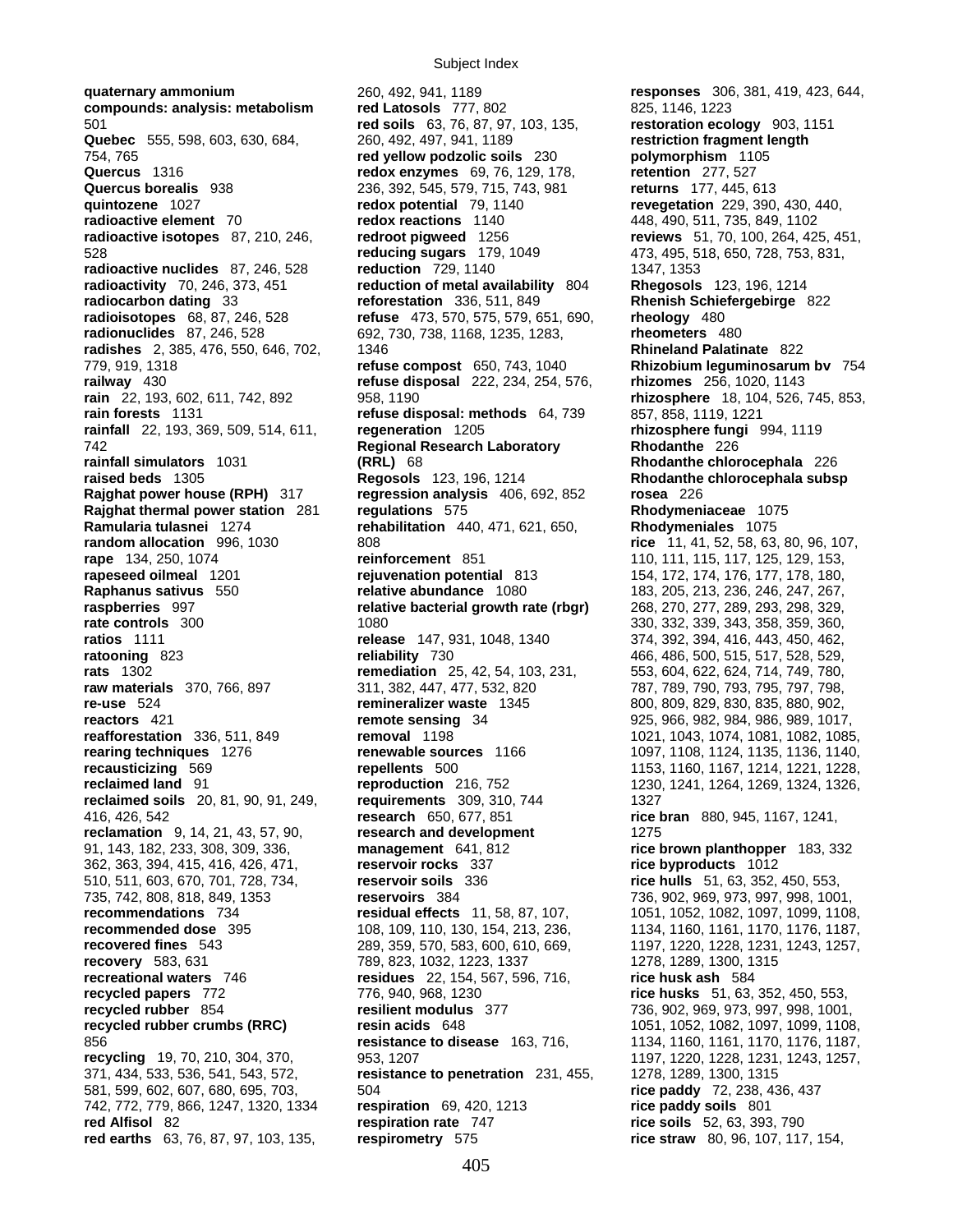178, 392, 416, 604, 624, 789, 798, **Rosaceae: angiosperms, dicots, sand pits** 735 880, 902, 925, 982, 984, 986, 1021, **plants, spermatophytes, vascular sandpit minesoil revegetation** 597 1043, 1082, 1097, 1108, 1124, 1135, **plants** 525, 656, 713, 764 **sandy clay loam soils** 5 1153, 1160, 1214, 1221, 1230, 1241, **rotary cultivation** 1013 **sandy loam soils** 11, 46, 74, 77, 98, 1264, 1269, 1326 **rotating cultivation systems** 819 107, 125, 135, 139, 154, 157, 159, **ridging** 849, 1096 **rotation** 966 185, 261, 262, 274, 316, 392, 414, **ripening** 1301 **rotational cropping** 242, 381, 610, 423, 445, 470, 549, 582, 614, 618, **risk** 234, 678, 783, 1141, 1229 662, 744, 753 696, 933, 1096, 1150, 1160, 1251, **risk assessment** 9, 31, 114, 401, **rotations** 242, 381, 610, 662, 744, 1329 413, 539, 643, 662, 678, 767, 783 753 **sandy soil** 463, 586, 601, 720 **risk elements** 822 **rotovation** 1013 **sandy-soil vegetable production risk factors** 884 **roughage** 1138 601 **risk management** 560 **rubber** 840, 856, 857, 858, 859, **sandy soils** 50, 95, 112, 123, 147, **River Yamuna** 317 862, 864, 1100 157, 200, 220, 235, 241, 256, 268, 268, 268, 256, 268, 268, 269, 256, 268, 269, 27 **rivers** 658 **rubber crumb** 860 280, 284, 313, 316, 347, 386, 429, **road construction** 370 **rubber plants** 1234 435, 468, 499, 504, 527, 579, 623, **rock phosphate** 232, 442, 807, 817, **Rudbeckia hirta** 1040 634, 662, 690, 699, 710, 715, 733, 831, 837 **rules** 575 738, 785, 796, 815, 853, 915, 933, **rock wool** 1069, 1094, 1187, 1196, **ruminant feeding** 1138 959, 964, 979, 987, 1012, 1048, 1247, 1271, 1278 **runoff** 22, 191, 202, 227, 514, 638, 1102, 1104, 1178, 1195, 1205, 1209, **roofs** 370 849, 1031 849, 1031 849, 1031 849, 1232, 1235 **root colonization** 315 **runoff coefficient** 1031 **sanitation** 759 **root crops** 242, 385, 826, 1013, **runoff reduction** 819 **Sao Paulo** 776 1207 **runoff volume** 1031 **Saprolegniaceae** 615, 696 **root growth** 455, 729 **rural area** 626 **satellites** 34 **root inoculation** 734 **Rutaceae: angiosperms, dicots, angiostropy in saturated conditions 786<br><b>root-knot nematode** 319, 960 **plants, spermatophytes, vascular** saturated hydraulic condu **root-lesion nematode** 960 **plants** 559 53, 89, 510, 512, 549, 638, 687, 697, **root meristems** 389 **Rutales** 926, 992, 1004 1104, 1321<br>**root nodules** 127, 143, 448, 1119, **rye** 181, 306, 318, 883, 972, 1000, **saturation** 306, 582, 814 **root nodules** 127, 143, 448, 1119, **rye** 181, 306, 318, 883, 972, 1000, 1153 1122, 1331 **savannas** 816 **root rots** 696, 745 **rye straw** 1000 **sawdust** 48, 588, 592, 614, 624, **root shoot ratio** 978, 1077, 1245 **saccharides** 223, 310, 596, 965, 692, 695, 867, 868, 871, 872, 873, **root systems** 455, 1257 1167, 1320 874, 875, 876, 879, 880, 881, 882, **root tips** 625 **saccharose** 155, 751, 880, 1102, 885, 886, 887, 888, 889, 896, 897, **root vegetables** 476 1205 898, 899, 900, 901, 902, 903, 904, **root zone** 503 **Saccharum hybrid cultivar** 451 905, 906, 911, 914, 915, 916, 917, **rooting** 585, 882, 1028, 1192, 1220, **Saccharum officinarum** 459 919, 921, 922, 923, 924, 925, 926, 1295 **safety** 681 928, 929, 930, 931, 932, 933, 934, **rooting capacity** 843 **safety management** 114 935, 936, 937, 938, 939, 940, 941, **rooting depth** 349, 1048 **safflower** 1010 942, 943, 944, 945, 946, 947, 948, **rooting media** 53, 60, 75, 105, 122, **sage** 226 949, 950, 951, 952, 953, 954, 955, 954, 955, 226, 233, 282, 292, 456, 585, 650, **saline alkali soils** 182, 499 956, 957, 959, 960, 961, 962, 963, 651, 653, 694, 697, 702, 731, 758, **saline-sodic soils** 165, 182, 499, 964, 965, 966, 967, 968, 969, 970, 845, 865, 871, 919, 925, 940, 942, 1252 971, 972, 973, 974, 975, 976, 977, 945, 947, 948, 954, 968, 974, 976, **saline soils** 1140 978, 979, 980, 981, 982, 983, 984, 977, 978, 979, 980, 983, 998, 1011, **salinity** 492, 715, 1279 985, 986, 987, 988, 989, 990, 991, 1014, 1015, 1016, 1019, 1034, 1047, **salinization** 490 992, 993, 994, 995, 997, 998, 999, 1073, 1077, 1088, 1091, 1094, 1098, **Salix** 1183 1000, 1001, 1002, 1003, 1004, 1006, 1122, 1126, 1128, 1129, 1130, 1132, **Salix babylonica** 946 1008, 1009, 1010, 1011, 1012, 1013, 1133, 1146, 1163, 1167, 1171, 1185, **Salix viminalis** 455 1014, 1015, 1016, 1017, 1018, 1019, 1187, 1191, 1193, 1194, 1195, 1196, **salt tolerance** 449 1020, 1021, 1027, 1028, 1029, 1034, 1219, 1220, 1229, 1234, 1235, 1237, **salts** 149, 366, 426, 939, 1289, 1035, 1037, 1038, 1039, 1040, 1042, 1243, 1263, 1264, 1271, 1278, 1283, 1338 1043, 1045, 1046, 1047, 1048, 1049, 1284, 1290, 1294, 1300, 1313, 1330, **salts in soil** 361, 363, 987, 1195 1050, 1051, 1052, 1054, 1055, 1056, 1341, 1342, 1350 **sampling** 101, 311, 397, 508 1058, 1059, 1061, 1062, 1064, 1066, **roots** 18, 35, 79, 118, 143, 229, **sampling techniques** 508 1068, 1069, 1070, 1073, 1074, 1075, 243, 245, 256, 316, 389, 390, 450, **sand** 65, 206, 369, 376, 423, 456, 1077, 1078, 1079, 1081, 1082, 1083, 453, 454, 457, 502, 512, 526, 607, 457, 545, 546, 548, 549, 550, 564, 1084, 1085, 1086, 1088, 1089, 1090, 635, 660, 674, 779, 793, 815, 830, 668, 601, 785, 788, 796, 808, 860, 1091, 1092, 1094, 1097, 1098, 1099, 1099, 862, 916, 973, 974, 977, 983, 985, 862, 879, 882, 888, 957, 971, 974, 1101, 1102, 1103, 1105, 1107, 1108, 1107, 1108, 992, 993, 995, 998, 1013, 1042, 977, 983, 995, 1004, 1006, 1013, 1109, 1112, 1113, 1114, 1115, 1116, 1063, 1077, 1086, 1097, 1111, 1124, 1020, 1047, 1059, 1064, 1077, 1092, 1117, 1119, 1120, 1121, 1122, 1123, 1153, 1161, 1189, 1192, 1223, 1228, 1130, 1235, 1237, 1244, 1267, 1272, 1124, 1125, 1126, 1128, 1129, 1130, 1245, 1257, 1267, 1295, 1318, 1350 1295, 1300, 1313, 1329, 1350 1132, 1133, 1134, 1135, 1136, 1137, **rootstocks** 1295 **sand dune stabilization** 1232 1140, 1142, 1144, 1145, 1146, 1147,

Use of Industrial Byproducts in Agriculture

**root-knot nematode** 319, 960 **plants, spermatophytes, vascular saturated hydraulic conductivity**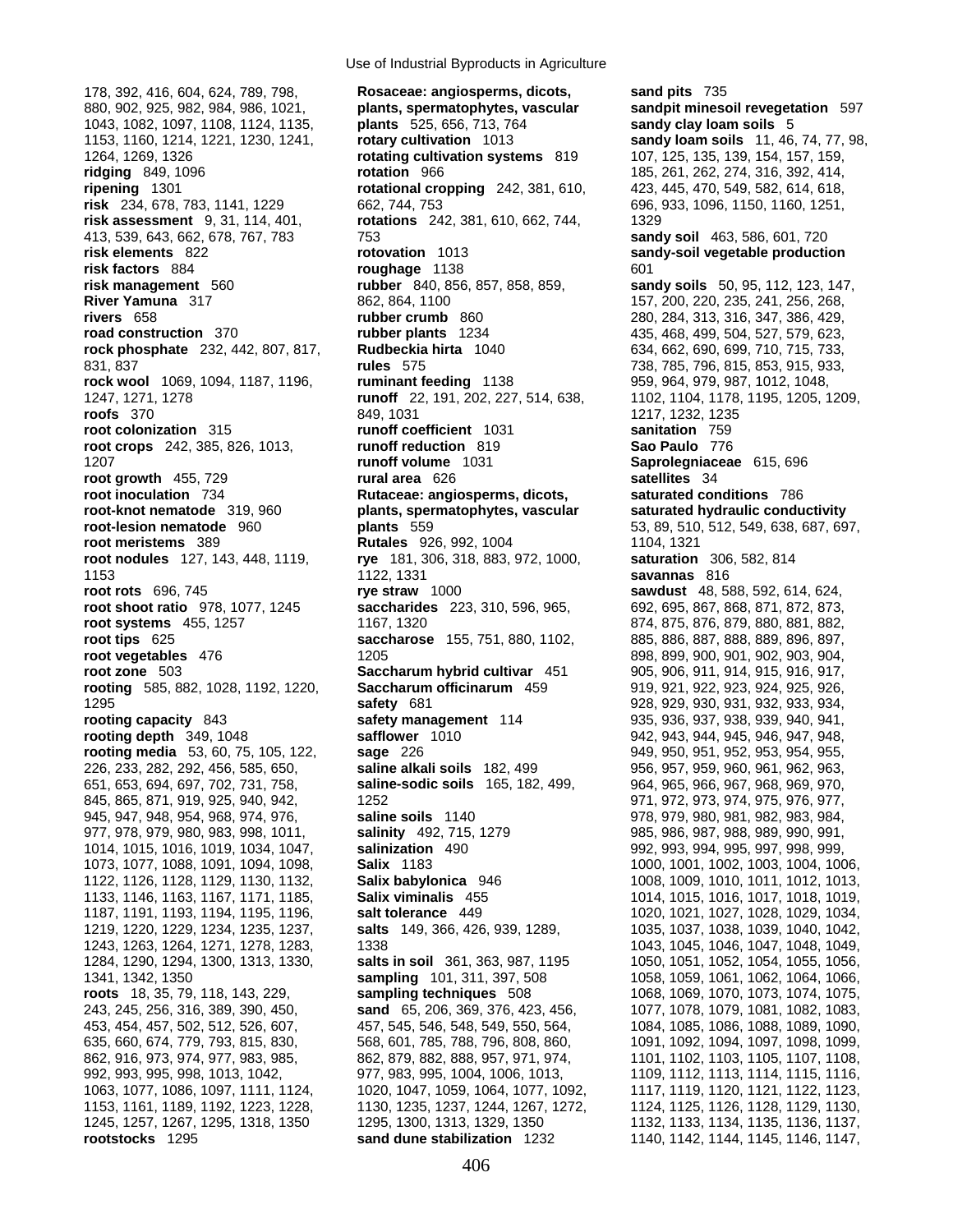**sawdust** (contd.) 1148, 1149, 1150, 335, 400, 449, 456, 477, 518, 563, **sets** 118, 1014

1151, 1152, 1153, 1154, 1155, 1156, 575, 618, 655, 660, 674, 715, 857, **settling pond** 475 1158, 1160, 1161, 1163, 1164, 1165, 974, 979, 1004, 1011, 1062, 1073, **sewage** 1, 300, 362, 412, 471, 568, 1167, 1169, 1170, 1171, 1174, 1175, 1091, 1124, 1153, 1155, 1188, 1219, 643, 666, 670, 675, 821 1176, 1177, 1178, 1179, 1180, 1181, 1235, 1242, 1243, 1244, 1265, 1272, **sewage: analysis** 739 1182, 1183, 1185, 1186, 1187, 1188, 1325, 1337 **sewage: chemistry** 64, 427 1189, 1191, 1192, 1193, 1194, 1195, **seed inoculation** 981 **sewage sludge** 1, 20, 30, 60, 62, 1196, 1197, 1198, 1199, 1200, 1201, **seed moisture** 1265 97, 98, 116, 119, 120, 165, 186, 200, 1203, 1204, 1205, 1207, 1208, 1209, **seed oils** 189 206, 235, 250, 252, 258, 279, 291, 1210, 1211, 1212, 1213, 1214, 1216, **seed production** 258, 274 303, 355, 362, 384, 387, 388, 401, 1217, 1218, 1219, 1220, 1221, 1222, **seed quality** 274, 1155 402, 412, 418, 428, 441, 446, 447, 1223, 1224, 1225, 1226, 1228, 1229, **seed sowing** 466, 1125, 1242 453, 455, 463, 470, 471, 473, 474, 1230, 1231, 1232, 1233, 1234, 1235, **seed testing** 882, 1244 480, 481, 494, 495, 503, 551, 569, 1236, 1237, 1238, 1239, 1240, 1241, **seed treatment** 104, 1004, 1010, 570, 577, 635, 641, 643, 652, 697, 1242, 1243, 1244, 1248, 1250, 1251, 1064, 1155, 1197, 1219, 1265 728, 732, 747, 766, 926, 1114, 1181, 1181, 1<br>1255. 1257, 1258, 1259, 1261, 1262, **seed weight** 171, 181, 298, 445, 1329, 1346, 1347 1255, 1257, 1258, 1259, 1261, 1262, **seed weight** 171, 181, 298, 445, 1329, 1346, 1347 1263, 1264, 1265, 1266, 1267, 1268, 798, 1043, 1135 **sewage treatment** 722 1269, 1271, 1272, 1274, 1275, 1276, **seedling emergence** 73, 219, 655, **sexual reproduction** 1219 1277, 1278, 1279, 1280, 1281, 1283, 941, 979, 1013, 1064, 1091, 1124, **Shaanxi** 252 1284, 1285, 1286, 1288, 1289, 1290, 1125, 1189 **shade** 321, 1088, 1124, 1265 1294, 1295, 1297, 1300, 1301, 1303, **seedling growth** 35, 121, 122, 143, **shade trees** 650, 1341 1304, 1312, 1313, 1315, 1318, 1320, 219, 282, 291, 335, 400, 563, 660, **shading** 585, 1124, 1188 1321, 1330, 1331, 1333, 1336, 1340, 694, 963, 974, 977, 979, 1011, 1047, **shale** 105 1342, 1343, 1344, 1350, 1353 1051, 1062, 1073, 1091, 1098, 1185, **shale soils** 438 **sawdust-based litter** 1065 1235, 1245, 1272, 1299, 1337, 1343, **shallow cultivation** 1305 **sawdust bedding** 1092 **1355 Shantung** 246 **sawdust mulch** 1118 **seedling pots** 766 **Shanxi** 484 **sawnwood** 1212 **seedlings** 35, 65, 79, 128, 143, 214, **shear** 851 **Saxifragaceae: angiosperms,** 219, 266, 291, 340, 389, 390, 522, **shear strength** 853, 859, 1329 **dicots, plants, spermatophytes,** 563, 617, 659, 660, 674, 694, 802, **shear tests** 281 **vascular plants** 764 881, 928, 940, 954, 968, 970, 974, **sheep manure** 1251 **Saxifragales** 653, 731 978, 979, 1034, 1047, 1051, 1052, **shell** 211 **Scandinavia** 576, 643 1062, 1064, 1111, 1124, 1185, 1189, **shifting cultivation** 1148 **scarification** 849 1229, 1235, 1242, 1243, 1244, 1268, **shiitake** 1156 **Sclerocystis** 376 1272, 1322, 1325, 1337, 1343, 1355 **shiitake mushrooms: growth & Sclerocystis coremioides** 376 **seeds** 46, 104, 109, 150, 171, 175, **development** 1127 **Sclerotia** 1003, 1264 189, 219, 245, 274, 282, 298, 528, **shoot** 670 **Sclerotiniaceae** 718, 1197 659, 660, 675, 798, 882, 946, 974, **shoot apices** 75 **Scotch pine** 490, 567, 1260 979, 1004, 1010, 1011, 1052, 1063, **shoot boron concentrations** 45 **Scots pine** 490, 567, 1260 1064, 1155, 1168, 1188, 1189, 1197, **shoot cuttings** 585, 1095, 1219 **scouring** 1170 1219, 1228, 1235, 1243, 1244, 1265, **shoot growth** 283 **scrubber sludge** 38, 454 1272 **shoots** 31, 35, 79, 118, 127, 155, **sea birds** 1212 **seeds: chemistry** 13 243, 245, 298, 383, 453, 477, 660, **seafoods** 1212 **selenium** 27, 28, 31, 59, 73, 75, 87, 787, 815, 830, 832, 974, 981, 992, **season** 1133 90, 192, 197, 199, 217, 302, 327, 993, 1063, 1111, 1124, 1301 **seasonal changes** 139, 161, 774 367, 413, 425, 446, 470, 474, 494, **short rotation woody crops** 1282 **seasonal fluctuations** 139, 161, 495, 498, 639, 648 **short survey** 278 774 **selenium: analysis** 113 **shrubs** 588, 1088, 1321 **seasonal variation** 139, 161, 774 **SEM data** 497 **sidedressing** 606 **seasons** 1, 174, 735, 940, 1223 **semi-arid** 345 **silage** 632, 1210, 1266 **seaweeds** 1347 **semi-arid environment** 384 **silica** 51, 174, 293, 358, 406, 416, **Secernentea** 126, 203, 216, 936, **semiarid land** 472 515, 814 964, 989, 991, 993, 1061, 1075, **semiarid region** 472 **silicates** 52, 102, 115, 247, 268, 1078, 1119, 1176, 1201, 1230, 1259 **semiarid zones** 328, 449 330, 425, 490, 532, 816, 828 **secondary paper sludge** 740 **semimetals** 474 **silicic acid** 814 **sediment** 202, 336 **sensitivity and specificity** 666 **silicon** 164, 268, 330, 406, 450, **sensory evaluation** 921, 1301 459, 766, 783, 793, 795, 797, 798, **sedimentary petrology** 532 **septic tanks** 560 **silicon** (contd) 799, 809, 814, 816, **sedimentary rocks** 27, 37, 85, 102, **sequential cropping** 111, 130, 176, 829, 830 210, 308, 311, 333, 479, 497, 514 213, 528, 583, 1195 **silicon content** 459 **sedimentation** 514 **sequential extraction** 643 **silicon dioxide** 425, 1100 **sediments** 79, 206, 369, 384 **sequestration** 337 **silicon fertilizers** 164, 419, 780, **seed development** 979 **serotypes** 1105 797, 798, 809, 816, 829, 1326 **seed drills** 1242 **sesame** 299, 616 **silt** 410, 971, 1011, 1130 **seed germination** 121, 128, 150, **Sesbania** 566 **silt loam soils** 22, 115, 149, 220,

214, 219, 228, 266, 267, 276, 282, **Sesquiterpenes** 461 268, 401, 570, 588, 610, 629, 632,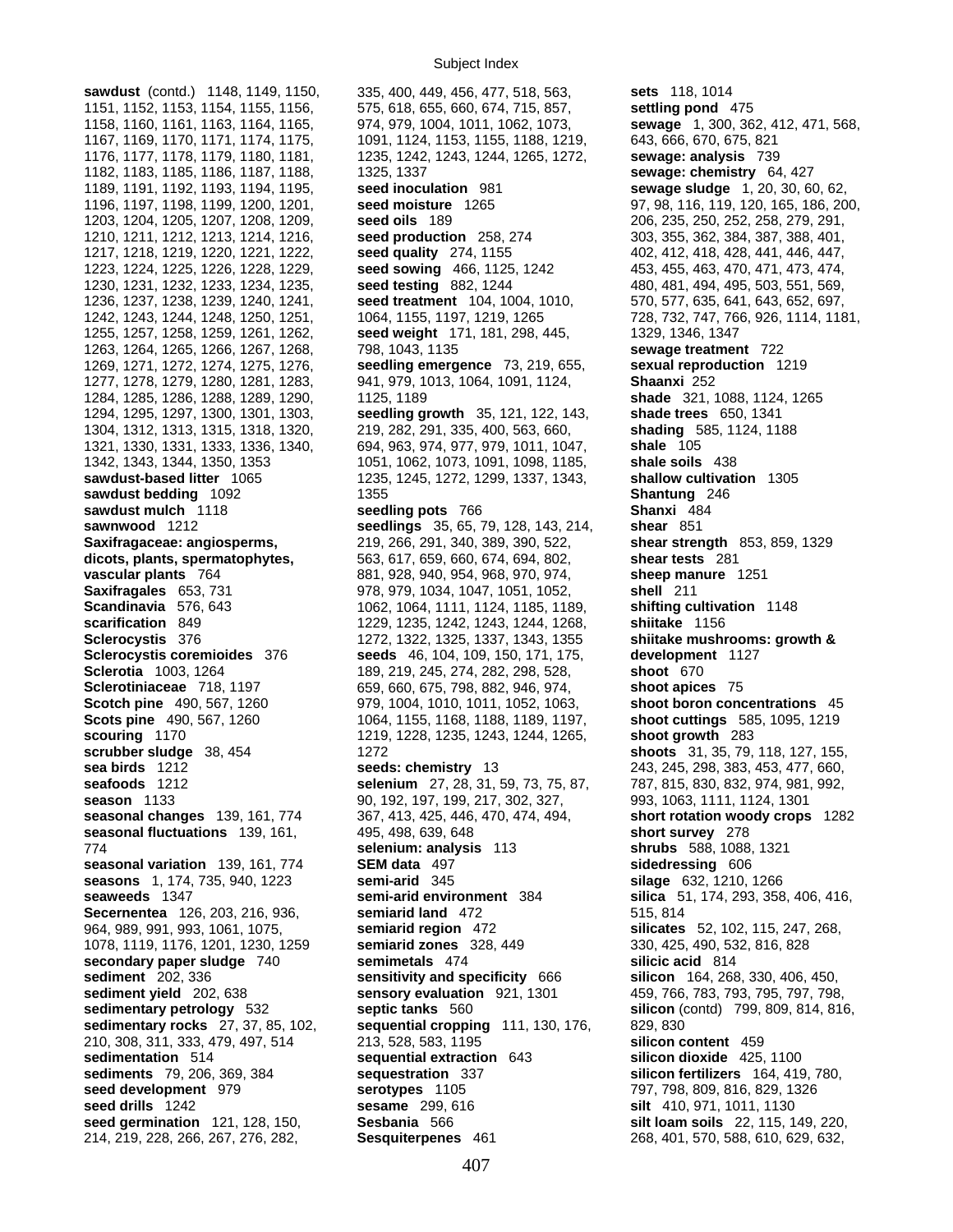**silt loam soils** (contd.) 669, 741, **smells** 100, 905, 935, 962, 1198 366, 370, 371, 373, 374, 378, 379, 858, 919, 1086, 1143, 1150, 1287, **smoke treatment** 1163 380, 381, 385, 387, 388, 393, 394, 1321, 1340 **smoking** 1240 400, 402, 405, 411, 414, 416, 418, **silty clay loam soils** 555, 556, 717 **snap bean** 607, 609, 610, 615, 696, 420, 429, 434, 435, 440, 441, 444, **silty loam** 255, 320 701, 702, 745, 757, 773, 1075, 1125, 446, 449, 450, 451, 452, 453, 454, **silty soils** 280, 318, 466, 628, 1011, 1197, 1242 458, 459, 461, 462, 464, 465, 466, 1058, 1172 **soaking** 951, 1219, 1292 468, 470, 472, 473, 474, 476, 481, **silver** 217, 367, 546 **socioeconomics** 451 492, 496, 498, 502, 505, 507, 508, **silver scurf** 663 **sodic soils** 21, 182, 394, 510, 511 512, 513, 517, 518, 520, 529, 534, **silviculture** 681 **sodium** 9, 174, 261, 262, 299, 327, 538, 544, 545, 548, 549, 550, 553, **simazine** 1018 342, 361, 398, 465, 470, 499, 510, 554, 567, 568, 570, 571, 581, 587, **simulation** 22, 333, 514, 800 591, 608, 637, 643, 654, 736, 814, 594, 596, 611, 612, 613, 614, 622, **Sinorhizobium meliloti** 754 1186, 1187, 1252 627, 629, 632, 637, 638, 639, 648, 639, 648, **site factors** 540 **sodium: analysis** 892 650, 654, 658, 660, 664, 668, 673, **site preparation** 1089 **sodium carbonate** 809 678, 679, 680, 687, 690, 691, 696, **site specific crop management sodium chloride** 958, 1238 699, 700, 701, 707, 708, 712, 716, 708, 712, 716, 582, 634 **sodium humates** 221 717, 719, 725, 726, 727, 728, 729, **size** 862, 972, 983, 1013, 1088, **sodium hydroxide** 747 733, 735, 740, 745, 749, 753, 754, **skatole** 905 **soft rot** 1139 779, 782, 784, 787, 790, 794, 796, **skin diseases: etiology: veterinary softwoods** 1138, 1163 805, 811, 820, 835, 843, 853, 857, 1100 **soil** 1, 2, 4, 10, 23, 30, 50, 68, 73, 858, 862, 874, 878, 883, 890, 894, **slag application** 806 144, 147, 160, 174, 191, 193, 209, 906, 910, 916, 943, 944, 964, 973, **slags** 194, 259, 499, 506, 775, 777, 215, 222, 254, 257, 273, 277, 306, 1005, 1009, 1012, 1023, 1026, 1043, 778, 779, 782, 786, 787, 789, 791, 309, 310, 317, 327, 345, 346, 350, 1051, 1052, 1061, 1063, 1072, 1095, 792, 793, 794, 796, 797, 800, 802, 354, 373, 381, 382, 413, 423, 433, 1097, 1102, 1107, 1110, 1111, 1131, 803, 807, 808, 809, 811, 812, 814, 434, 438, 442, 457, 470, 482, 490, 1141, 1143, 1151, 1152, 1164, 1172, 815, 816, 822, 823, 824, 825, 828, 495, 496, 501, 527, 540, 554, 560, 1173, 1175, 1189, 1192, 1201, 1207, 829, 830, 831, 832, 833, 834, 835, 666, 578, 593, 596, 601, 626, 639, 1214, 1216, 1226, 1227, 1230, 1232, 833, 932, 837, 1319, 1326, 1330, 1338, 1352 644, 666, 667, 668, 675, 704, 727, 1251, 1252, 1259, 1260, 1285, 1299, **slaked lime** 885 733, 744, 749, 766, 780, 781, 785, 1304, 1315, 1317, 1320, 1321, 1322, **slaking** 406 790, 796, 817, 825, 851, 864, 870, 1334, 1335, 1346, 1348 **slash** 1033 882, 883, 884, 898, 935, 959, 965, **soil analysis** 67, 91, 114, 137, 184, **slash and burn** 1148 983, 1026, 1064, 1100, 1102, 1120, 272, 420, 426, 427, 508, 739, 821, **slatted floors** 1154, 1169, 1199 1121, 1133, 1175, 1202, 1207, 1219, 909, 1184 **slaughter wastes** 1166 1224, 1260, 1281, 1295, 1300, 1313, **soil arthropods** 1066 **slaughterhouse waste** 1349 1347 1347 **soil ash mixture** 509 **sloping land** 613 **soil acidity** 15, 35, 74, 150, 158, **soil atmosphere** 944, 998 **slow release** 419, 1223 160, 230, 257, 261, 263, 278, 380, **soil bacteria** 42, 76, 116, 148, 207, **slow release fertilizers** 419, 520, 399, 581, 613, 654, 777, 781, 782, 225, 336, 402, 464, 477, 618, 723, 1040 794, 799, 811, 823, 825, 830, 832, 745, 981, 1186 **sludge** 85, 210, 252, 397, 497, 551, 883, 995, 1148, 1222, 1249, 1291, **soil biochemical activity** 84 557, 576, 602, 641, 643, 670, 671, 1309, 1310, 1347 **soil biological properties** 684, 907, 672, 675, 704, 705, 714, 722, 725, **soil aggregates** 198, 555, 556, 684, 1005 755, 766, 770, 772, 784, 1351 687, 717, 741 **soil biology** 29, 198, 473, 872, **sludge amended** 633 **soil aggregation** 555, 556 1107, 1232, 1346 **sludge amended haul road soils soil air** 944, 998 **soil bulk density** 167 676 **soil alkalinity** 279 **soil carbon** 601, 1282 **sludge application** 675 **soil amelioration** 463 **soil cations** 1282 **sludge disposal** 30, 571, 602, 652, **soil amendments** 2, 3, 9, 18, 20, **soil change** 1282 675, 676, 695, 703, 722, 724 22, 29, 35, 42, 43, 44, 48, 49, 51, 52, **soil characteristics** 1022, 1072 **sludge dryer** 652 54, 55, 56, 59, 69, 71, 72, 74, 75, 76, **soil chemical properties** 9, 29, 40, **sludge management** 652 77, 80, 82, 89, 91, 92, 95, 96, 97, 98, 53, 58, 63, 76, 97, 133, 138, 154, **sludge treatment** 643, 670 103, 111, 112, 115, 119, 120, 121, 159, 196, 214, 217, 262, 295, 306, **sludges** 1, 11, 209, 235, 362, 409, 128, 131, 135, 138, 139, 143, 145, 318, 326, 339, 378, 405, 426, 429, 412, 454, 470, 471, 488, 495, 554, 146, 149, 150, 156, 157, 161, 167, 443, 449, 465, 466, 467, 505, 510, 575, 579, 582, 591, 594, 595, 596, 173, 178, 180, 185, 188, 196, 197, 518, 519, 559, 567, 581, 588, 609, 608, 620, 628, 642, 644, 646, 667, 198, 200, 204, 207, 208, 214, 216, 628, 664, 671, 673, 711, 745, 777, 677, 689, 702, 709, 732, 735, 744, 217, 220, 221, 231, 235, 240, 243, 793, 799, 825, 829, 830, 907, 952, 747, 752, 763, 768, 769, 771, 778, 244, 247, 249, 253, 256, 258, 259, 998, 1005, 1084, 1123, 1187, 1249, 817, 914, 1112, 1150, 1324, 1327, 260, 262, 263, 264, 265, 266, 269, 1252, 1255, 1323, 1346 1344 271, 273, 274, 280, 282, 284, 286, **soil chemistry** 131, 167, 198, 233, **slurries** 480 287, 289, 291, 293, 294, 295, 298, 351, 469, 482, 539, 565, 567, 629, **small farms** 849, 928, 1048, 1178 299, 301, 306, 307, 309, 310, 312, 640, 906, 1023, 1033, 1140, 1179, **small fruits** 1045 313, 314, 318, 314, 318, 321, 324, 326, 330, 1232, 1254

1122, 1126, 1129, 1132, 1279 **sodium: pharmacokinetics** 460 755, 757, 763, 769, 774, 775, 778, **small fruits** 1045 313, 314, 318, 321, 324, 326, 330, 1232, 1254 **smectite** 508 331, 334, 338, 346, 349, 351, 363,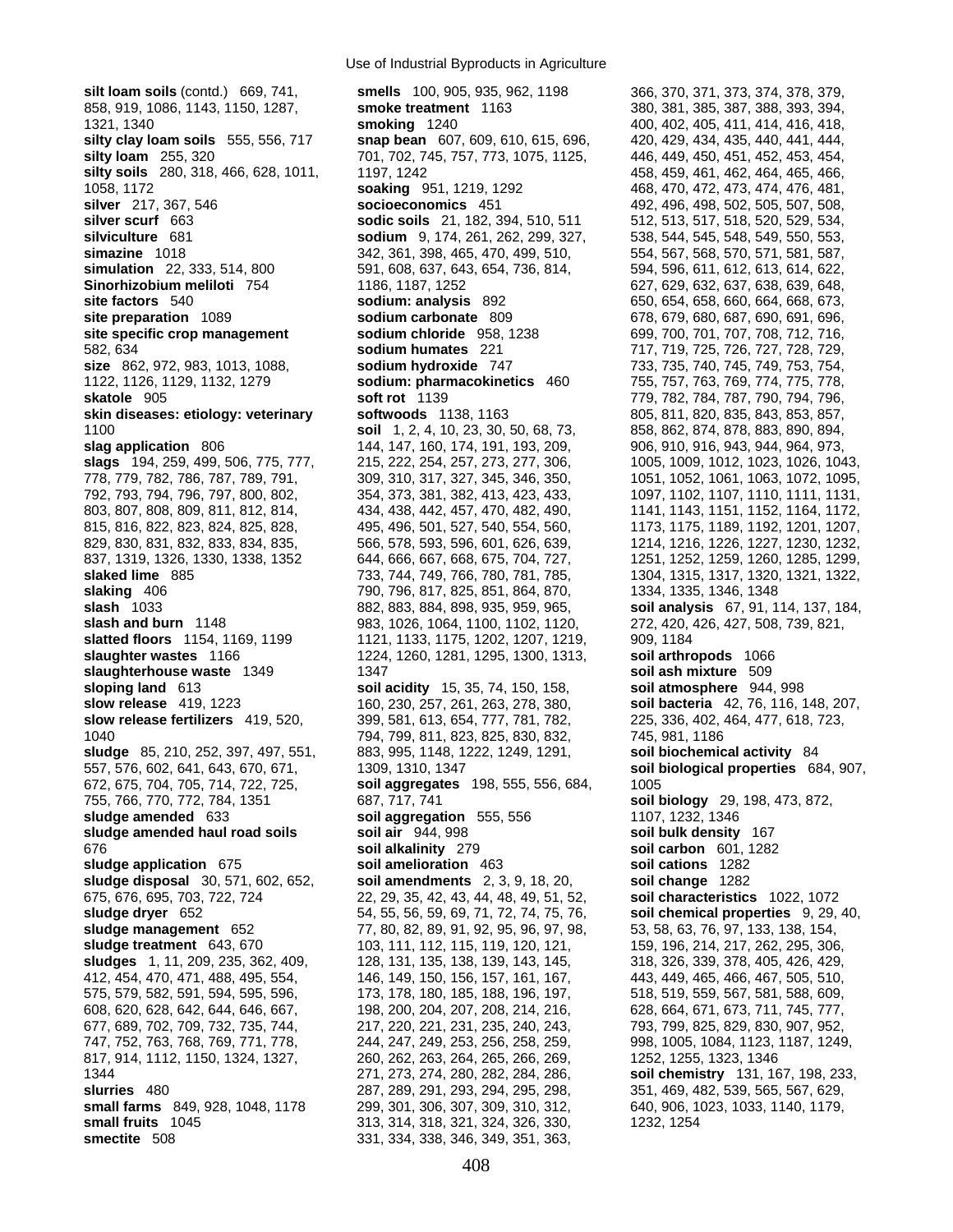**soil column: laboratory equipment soil microbial activities** 1026 **soil pollutants: isolation &**  365 **soil microbial biomass** 561 **purification: pharmacokinetics** 10 **soil compaction** 249, 305, 414, 508, 843, 857, 933 **soil microbial indicators** 1026 **soil pollution** 5, 9, 25, 31, 39, 42, **soil composition** 20, 380, 429, 465, **soil microbiology** 137, 909 54, 66, 79, 81, 89, 90, 91, 103, 185, 631, 664, 693, 743, 1173 **soil microorganisms** 684, 803, 193, 217, 229, 231, 248, 250, 264, **soil compression index** 548 907, 1005, 1026, 1080, 1111 274, 279, 280, 293, 322, 363, 366, **soil conditioners** 18, 73, 120, 190, **soil mixtures** 297 367, 379, 389, 397, 401, 403, 439, 265, 277, 328, 424, 519, 521, 571, **soil moisture** 108, 157, 273, 313, 448, 453, 457, 458, 473, 476, 477, 591, 623, 681, 709, 1072, 1110, 443, 510, 554, 567, 629, 970, 1012, 481, 496, 502, 532, 539, 546, 550, 1179, 1347, 1353 1102, 1146, 1160, 1161, 1162, 1216 553, 560, 579, 594, 599, 602, 606, **soil conservation** 202, 248, 473, **soil-N dynamics** 1060 642, 648, 673, 675, 678, 682, 729, 638, 742, 843, 849, 1334 **soil nematodes** 1299 738, 742, 757, 761, 803, 820, 822, **soil contamination** 191, 682 **soil nutrient** 156, 344 832, 874, 1141, 1192, 1337 **soil cultivation** 33, 90, 313, 381, **soil nutrients** 891 **soil pollution control** 81, 417 593, 753, 995, 1013 **soil organic carbon** 379, 741 **soil pore system** 717 588, 678, 768, 849 154, 157, 192, 305, 309, 310, 379, 814, 822, 987, 1048 **soil density** 106, 119, 196, 202, 392, 409, 426, 446, 457, 462, 466, **soil properties** 50, 82, 86, 97, 108, 446, 466, 505, 512, 528, 628, 634, 528, 548, 554, 555, 556, 558, 579, 214, 224, 233, 268, 269, 277, 306, 638, 684, 853, 964, 1032, 1152, 582, 586, 588, 596, 599, 601, 603, 323, 343, 351, 379, 430, 464, 468, 1255, 1284, 1321 618, 623, 634, 645, 699, 700, 701, 469, 472, 482, 552, 559, 567, 570, **soil depth** 231, 313, 449, 505, 1033 715, 725, 734, 745, 753, 763, 906, 577, 601, 609, 658, 688, 696, 725, **soil development** 233 943, 981, 1032, 1056, 1074, 1102, 726, 740, 768, 814, 894, 995, 1017, **soil enzymatic activity** 559 1103, 1119, 1123, 1178, 1186, 1210, 1032, 1223, 1311 **soil enzymes** 42, 69, 76, 236, 378, 1245, 1255, 1289, 1299, 1321 **soil quality** 102, 217, 252, 308, 329, 381, 392, 441, 579, 587, 609, 664, **soil-P** 826 336, 366, 373, 430, 446, 473, 559, **soil erosion** 497 **soil penetration resistance** 455 648, 686, 696, 725, 768, 786, 843, **soil fauna** 612, 635, 1107, 1111 **soil penetrometer resistance** 671 1026, 1310<br>**soil fertility** 21, 44, 46, 72, 76, 97, **soil ph** 9, 35, 46, 53, 58, 63, 73, 74, **soil remediation** 84, 417, 433 **soil fertility** 21, 44, 46, 72, 76, 97, **soil ph** 9, 35, 46, 53, 58, 63, 73, 74, 98, 107, 109, 111, 112, 115, 154, 76, 79, 89, 95, 133, 153, 154, 157, **soil resources** 50 168, 172, 198, 207, 223, 225, 233, 158, 167, 172, 174, 176, 182, 194, **soil respiration** 42, 587, 686, 689, 249, 269, 270, 291, 307, 310, 323, 200, 207, 214, 215, 217, 220, 221, 1310 324, 325, 326, 330, 331, 339, 347, 225, 230, 260, 261, 262, 263, 268, **soil retention** 19 348, 351, 352, 357, 359, 363, 366, 274, 291, 306, 309, 310, 318, 323, **soil salinity** 196, 217, 260, 363, 373, 374, 393, 394, 398, 412, 418, 330, 347, 356, 363, 378, 380, 392, 446, 449, 814, 1095, 1140, 1252 451, 469, 473, 486, 487, 519, 538, 393, 394, 426, 429, 439, 446, 455, **soil salts** 1252 540, 553, 579, 582, 588, 596, 600, 458, 459, 462, 465, 466, 469, 492, **soil sampling: applied and field**  606, 613, 618, 623, 638, 657, 664, 499, 507, 510, 528, 553, 581, 582, **techniques** 559 677, 684, 686, 693, 696, 699, 708, 588, 594, 609, 618, 623, 664, 686, **soil science** 15, 78, 99, 290, 344, 721, 779, 786, 791, 878, 928, 957, 707, 711, 751, 757, 777, 779, 786, 365, 395, 422, 475, 503, 516, 552, 963, 982, 1033, 1050, 1056, 1058, THE 787, 790, 802, 803, 811, 814, 823, 558, 559, 561, 565, 586, 597, 633, 1102, 1104, 1106, 1148, 1162, 1172, 883, 907, 912, 952, 981, 995, 998, 657, 683, 720, 760, 1333, 1345 1175, 1181, 1210, 1225, 1255, 1310 1024, 1033, 1045, 1089, 1095, 1104, **soil separates** 603 **soil fertilization** 576 1112, 1123, 1140, 1143, 1186, 1197, **soil sodicity** 473, 1252 **soil flora** 42, 76, 339, 587, 1107, 1231, 1245, 1284, 1289, 1291, 1299, **soil solution** 248, 470, 471, 474, 1214, 1337 1337, 1355 490, 790, 1120, 1140, 1249, 1355 **soil formation** 33, 814 **soil ph and electrical conductivity soil-solution chemistry** 1060 **soil fumigation** 978 45 **soil sorption** 704 **soil fungi** 20, 117, 148, 207, 280, **soil physical properties** 40, 53, **soil stabilization** 25, 47, 472, 477, 618, 741, 906, 959, 1009, 1089, 119, 133, 138, 144, 145, 157, 196, 478, 488, 508 1186, 1260 214, 298, 307, 313, 318, 326, 339, **soil strength** 106, 139, 145, 192, **soil genesis** 33, 814 349, 351, 378, 429, 443, 465, 466, 396, 508, 611, 843, 853 **soil hydraulic properties** 505 467, 505, 510, 512, 518, 519, 548, **soil structure** 202, 257, 318, 378, **soil improvement** 19, 252, 373, 725 611, 628, 632, 638, 671, 684, 697, 599, 632, 687, 711, 748, 765, 1026 **soil inoculation** 450 700, 711, 725, 745, 748, 753, 853, **soil suitability** 426 **soil invertebrates** 248, 331, 612 858, 907, 944, 995, 1160, 1179, **soil sulfur** 403 **soil-less media** 1093, 1183 1187, 1249, 1254, 1255, 1321, 1346, **soil surface sealing** 455 **soil management** 313, 406, 513, 1347 **soil temperature** 108, 139, 273, 557, 776, 817, 1107, 1140, 1175 **soil physics** 167 349, 627, 691, 1117, 1160, 1161, **soil management systems** 1250 **soil pollutants** 124, 222, 373, 675 1253 **soil mechanics** 281, 318, 377, 434, **soil pollutants: adverse effects soil test values** 442 523, 859 460 **soil testing** 25, 478

**soil degradation** 336, 417, 473, **soil organic matter** 63, 76, 119, **soil profiles** 112, 116, 490, 742, 696, 710, 715, 743, 1005, 1310 **soil parent materials** 208, 742 568, 579, 599, 621, 623, 634, 643, **soil pollutants: analysis** 13, 234, **soil tests** 86 **soil micro organisms** 1026 254, 821, 909, 1190, 1302 **soil texture** 50, 97, 98, 157, 198,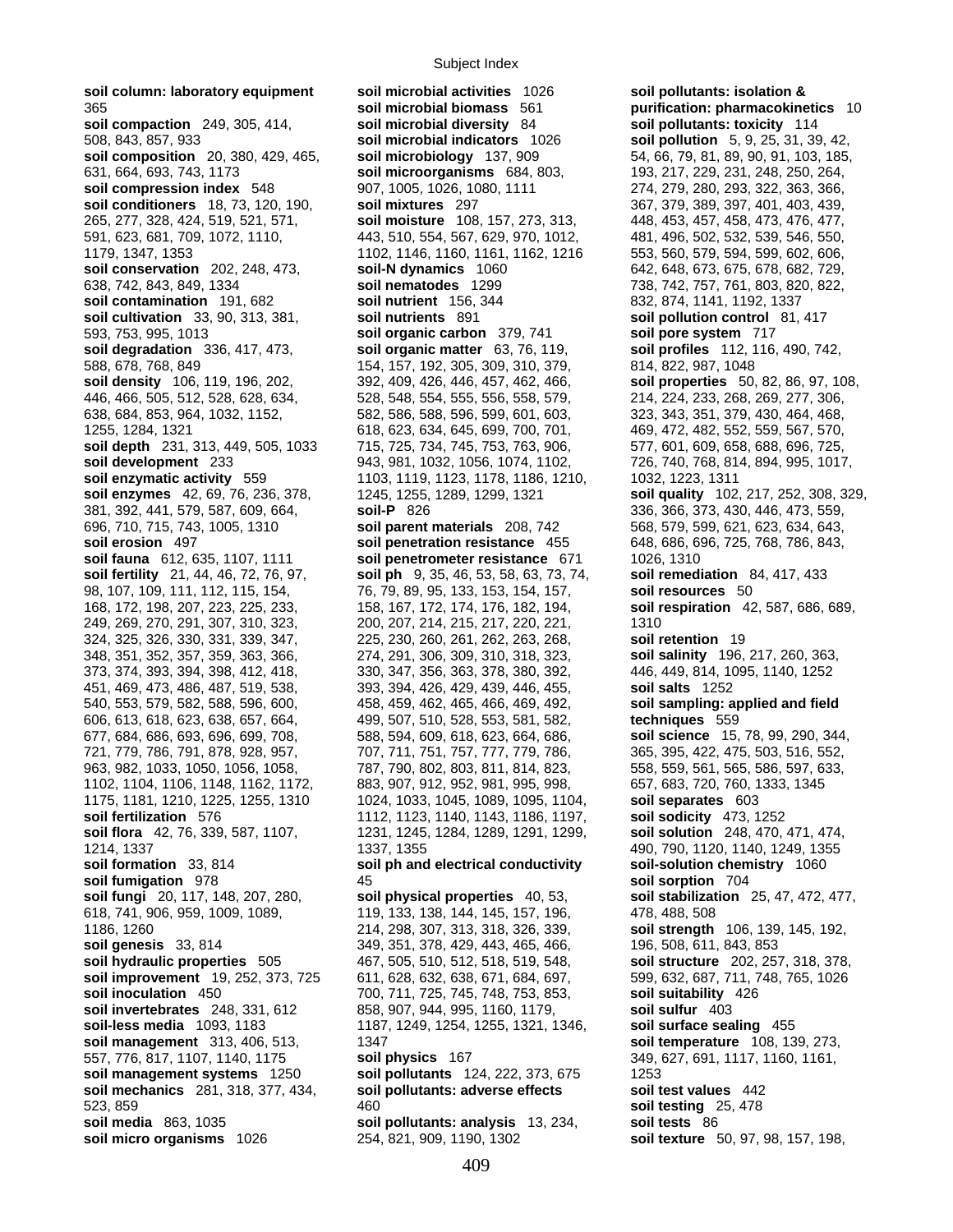**soil texture** (contd.) 256, 374, 568, 206, 210, 238, 257, 281, 311, 320, 616, 619, 637, 711, 757, 1063, 1128, 149, 150, 154, 157, 158, 159, 160, **plants** 561, 663 **species differences** 409, 846 811, 815, 820, 834, 835, 843, 853, **solutes** 116 280, 305, 313, 414, 449, 468, 504, 874, 1123, 1134, 1176, 1192, 1218, **sprouting** 980, 1014 1257, 1271, 1278, 1279, 1343 **soybean productions** 1072 **standards** 676 **soilless media** 411 **soybeans** 53, 73, 124, 130, 169, **standing water** 240 **soils** 17, 27, 45, 57, 61, 68, 93, 101, 189, 276, 279, 314, 323, 348, 483, **starch** 53, 506, 959, 1102

843, 933, 987, 1150, 1178, 1232 333, 337, 368, 369, 373, 377, 384, 1167 **soil toxicity** 74, 103, 159, 192, 363, 391, 397, 406, 410, 415, 436, 437, **soybeans: metabolism** 1316 439, 477, 492, 553, 1120 447, 472, 478, 479, 480, 489, 491, **Spain** 775 **soil transport processes** 116, 367, 494, 496, 497, 514, 532, 551, 557, **Sparassidaceae** 942 803 560, 601, 630, 636, 671, 675, 766, **Sparassis** 942 **soil treatment** 37, 257, 369, 384, 819, 1026, 1070, 1072, 1351 **Sparassis crispa** 942 406, 451, 532, 557, 602, 959 **soils: chemical properties, growth spatial distribution** 94, 116, 603, **soil types** 9, 18, 20, 21, 25, 35, 42, 211 757, 987 47, 51, 52, 53, 54, 58, 63, 66, 71, 73, **soils (organic)** 566 **spatial variation** 1257 74, 76, 77, 87, 90, 91, 94, 98, 103, **soils: treatment method** 597 **spawn** 880, 917, 1129, 1258 107, 110, 111, 112, 115, 123, 125, **Solanaceae: angiosperms, dicots, spawning** 1126 133, 135, 136, 138, 139, 145, 146, **plants, spermatophytes, vascular speciation** 27 182, 185, 187, 192, 196, 200, 204, **Solanum** 960 **species diversity** 20, 605, 1111, 208, 217, 218, 229, 230, 231, 235, **Solanum tuberosum** 601, 626, 642, 1131, 1225 247, 248, 249, 250, 261, 264, 268, 699, 960 **species richness** 42 269, 274, 279, 280, 289, 291, 293, **Solanum virginianum** 660 **species specificity** 272 305, 307, 313, 316, 328, 347, 357, **solar radiation** 321, 990 **species trials** 233 363, 367, 371, 378, 389, 392, 393, **solid waste management** 451, 576 **specific gravity** 896 394, 396, 399, 414, 416, 418, 426, **solid wastes** 27, 70, 119, 188, 252, **specific heat** 273 429, 435, 441, 445, 446, 448, 453, 264, 384, 418, 492, 519, 540, 546, **spectra** 27, 101, 397, 491, 494 457, 466, 468, 473, 477, 492, 499, 569, 572, 573, 576, 579, 589, 608, **spectral analysis** 1280 504, 510, 511, 518, 519, 542, 579, 622, 661, 679, 690, 699, 715, 724, **spectrophotometry, atomic** 666 581, 582, 583, 587, 588, 609, 610, 727, 743, 866, 1212, 1327, 1337 **spectroscopic analysis** 695 613, 618, 620, 628, 629, 631, 632, **solidification** 25 **spectroscopy** 20 634, 638, 642, 648, 654, 662, 669, **sols lessives** 1268, 1355 **spent foundry sands** 547 678, 685, 686, 689, 690, 691, 696, **solubility** 51, 55, 91, 438, 493, 494, **spermosphere** 619 700, 701, 710, 711, 715, 721, 730, 499, 594, 643, 803, 1249 **spice** 1133 738, 742, 743, 748, 753, 757, 761, **solubilization** 458 **spikes** 325 763, 765, 777, 782, 786, 799, 800, **solute leaching** 475 **spinach** 2, 242, 292, 550, 820, 904, 857, 858, 862, 873, 874, 915, 919, **solutions** 28 **Spinacia oleracea** 521, 550 933, 941, 952, 959, 979, 987, 1011, **somatic cell count** 844 **split applications** 1056 1019, 1047, 1048, 1050, 1058, 1074, **Sorghum** 222 **split dressings** 1056 1081, 1082, 1086, 1096, 1106, 1123, **Sorghum bicolor** 449, 1292 **SPLP** 546 1140, 1142, 1143, 1148, 1150, 1151, **Sorghum drummondii** 487 **spodic horizons** 1104, 1141 1160, 1173, 1178, 1189, 1192, 1205, **Sorghum x drummondii** 338 **Spodosols** 365, 429 1214, 1222, 1231, 1235, 1251, 1255, **sorption** 12, 22, 42, 83, 101, 138, **spoil heap** 433 1268, 1289, 1291, 1310, 1321, 1323, 185, 378, 435, 439, 1352 **spoil heap soils** 14, 350 1327, 1337, 1338, 1340, 1355 **sorption isotherms** 83, 1254 **spores, bacterial** 884 **soil types chemical** 781, 1223 **sources** 950, 982 **Sporobolus airoides** 449 **soil types genetics** 11, 1037 **sources of nutrients** 1036 **sports grounds** 859 **soil types textural** 209 **South America** 776 **sports turf soils** 843, 858, 859, 864 **soil water** 108, 157, 273, 313, 443, **South Asia** 70, 622 **sporulation** 457, 1153 510, 554, 567, 629, 970, 1012, 1102, **South Korea** 52, 115, 247, 268, **spray irrigation** 830 1146, 1160, 1161, 1162, 1216 637, 899, 952, 985, 1038, 1058, **spread** 668 **soil water balance** 316 1084, 1186, 1210, 1258 **spring** 623, 1056 **soil water content** 145, 196, 273, **southern peas** 120, 135, 526, 613, **sprinkler irrigation** 830 512, 554, 606, 609, 627, 638, 700, 1230, 1259 **sprouts** 1330 711, 786, 843, 857, 944, 987, 1104, **sowing** 466, 1125, 1242 **stability** 555, 556, 575, 630, 747, 1301, 1321, 1337 **sowing date** 1013, 1325 748, 765, 774, 850, 931, 1213, 1321 **soil water movement** 638 **sowing depth** 1013 **stabilization** 227, 378, 402, 439, **soil water potential** 633 **sown grasslands** 899, 1096, 1291 472, 478, 514, 646, 670, 897, 1249 **soil water regimes** 182 **sown pastures** 899, 1096, 1291 **stabilizing** 291, 310, 328, 481, 646 **soil water retention** 145, 153, 349, **soy beans** 1072 **stable isotopes** 551 465, 466, 512, 638, 765, 987, 1284, **soyabean husks** 1263 **stainless steel** 300, 783 1321 **soyabeans** 53, 73, 130, 169, 189, **stainless steel vessels** 300 **soilage** 928 279, 314, 323, 348, 483, 616, 619, **stall cleanliness** 888 **soilless culture** 411, 846, 871, 955, 637, 711, 757, 1128, 1167 **stall use** 852 1029, 1034, 1047, 1049, 1069, 1073, **soybean** 482, 1072 **stalls** 956 1077, 1094, 1122, 1177, 1191, 1247, **soybean husks** 1263 **stand-off pads** 1236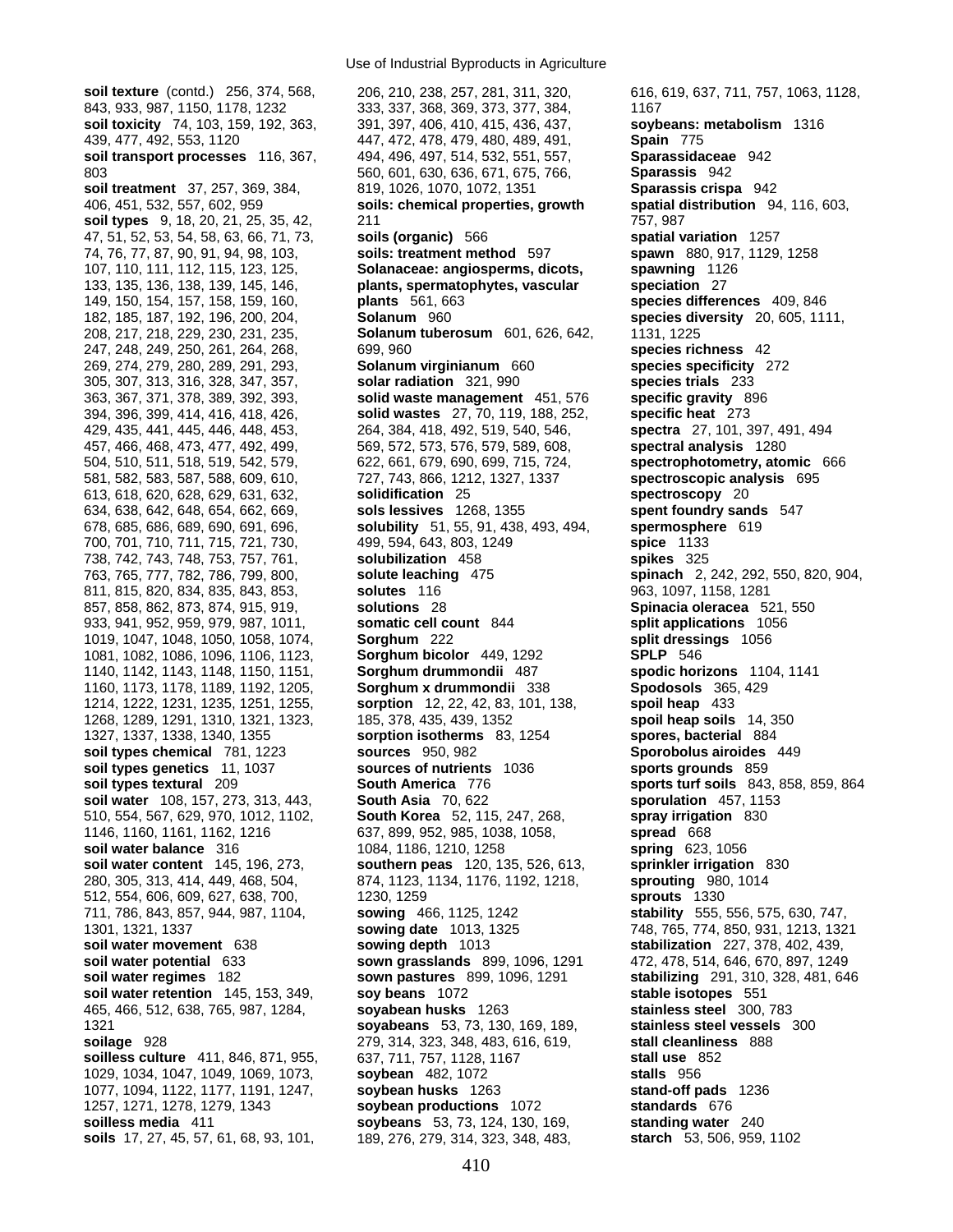Subject Index

**state of the arts** 860 **stress** 193, 381, 444, 448, 450, 850, 592, 602, 1173 **static tests** 850 953 **sulfate pulping** 589, 712 **statistical analysis** 406, 1018 **stress analysis** 855, 856 **sulfates** 37, 223, 311, 514, 790, 820 **statistical methods** 1018 **stress factors** 193 **sulfates: analysis** 892 **statistical model** 852 **stress, physiological** 1044 **sulfide mine tailings: fertilized** 633 **statistics** 864 **stress response** 444, 448, 450 **sulfides** 231 **steam** 1018 **strontium** 199, 327 **sulfite** 39 **steel** 833 **Strophariaceae** 1088, 1240 **sulfites: chemistry** 354 **steel slag** 813 **structures** 382, 1224 **sulfites (salts)** 383 **steelmaking** 812 **stubble** 443 **sulfonamides** 1109 **steers** 1199 **subgrade materials** 377 **sulfur** 9, 14, 36, 61, 70, 76, 92, 97, **stem cutting** 1133 **subirrigation: irrigation method** 109, 111, 150, 160, 168, 169, 174, **stem cuttings** 1133 665 65 177, 189, 255, 258, 300, 359, 371, **stems** 95, 164, 179, 491, 825, 954, **submergence** 790 393, 403, 410, 433, 510, 528, 581, 955, 973, 1040, 1077, 1096, 1120, **subsidence** 363 643, 654, 790, 916, 919, 1086, 1231 1185, 1191, 1219, 1228, 1231, 1235, **subsoil** 112, 409, 471, 1313, 1350 **sulfur: chemistry** 67, 124, 354, 460 **Stereales** 970 **substitutes** 1196 **sulfur dioxide** 9, 36, 56, 300 **sterilizing** 882 **substitution reactions** 70 **sulfur dioxide: chemistry** 124 **sterols** 1320 **substrates** 75, 105, 250, 302, 356, **sulfur fertilizers** 109, 153, 169, 180, **sties** 949, 1068, 1145, 1154, 1203, 390, 457, 464, 490, 575, 624, 692, 189, 201, 359, 424, 957, 995, 1217, 1204, 1215 694, 731, 752, 785, 808, 871, 880, 1231, 1326 **stocking density** 1144, 1145 882, 889, 914, 939, 941, 948, 957, **sulfur sources** 255 **stocking rate** 1144, 1145 966, 967, 976, 1002, 1004, 1010, **sulfuric acid** 592, 1029, 1166, 1347 **stomatal conductance** 729 1029, 1049, 1053, 1055, 1059, 1064, **sulfuric ester hydrolases** 587 **storage** 311, 647, 901, 1038, 1076, 1069, 1091, 1094, 1095, 1098, 1122, **sulphatases** 587 1188, 1244, 1279 1130, 1153, 1165, 1171, 1185, 1188, **sulphate pulping** 589, 712 **storage decay** 647 1191, 1196, 1229, 1240, 1241, 1243, **sulphates** 223, 790, 820 **storage life** 104, 275, 647 1247, 1257, 1265, 1267, 1271, 1272, **sulphides** 231 **storage losses** 1271 1278, 1289, 1294, 1295, 1300, 1313, **sulphonamides** 1109 **storage pests** 276 1318, 1322, 1327, 1342, 1343, 1350 **sulphur** 9, 14, 76, 92, 97, 109, 111, **storage quality** 1271 **subsurface application** 1104 150, 160, 168, 169, 174, 177, 189, **stored products pests** 356, 375 **subtropical soils** 145 258, 359, 371, 393, 510, 528, 580, **stover** 445 **subtropical zones** 145, 781 581, 654, 790, 916, 919, 1086, 1231 **strain** 746 **subtropics** 145, 781 **subtropics** 145, 781 **subtropics** 145, 781 **subtropics** 145, 781 **subtropics** 145, 781 **subtropics** 145, 781 **strain differences** 1053 **succession** 964 **sulphur fertilizers** 109, 153, 169, **strains** 939, 946, 1314 **successive applications** 1017 180, 189, 201, 359, 957, 995, 1217, **Straminipila** 104, 615, 696, 737, **suckers** 997, 1220 1231, 1326 753, 970, 1062 **sucrose** 155, 751, 880, 951, 1102, **straw** 80, 96, 107, 117, 154, 161, 1205 **summer** 174, 273, 902, 1055, 1253 172, 178, 198, 221, 316, 323, 392, **sugar** 242, 903, 1079, 1151 **sun hemp** 373 416, 423, 604, 614, 624, 781, 782, **sugar content** 155, 163, 179, 751 **sunflower oil** 150 789, 798, 840, 876, 879, 880, 900, **sugar factory effluent** 448, 574, **sunflowers** 76, 87, 97, 98, 150, 197, 902, 917, 924, 925, 929, 934, 939, 612, 934 258, 274, 307, 312, 341, 342, 351, 948, 949, 961, 969, 970, 972, 975, **sugar factory waste** 448, 574, 612, 355, 428, 531, 616, 619, 1088 982, 984, 986, 989, 997, 1000, 1014, 934 **sunlight** 321, 990 1021, 1031, 1037, 1043, 1049, 1054, **sugar industry** 373 **sunn hemp** 915, 1048, 1178 1055, 1077, 1082, 1086, 1088, 1090, **sugar (sucrose)** 373 **superoxide dismutase** 43 1097, 1103, 1108, 1124, 1126, 1135, **sugar yield** 751 **superphosphate** 65, 791, 796, 815, 1136, 1145, 1147, 1149, 1152, 1153, **sugarbeet** 508, 668, 1223 837, 1050, 1267, 1343 1160, 1165, 1171, 1193, 1199, 1203, **sugarcane** 29, 34, 155, 164, 179, **superphosphates** 107, 511 1204, 1207, 1208, 1214, 1221, 1230, 352, 451, 459, 751, 780, 823, 825, **supplements** 1145 1241, 1251, 1252, 1255, 1264, 1269, 872, 1175 **suppression** 696, 753, 792, 835 1276, 1305, 1318, 1326, 1329, 1331, **sugarcane bagasse** 989, 1153, **suppression techniques** 810 1340, 1342, 1344, 1348 1241 **suppressive soils** 753 **straw-based litter** 1065 **sugarcane byproducts** 517, 1289 **surface area** 429 **straw mulches** 1001, 1021, 1286, **sugarcane soils** 811 **surface treatment** 1104 1325 **sugarcane trash** 29, 873, 986, 1175 **surface water** 302, 514 **straw yards** 847 **sugars** 309, 596, 624, 717, 1021 **surface water qualities** 300 **strawberries** 579, 629, 738, 953, **suidae: animals, artiodactyls, surface waters** 300 1000, 1021, 1274 **chordates, mammals, nonhuman surveillance systems** 34, 209, 313, **stream flows** 682 **vertebrates, nonhuman mammals,** 1224 **streamflow** 682 **vertebrates** 586 **surveys** 1203 **strength** 377, 406 **sulfamides** 794 **survival** 128, 233, 400, 453, 511, **strength of materials** 478 **sulfatases** 587 718, 808, 941, 975, 977, 978, 990, **Streptococcus** 885, 888 **sulfate** 23, 248, 274, 470, 543, 591, 1003, 1189, 1219, 1220, 1243

1343, 1350 **subsoiling** 849 **sulfur compounds** 39 **strain** 746 **subtropics** 145, 781 **sulphur dioxide** 9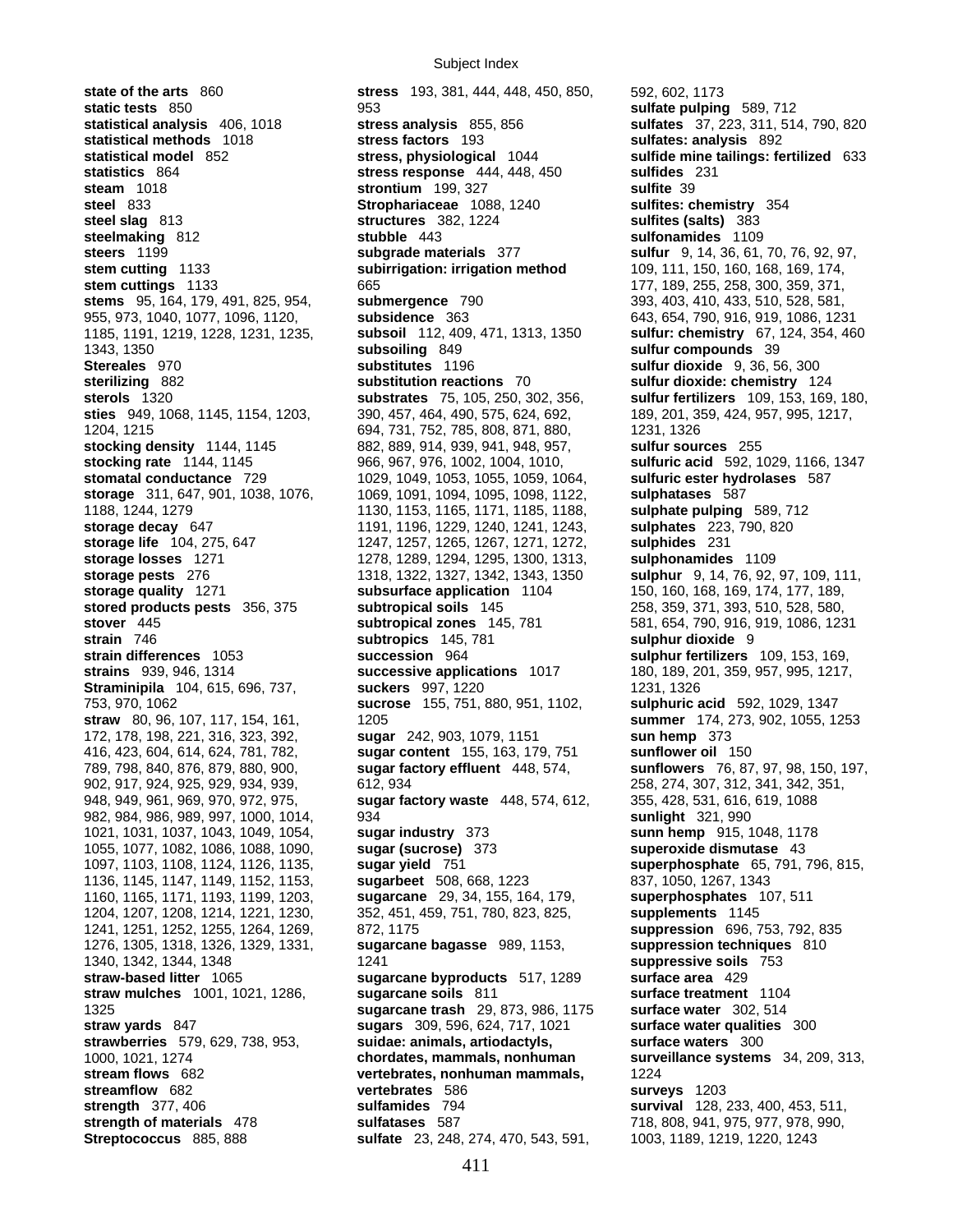**temperate fruits** 1237 **tissue distribution** 649<br>**temperate zones** 1088 **titanium** 199, 371, 678 **terpenoids** 461 **topdressing** 540, 843, 853, 854, **terramycin** 1109 **topsoil** 28, 103, 409, 453, 471, 480, 470, 471, 744, 781, 832, 883, 900,

**Sus scrofa** 1067 **terrestrial ecology: ecology,** 541, 548, 634, 726, 954, 979, 980, **susceptibility** 33, 204, 990 **environmental sciences** 552 1321, 1352<br> **suspended solids** 399 **errestrial environment** 384 **torrance equation** 480 **terrestrial environment** 384 **sustainability** 18, 421, 518, 634, **test procedure** 508 **total organic carbon** 559, 566 735, 831, 1148, 1284 **testing** 101, 514, 959 **total solids** 240 **sustainable development** 19, 102, **testing method** 1311 **town compost** 650, 743 681 **testing procedures** 86 **toxic effects** 1026 **swath** 774, 1152 **tetrachlorodibenzodioxin: analogs toxic materials** 1026 **swede rape** 134, 250, 1074 **& derivatives: analysis** 1302 **toxic soils** 74, 103, 159, 192, 363, **Sweden** 1033, 1060 **tetrachloroethylene** 101 439, 477, 492, 553, 1120 **sweet potatoes** 118, 131, 408, **tetraterpenoids** 143, 203, 245, 448, **toxic substances** 54, 400, 492 1117, 1315 467, 1077 **toxicants** 746 **sweetcorn** 583, 744, 1285 **textile industry** 643, 666, 682, 1349 **toxicity** 1, 39, 45, 71, 80, 121, 130, **statile mills** 625 150, 210, 214, 229, 317, 353, 371, **textiles** 893 150, 289, 397, 421, 495, 497, 546, 563, **swelling** 328, 472, 488 **textiles** 893 389, 397, 421, 495, 497, 546, 563, **swelling (materials)** 687, 717 **texture** 1180, 1271 612, 675, 761, 873, 1026, 1120, 1192 **swidden agriculture** 1148 **textures** 101 **toxicity testing** 546, 617 **swine** 649, 876, 949, 958, 1038, **Th-232** 210 **toxicology** 24, 475 1068, 1083, 1090, 1105, 1145, 1157, **thallium** 197, 217 **toxins** 746 1168, 1169, 1170, 1186, 1204, 1215, **thawing** 165 **trace element deficiencies** 71 1276, 1288, 1303 **thermal energy** 519 **trace element fertilizers** 71, 141, **swine housing** 949, 1068, 1090, **thermal power station** 296, 432 142, 153, 186, 190, 213, 245, 265, 1145, 1154, 1203, 1204, 1215 **thermo-technical properties** 1277 316, 383, 506, 519, 1217 **swine manure** 1076, 1137 **thermodynamics** 704 **trace element uptake** 496 **symbiosis** 193 **thinnings** 1240 **trace elements** 7, 18, 31, 39, 50, **Symphoricarpos chenaultii** 585 **thiols** 43, 271, 450 54, 68, 95, 97, 112, 120, 130, 150, **symptoms** 1, 409, 495, 846, 1045 **thionic soils** 58, 236, 289, 786, 790, 158, 187, 197, 199, 210, 232, 274, **synthesis** 532 800 800 800 277, 295, 306, 314, 325, 327, 333, **synthetic light weight aggregates thorium** 197, 210, 246 350, 381, 403, 429, 432, 446, 454, **(SLWA)** 521 **thymidine-incorporation** 1080 465, 469, 470, 474, 487, 491, 492, **(SLWA)** 521 **thymidine-incorporation** 1080 465, 469, 470, 474, 487, 491, 492, **taconite** 734 **tic beans** 241, 389, 400 493, 494, 495, 496, 497, 499, 529, **tailings** 670 **tile drainage** 1352 553, 560, 639, 749, 822, 832, 883, **talc** 104, 1010 **tillage** 33, 90, 313, 381, 593, 753, 912, 1095, 1104, 1222, 1351 **talcum powder** 509 995, 1013 **trace elements: analysis** 67 **tall fescue** 670 **Tillandsia geminiflora** 1243 **trace elements: analysis: tamarinds** 1051 **tillering** 1228 **pharmacokinetics** 124, 460 **tangerines** 992 **tillers** 173, 251, 293, 325, 359, 445, **trace metals** 373, 397, 479, 491, **tannery waste** 1346, 1349 798, 1228 546, 547, 755, 756 **tannic acid** 1025, 1293, 1344 **tilth** 857, 858 **tracer techniques** 1142 **tannin** 704 **timber extraction** 1106 **traction** 843 **tannins** 614, 1025, 1292, 1293, **timber harvesting** 1106 **tradition** 1036 1344 **timber mill waste** 1212 **traditional Chinese medicines** 948 **tapioca plant** 980, 1148, 1192 **time** 234, 852 **traditional medicines** 948 **taste** 921, 1180 **time budgeting** 860 **traditional technology** 500 **taxonomy** 338 **time-dependence** 836 **traffic** 859 **TCLP** 546 **time factors** 427, 852, 909 **traits** 1077 **tea** 604, 787, 914, 920, 932, 1055 **tin** 197, 199 **transformation** 596 **teats** 885, 887, 888, 1332 **tipping fees** 533 **transgenic plants** 716 **techniques** 849, 1283 **tires** 845, 847, 857, 858, 865 **translocation** 428, 502, 1231 **technology** 333, 1018 **tissue** 496 **transmission** 466 **Tectona grandis** 398 **tissue analysis** 527, 845 **transpiration** 216, 326, 729, 1146 **titanium** 199, 371, 678 **transport** 26, 206, 333, 1351 **temperature** 273, 333, 419, 592, **titratable acidity** 1191, 1301 **transport processes** 116, 367, 690, 723, 738, 774, 900, 904, 905, **tobacco** 225, 904, 973, 1120, 1181 1254 914, 929, 932, 945, 1068, 1184, **tolerance** 271, 448 **transport processes in soil**  1264, 1272, 1275 **tomatoes** 2, 104, 105, 197, 203, **systems** 116, 367 **temperature dependence** 675 223, 243, 253, 292, 322, 530, 694, **transport properties** 480 **temporal variation** 197, 696, 907, 716, 820, 871, 943, 944, 955, 1016, **trapping** 500 1214, 1224 1032, 1049, 1062, 1069, 1073, 1094, **traps** 500 **tensiometers** 1069 1171, 1189, 1191, 1194, 1196, 1218, **trash** 473, 570, 575, 579, 651, 690, **terbacil** 1066 1222, 1229, 1235, 1257, 1278, 1279, 692, 730, 738, 1235, 1283, 1346<br>**terpenes** 461 1284, 1313, 1318, 1343, 1350 **trauma** 844, 923 **terpenes** 461 1284, 1313, 1318, 1343, 1350 **trauma** 844, 923 **terracing** 849 857, 859 **treatment** 23, 174, 273, 310, 362,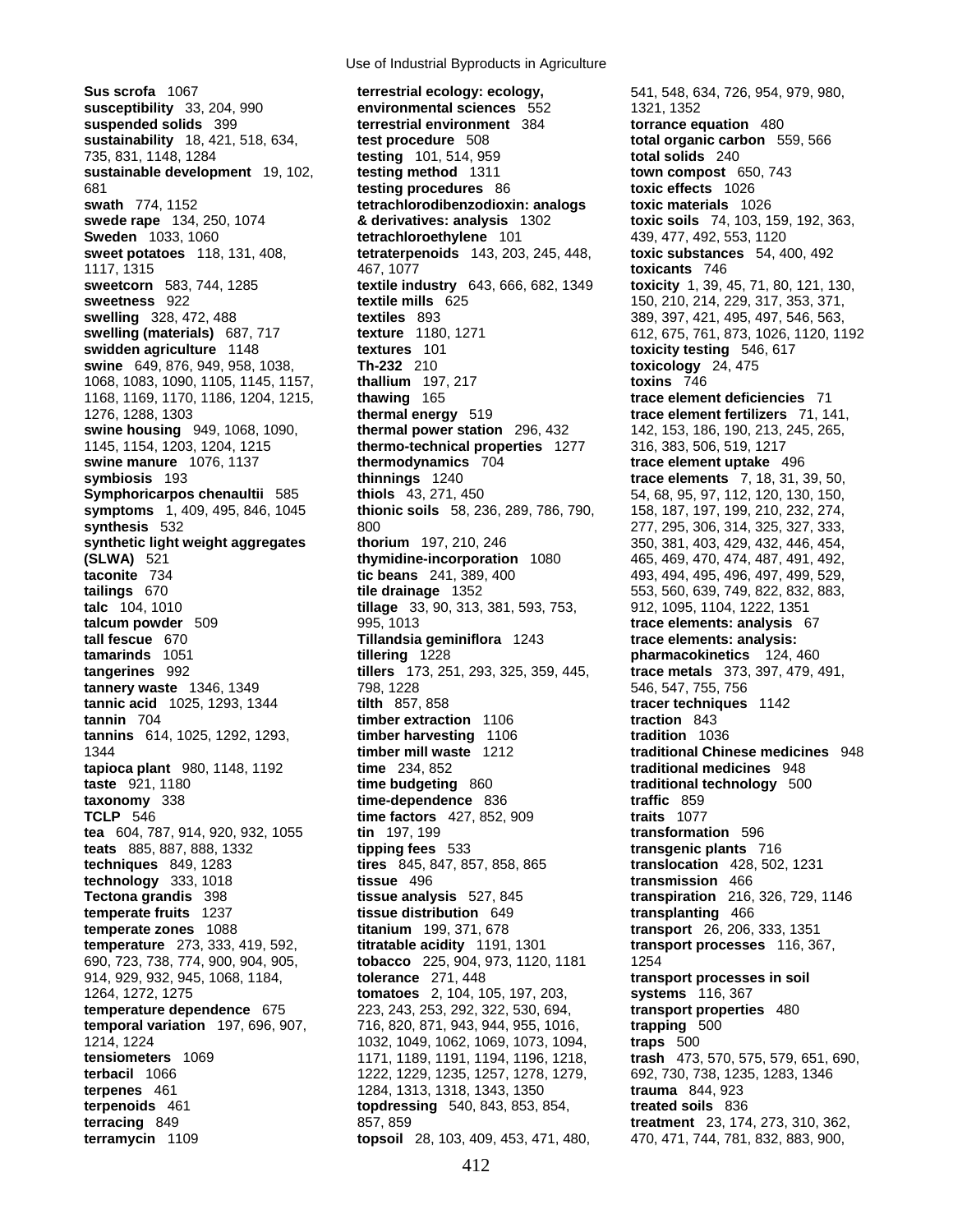**treatment** (contd.) 1025, 1223, **Tylenchida** 126, 203, 216, 936, 964, **used tire rubber** 848 **Trifolium repens** 1305 **United Kingdom** 103, 593, 599, **triticale** 181, 306, 318, 522 255, 261, 263, 300, 302, 313, 333,

Subject Index

1224, 1293 989, 991, 993, 1061, 1075, 1078, **used tires** 863, 866 **tree growth** 345, 398, 463 1119, 1176, 1201, 1230, 1259 **Ustox** 873 **trees** 122, 233, 321, 340, 440, 448, **typic humaquod** 760 **utilis** 487 456, 511, 617, 650, 788, 808, 894, **tyres** 845, 857, 858, 865 **utilisation and safe-management** 991, 999, 1038, 1106, 1131, 1226, **U-238** 210 70 1265, 1341, 1347 **Uapaca** 977, 978 **utilization** 37, 102, 190, 206, 425, **trehalose** 1097 **Uapaca kirkiana** 977, 978 464, 702, 865, 1088, 1132, 1193, **triaxial tests** 281 **udder cleanliness** 888 1210 **trichloroethylene** 101 **udders** 888 **Vaccinium** 1118 **Trichocomaceae** 1164 **udults** 1173 **Vaccinium angustifolium** 1118 **Trichoderma harzianum** 1089 **Uganda** 1063, 1292 **Vaccinium corymbosum** 1118 **Trichoderma pubescens** 1260 **Ulmus parvifolia** 846 **Vaccinium corymbosum x Trichogramma ostriniae** 1305 **Ultisols** 28, 53, 89, 112, 145, 230, **Vaccinium angustifolium** 1019, **Tricholoma imbricatum** 18 371, 399, 470, 707, 883, 912, 1160, 1118 **Tricholomataceae** 18, 867, 939, 1173 **vanadium** 199, 403, 546, 643, 678 1122, 1126, 1128, 1129, 1132, 1163, **ultrastructure** 896 **variability** 524 1167, 1193, 1239, 1240, 1258 **Ulva** 1075 **variable costs** 1247 **Trichuriella** 117 **Ulva fasciata** 1075 **variation** 93, 149, 491, 527, 575 **Trichurus** 117 **Ulvaceae** 1075 **varietal reactions** 164, 204, 953 **Trichurus spiralis** 117 **Ulvales** 1075 **varietal resistance** 164, 183, 459, **trickle irrigation** 1029, 1194, 1216 **Umami** 922 828 **Trifolii** 754 **Umbelliferae: angiosperms, dicots, varietal susceptibility** 164, 1207 **Trifolium** 960, 1305 **plants, spermatophytes, vascular varieties** 80, 1292 **Trifolium pratense** 754 **plants** 1345 **variety trials** 1295 **Trimethoprim** 1109 605, 631, 646, 691, 701, 733, 761, **vegetable crops** 2, 41, 128, 203, **triple superphosphate** 686, 796, 773, 831, 844, 903 215, 242, 292, 476, 940, 947, 968, 831 **United States** 22, 31, 33, 35, 37, 40, 972, 1013, 1034, 1071, 1088, 1126, **Triplochiton scleroxylon** 1314 75, 85, 89, 112, 197, 200, 217, 240, 1128, 1129, 1132, 1142, 1163, 1167, triticale 181, 306, 318, 522 255, 261, 263, 300, 302, 313, 333, 1194, 1234, 1234, 1264, 1279 **Triticum** 295, 568, 675 337, 369, 370, 371, 381, 406, 438, **vegetable legumes** 128 **Triticum aestivum** 44, 198, 295, 446, 508, 536, 541, 542, 570, 588, **vegetables** 2, 41, 128, 203, 215, 451, 464, 568, 600, 606, 675, 719, 615, 627, 667, 696, 700, 702, 712, 242, 292, 476, 626, 940, 947, 968, 775, 1311 727, 728, 734, 751, 845, 857, 859, 972, 1013, 1034, 1036, 1088, 1126, **Triticum: chemistry** 114 887, 894, 900, 926, 929, 1050, 1066, 1128, 1129, 1132, 1133, 1142, 1163, **Triticum: physiology** 184 1143, 1151, 1195, 1226, 1304, 1325 1167, 1193, 1194, 1234, 1264, 1279 **Triticum vulgare** 807 **unsaturated flow apparatus: field vegetables: growth & development tropical acid soils** 602 **equipment** 475 908 **tropical climate** 966 **upland soils** 1142 **vegetal production** 675 **tropical countries** 796, 883, 1088, **uptake** 2, 14, 31, 40, 79, 87, 91, 92, **vegetation** 27, 233, 317, 675, 1133 1148 130, 159, 174, 197, 215, 229, 241, **vegetation effects** 750 **tropical crops** 1234 260, 277, 413, 419, 428, 448, 454, **vegetation management** 1107 **tropical environment** 333 468, 477, 531, 593, 608, 749, 757, **vegetation types** 31, 1225 **tropical rain forests** 1124 778, 781, 820, 883, 1081, 1281 **vegetative propagation** 1220 **tropical soils** 602, 912, 1023, 1148, **uptake mechanisms** 550 **velocity** 1018 1173 **uranium** 197, 210, 246 **ventilation** 592, 876, 1083, 1092, **tropical zones** 796, 883, 1088, **urban environment** 430 1169 1148 **urbanization** 473 **vermicompost** 120, 187, 352, 452, **tropics** 602, 796, 883, 1088, 1148 **urea** 253, 340, 511, 914, 951, 981, 672, 770, 778 **trunks** 1341 988, 1072, 1128, 1129, 1223, 1266, **vermicomposting** 187, 331, 389, **tuberculosis** 1105 1347 1347 421, 646, 732, 752, 771 **tubers** 123, 506, 1027, 1117, 1207, **urea fertilizers** 65, 107, 323, 982, **vermicomposts** 251, 331, 1059, 1231 1008, 1058, 1086 1209, 1297 **tumor cells, cultured** 1302 **urea formaldehyde** 1095, 1285 **vermiculite** 457, 940, 968, 983, **tungsten** 197 **urease** 42, 76, 129, 209, 225, 235, 998, 1049, 1077, 1124, 1125, 1187, **turbidity** 89, 317 579, 609, 684, 710, 715, 743 1242, 1272, 1283, 1300, 1343 **turf** 785 **urine** 1154 **vermiculture** 604, 672 **turf grasses** 7, 785 **urine: microbiology** 884 **Vertisols** 49, 82, 87, 111, 133, 136, **turmeric** 41 **uronic sugars** 717 146, 169, 307, 359, 393, 405, 408, **turnips** 2 **usage** 1296, 1347 **418, 488, 531 <b>turpentine** 375 **diameters use efficiency** 119, 180, 256, 258, **vesicular arb use efficiency** 119, 180, 256, 258, vesicular arbuscular mycorrhizas **Tuta** 1278 334, 359, 34, 359, 392, 396, 511, 669, 686, 152, 193, 315, 334, 376, 390, 457, **Tuta absoluta** 1278 817, 1048, 1056, 1130, 1178, 1231, 734, 916, 993 **two year rotations: intensive tilling** 1235, 1344 **viability** 458, 1010, 1244 561 **use value** 1270 **Viburnum dentatum** 585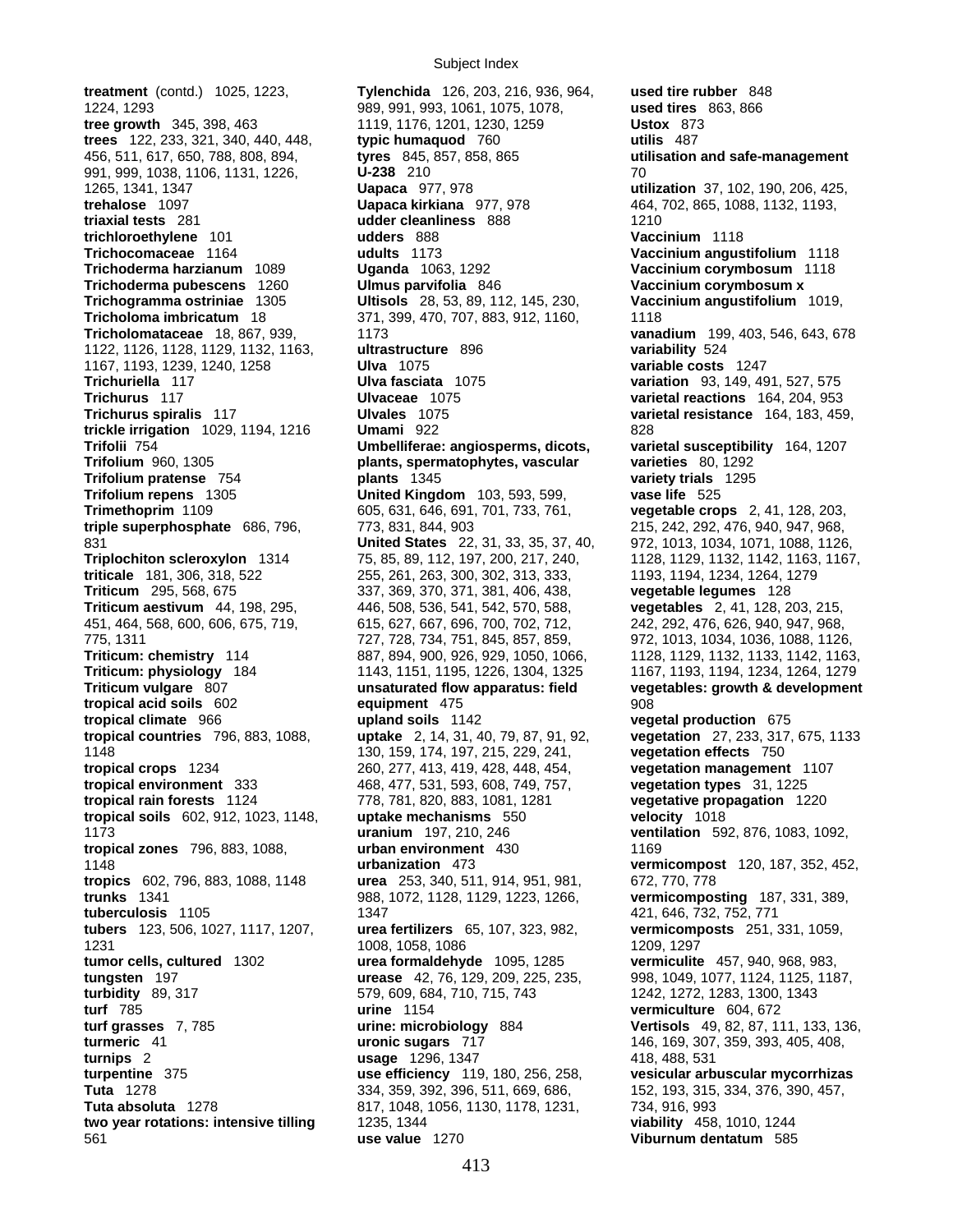**video recording** 1030 410, 418, 421, 454, 492, 499, 511, 682<br> **Vigna mungo** 672 520, 528, 534, 537, 549, 570, 571, **wat Vigna mungo** 672 520, 528, 534, 537, 549, 570, 571, **water pollution** 100, 240, 300, 301, **Vigna radiata l-wilezek (moong)** 654, 660, 664, 667, 678, 694, 700, 1352 563 701, 711, 716, 726, 731, 736, 742, **water pollution effects** 750 **Vigna unguiculata** 487 751, 757, 773, 774, 778, 779, 834, **water pollution sources** 191, 304 **vigor** 266, 522, 1062, 1064, 1155, 845, 853, 874, 894, 914, 934, 942, **water potential** 1146 1220, 1244 948, 950, 987, 1023, 1095, 1110, **water quality** 22, 61, 77, 102, 192, **vigour** 266, 522, 1062, 1064, 1155, 1149, 1174, 1177, 1192, 1278, 1284, 210, 217, 240, 255, 264, 279, 300, 1220, 1244 1296, 1310, 1319, 1327, 1341, 1342, 301, 371, 446, 513, 662, 682, 763, **vinasse** 250, 1150, 1344 1346 1346 1346 937 **virulence** 746 **waste water** 83, 209, 388, 553, 566, **water quality control** 191 **Vitaceae** 1301 616, 625, 628, 658, 756, 768 **water relations** 313 **vitamin C** 502, 1021, 1049, 1191 **waste water management** 682 **water requirements** 1069 **vitamin D** 100, 921 **waste water recycling** 682 **water resource management** 499, **volatile organic compounds** 1059 **waste water treatment** 83, 628, 511, 1140 **volatiles** 101 736, 768 **water reuse** 736 **volatilization** 300, 562, 928, 937, **waste water treatment plant** 576, **water solubility** 220 1142 643 **water stress** 79, 444, 504, 1111, **volcanic ash** 675 **waste wood** 536, 537, 539, 763, 1146 **volcanic ash soils** 952 1095, 1212, 1229, 1251 **water supply** 682 **volcanic eruption** 675 **wasteland reclamation** 451 **water table** 240 **volume** 1322 **wastes** 362, 412, 434, 470, 488, **water tanks** 1156 **Wales** 599, 606 495, 554, 593, 604, 639, 646, 651, **water treated sludge** 665 **wallboard** 370, 540 698, 731, 752, 769, 817, 851, 853, **water treatment** 22, 576, 1352 **walls** 849 864, 894, 1012, 1026, 1114, 1212, **water uptake** 105, 316, 694 **Washington** 198 **1346 water use** 1108 **waste compositions** 772 **wastewater** 566, 576, 621, 643, 682 **water use efficiency** 256, 316, **waste disposal** 27, 30, 31, 37, 61, **wastewater analysis** 617, 756 1012, 1160, 1235 76, 85, 93, 106, 264, 304, 311, 370, **wastewater disposal** 30, 617, 750 **water vapor** 876, 1065, 1303 384, 397, 418, 425, 447, 488, 534, **wastewater irrigation** 661, 750 **water vapour** 876 550, 587, 602, 618, 622, 626, 757, **wastewater sludge production** 572 **watering** 473, 504, 553, 616, 618, 907, 1174, 1319, 1349 **wastewater treatment** 19, 573, 576, 667, 700, 736, 749, 1001, 1012, **waste disposal, fluid** 568 643, 724 1015, 1039, 1115, 1195, 1257 **waste gases** 38 **wastewater treatment systems waterlogging** 182 **waste ground** 21, 280 573 **watersheds** 582 **waste incineration** 300, 652, 772, **water** 427, 447, 920, 1030, 1090, **weaned pigs** 1065 1026 1196 **wear tolerance** 854 **waste land** 21, 280 **water absorption** 766 **weathering** 337, 362, 471, 490 **waste management** 21, 37, 38, 59, **water: analysis** 184 **weed control** 895, 938, 986, 997, **waste management** 21, 37, 38, 59, **water: analysis** 184 70, 76, 102, 106, 210, 214, 227, 240, **water availability** 196, 548, 554, 1018, 1066, 1071, 1221, 1256, 1286, 244, 249, 264, 280, 301, 331, 418, 1289 1304, 1311 421, 425, 433, 499, 520, 537, 576, **water balance** 742 **weed regulation** 1311 587, 618, 621, 628, 638, 660, 664, **water: chemistry** 67, 1202 **weed utilization** 1117 671, 678, 700, 736, 757, 759, 772, **water composition and quality** 22, **weedicides** 4, 185, 1018, 1066, 774, 779, 866, 907, 914, 935, 1154, 77, 192, 217, 240, 264, 279, 301, 1107, 1221, 1224, 1301, 1304 1174, 1192, 1284, 1327, 1337, 1342, 371, 446, 513, 662, 763, 937 **weeding** 997 1349 **water conservation** 987 **weedkillers** 4, 185, 1018, 1066, **waste management: methods** 909 **water contamination** 546 1107, 1221, 1224, 1301, 1304 **waste management: sanitation** 19, **water content** 273, 411, 554, 592, **weeds** 526, 986, 1018, 1066, 1084, 78, 99, 170, 303, 422, 552, 559, 565, 945, 965, 1188, 1264 1117, 1221, 1224, 1294, 1304 597, 633, 656, 657, 683, 713, 720, **water deficit** 1257 **weight** 75, 188, 294, 873, 1122, 760, 762, 764, 1333 **water distribution** 313 1278 **waste paper** 53, 646, 648, 1328, **water holding capacity** 53, 89, 106, **weight gain: drug effects** 996 1334, 1342 133, 207, 256, 274, 307, 313, 349, **welfare** 1306 **waste papers** 772 363, 408, 423, 429, 446, 469, 587, **West African Dwarf goat breed waste production** 586 634, 694, 700, 720, 896, 919, 1032, 1182 **waste recoveries** 772 1064, 1094, 1104, 1208, 1255 **West Indies** 333 **waste tires** 839, 861 **water hyacinth** 584 **West Virginia** 505 **waste treatment** 57, 300, 301, 304, **water management** 499, 511, 682, **Western Europe** 599 399, 474, 582, 643, 725, 736, 772, 1140 **western hemisphere** 891 896, 935, 1157, 1174 **water microbiology** 892 **wet limestone flue gas waste utilization** 21, 38, 53, 59, 63, **water movements** 892 **desulfurization process** 523 75, 76, 106, 119, 122, 123, 172, 214, **water pollutants** 568 **wet season** 1314 227, 232, 237, 249, 250, 264, 276, **water pollutants: analysis** 892 **wetland soils** 393

**video analysis** 860 280, 299, 331, 341, 342, 370, 388, **water pollutants, chemical** 643, **Vigna radiata** 287, 563 587, 590, 618, 623, 628, 638, 642, 317, 335, 539, 563, 682, 763, 937,